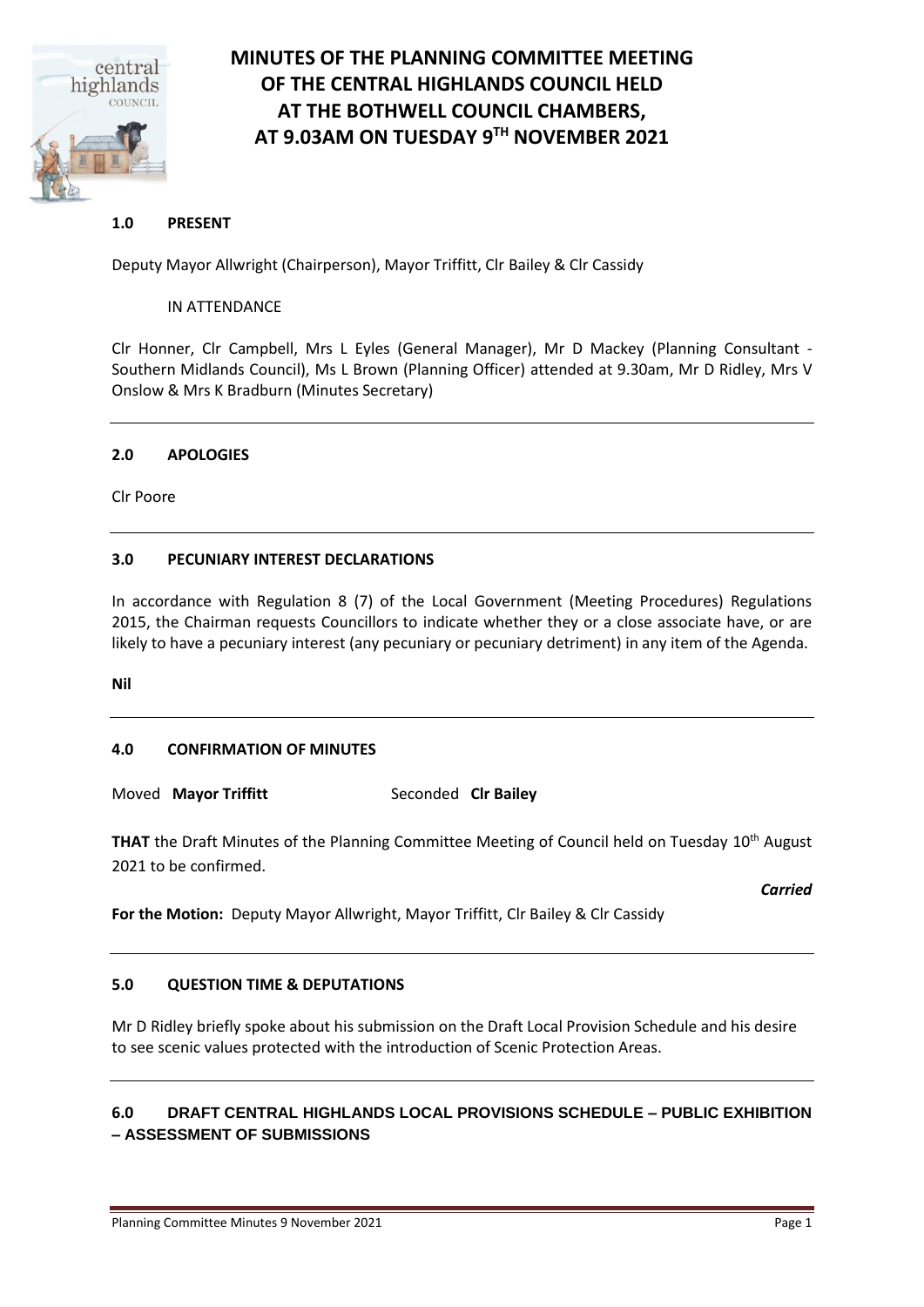### **Report By**

Planning Consultant (SMC) Damian Mackey

### **Purpose**

The purpose of this report is to commence the process of working through the submissions received in response to the recent public exhibition of the Central Highlands Draft Local Provisions Schedule with elected members.

Following the committee meeting, it is intended to produce an updated report incorporating the outcomes of discussions for the November Council meeting.

Council has a statutory timeframe of 60 days from the close of submissions to provide its assessment report to the Tasmanian Planning Commission. Effectively, this means it needs to be provided a few days prior to the Christmas break.

### **Background**

The Tasmanian Planning Scheme will consist of the State Planning Provisions (SPPs) and the Local Provisions Schedules (LPSs) from each Council.

After several years of work and negotiations with the Tasmanian Planning Commission, Council was directed by the State Government to make certain changes to the Draft LPS and to place it on formal public exhibition for public comment. This was a 60-day period ending on 22 October.

It is now Council's role to consider the matters raised in submissions received and determine a view on them, including whether the LPS should be amended as a result. The submissions and Council's views on them will then be forwarded to the Commission which will hold public hearings. All submitters will be invited by the Commission to participate in the relevant hearing. Ultimately, the Commission will make final determinations and direct Council to make changes to the LPS accordingly. The Minister will then declare the Tasmanian Planning Scheme to be in force in the Central Highlands municipal area.

### **Assessment of Submissions**

The Planning Committee worked through the attached Submission Assessment Table and agreed with the "Assessment and Recommendation to Council" being recommended by Damian Mackey (Planning Consultant).

Broke for Morning Tea at 10.40am Meeting Resumed at 10.47am

### **RECOMMENDATIONS**

**THAT** the following recommendations be made to Council:

### **Recommendation 1**

**Moved:** Mayor Triffitt **Seconded:** Clr Bailey

A. Agree to accept Submissions No. 41, 42, 43 and 44, despite having received them after the advertised date and time for the close of submissions.

**Carried**

**For the Motion:** Deputy Mayor Allwright, Mayor Triffitt, Clr Bailey & Clr Cassidy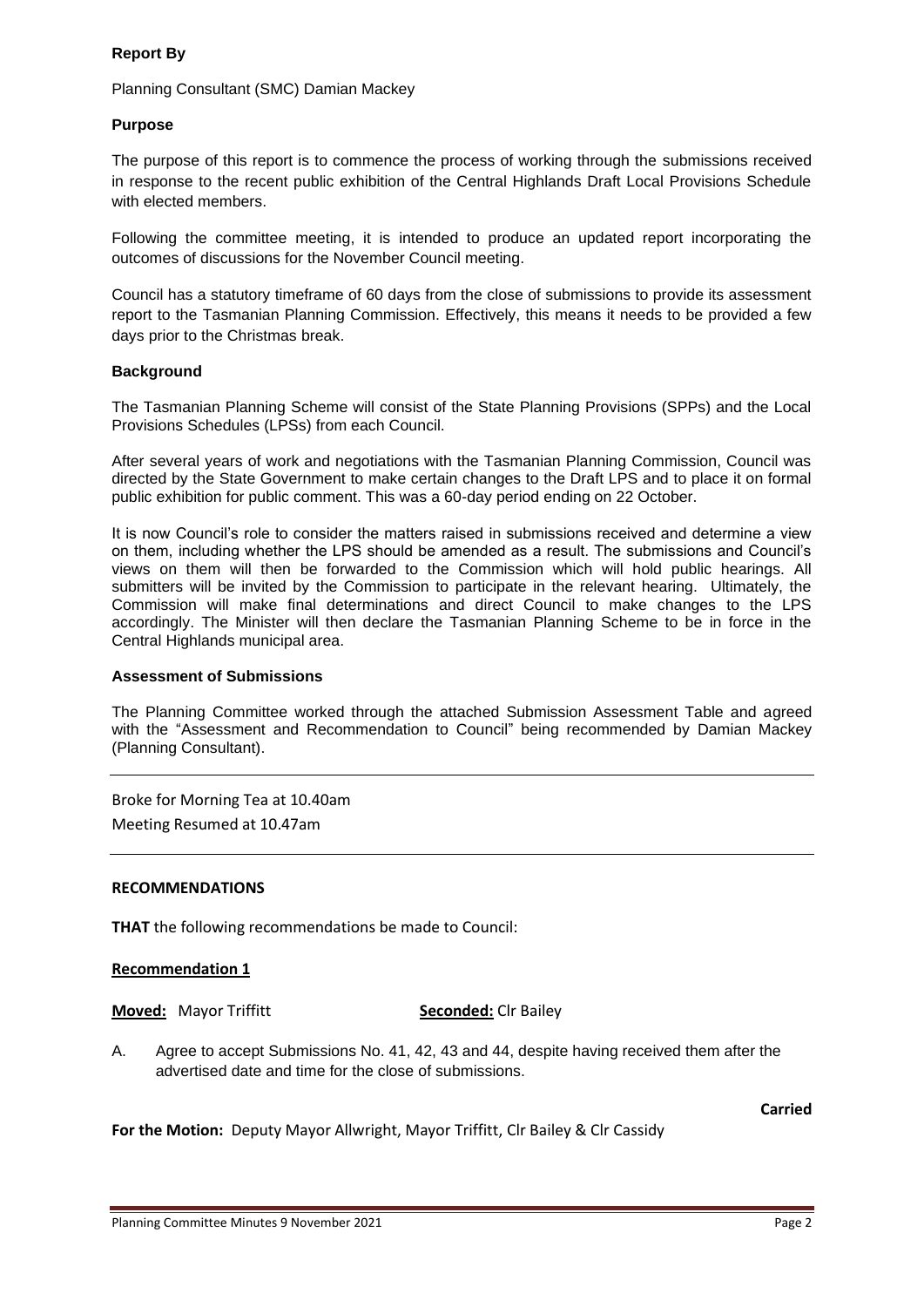### **Recommendation 2**

**Moved:** Mayor Triffitt **Seconded:** Clr Cassidy

- A. Agree to explore the establishment, potentially pursuant to Section 35KB of the Act, of the mooted Scenic Road Corridor (or alternatively a Scenic Protection Area) under the Scenic Protection Code along the Lyell Highway which was the subject of Submissions No. 21 and 22.
- B. Agree to explore the establishment, potentially pursuant to Section 35KB of the Act, of the mooted 'Central Highlands Scenic Protection Area' under the Scenic Protection Code along Highland Lakes Road and Waddamana Road which was the subject of Submissions No. 34 and 35.

**Carried**

**For the Motion:** Deputy Mayor Allwright, Mayor Triffitt, Clr Bailey & Clr Cassidy

### **Recommendation 3**

### **Moved:** Clr Cassidy **Seconded:** Clr Bailey

- A. Develop a structure plan for the township of Bothwell, with input from the local community. This is to follow completion of the Local Provisions Schedule development process and is to set out the preferred future development of the town and any subsequent zoning changes that ought to be made. Part funding for this project is to be sought from the State or Federal Governments.
- B. Develop a structure plan for the township of Ouse, with input from the local community. This is to follow completion of the Local Provisions Schedule development process and is to set out the preferred future development of the town and any subsequent zoning changes that ought to be made. Part funding for this project is to be sought from government.

**Carried**

### **For the Motion:** Deputy Mayor Allwright, Mayor Triffitt, Clr Bailey & Clr Cassidy

### **7.0 OTHER BUSINESS**

**Nil**

### **8.0 CLOSURE**

There being no further business the meeting closed at 11.20am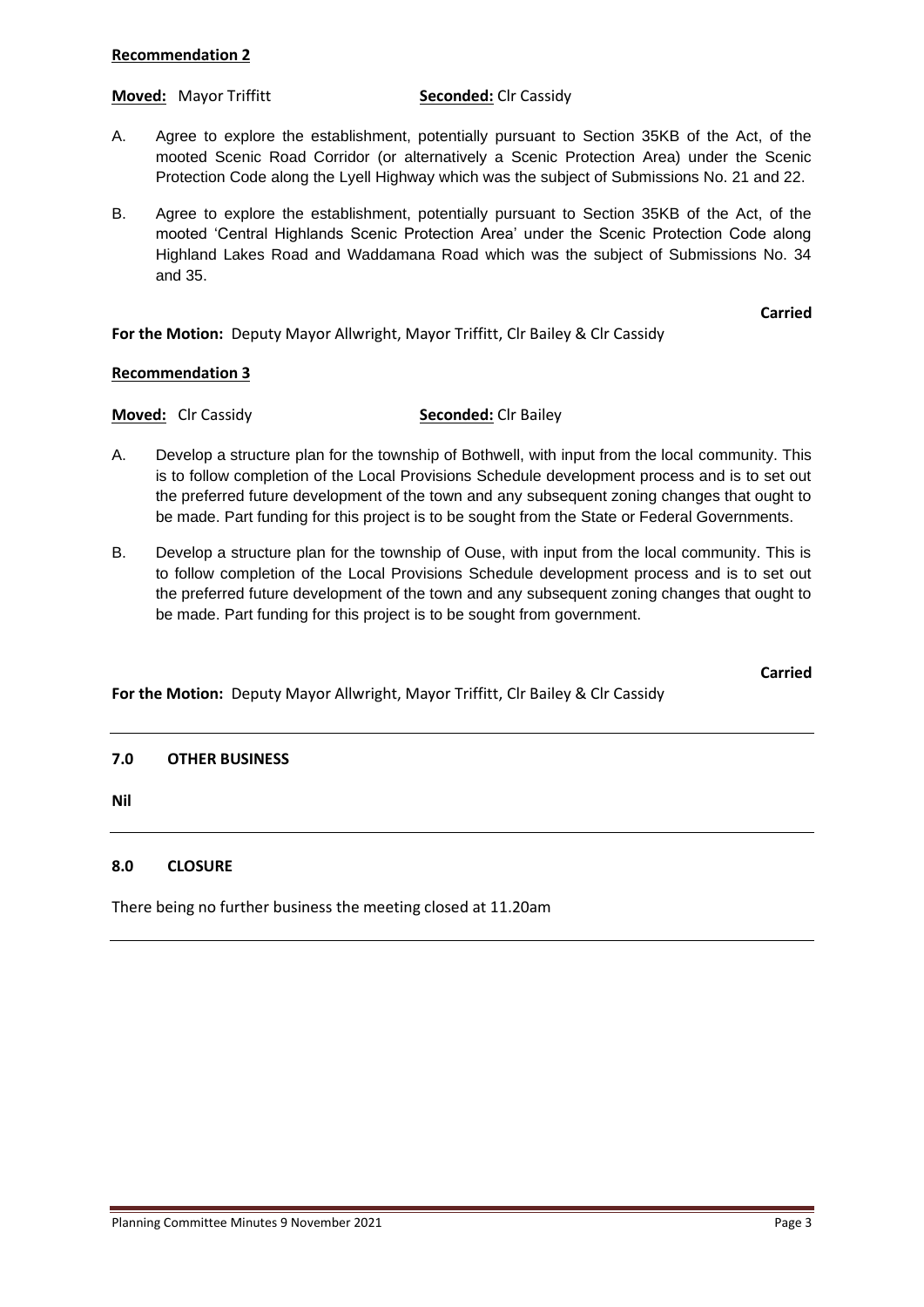# **DRAFT CENTRAL HIGHLANDS LOCAL PROVISIONS SCHEDULE**

# **PUBLIC EXHIBITION**

# **REPRESENTATIONS ASSESSMENT TABLE**

**9 November 2021**

NOTE: IN THE TABLE, 'LOCAL PLANNING AUTHORITY' REFERS TO COUNCIL ACTING IN THAT CAPACITY UNDER THE *LAND USE PLANNING AND APPROVALS ACT 1993*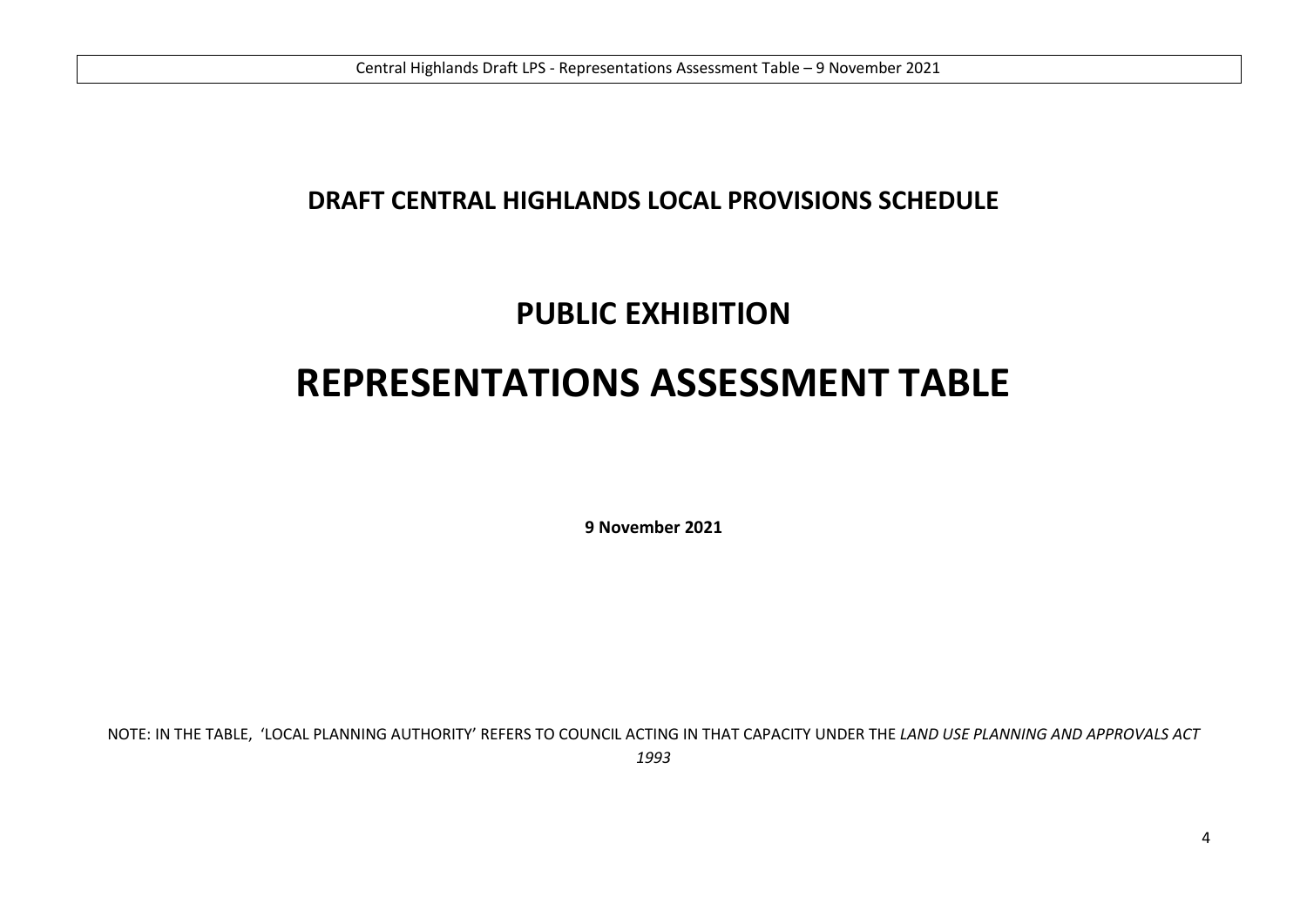| No. | <b>From</b>                                                                 | <b>Key Issues Raised</b>                                                                                                                                                                                                                                                                                                                                                                                                                                                                                                                                                              | <b>Assessment and Recommendation to Council</b>                                                                                                                                                                                                                                                                                                                                                                         |
|-----|-----------------------------------------------------------------------------|---------------------------------------------------------------------------------------------------------------------------------------------------------------------------------------------------------------------------------------------------------------------------------------------------------------------------------------------------------------------------------------------------------------------------------------------------------------------------------------------------------------------------------------------------------------------------------------|-------------------------------------------------------------------------------------------------------------------------------------------------------------------------------------------------------------------------------------------------------------------------------------------------------------------------------------------------------------------------------------------------------------------------|
| 1.  | <b>Tree Alliance</b><br>Private Forests Tasmania<br>Penny Wells, CEO        | Advises that Private Forests Tasmania's comments<br>will be submitted as part of the Department of<br>State Growth's submission                                                                                                                                                                                                                                                                                                                                                                                                                                                       | Noted.<br><b>Local Planning Authority View:</b><br>No action required.                                                                                                                                                                                                                                                                                                                                                  |
| 2.  | <b>TasRail</b><br>Jennifer Jarvis<br>Manager Group Property &<br>Compliance | Notes several aspects of the Draft LPS, including<br>the inclusion of the Road & Rail Assets Code.<br>No objections.                                                                                                                                                                                                                                                                                                                                                                                                                                                                  | Noted.<br><b>Local Planning Authority View:</b><br>No action required.                                                                                                                                                                                                                                                                                                                                                  |
| 3.  | <b>Tony Donaghy</b>                                                         | 460 Dry Poles Road, Ellendale. PID 3389090<br>Concerned that property is proposed to be<br>rezoned to Agriculture. 7.269 ha and not part<br>of a larger farm. States that it is 'too small to<br>be viable farm'.<br>Used as a 'rural dwelling' and 'should be<br>zoned either Rural Living or Rural.<br>Aerial images provided.<br>449 Dry Poles Road, Ellendale. PID 1661759<br>Block across road owned by Mr Donaghy's<br>parents.<br>Even smaller than 460 Dry Poles Rd and<br>proposed to be Agriculture also.<br>Same concerns.<br>Considers the propose zoning to be an error. | Agree.<br>These lots are on the edge of the broader boundary between Rural<br>and Agriculture Zoned areas.<br>Small lots in such locations and clearly incapable of accommodating<br>a commercial farming enterprise and used, or intended to be used,<br>for rural living purposes, should be in the Rural Zone.<br><b>Local Planning Authority View:</b><br>The zoning of both properties should be amended to Rural. |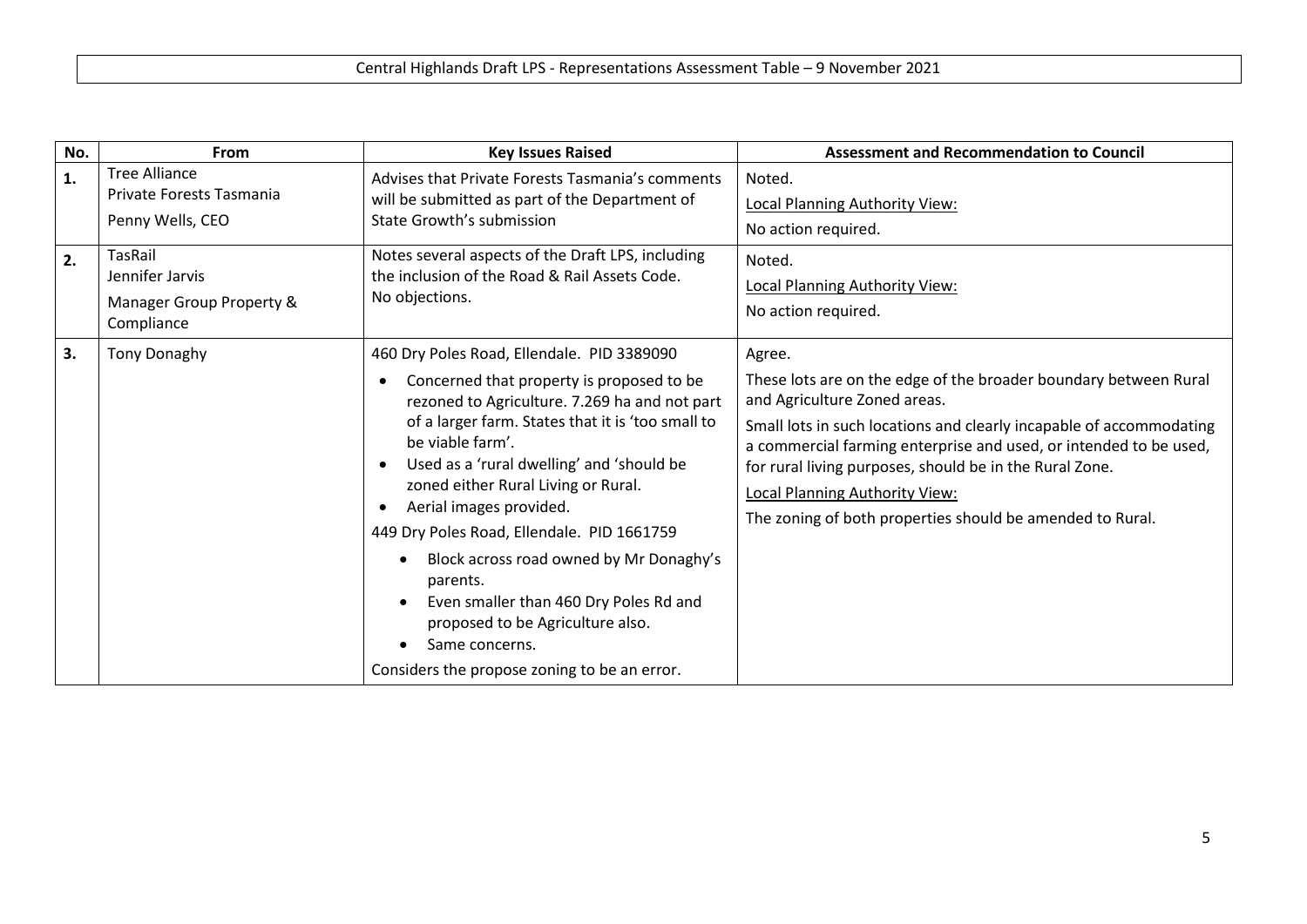| Central Highlands Draft LPS - Representations Assessment Table - 9 November 2021 |
|----------------------------------------------------------------------------------|
|----------------------------------------------------------------------------------|

| No. | From                                                            | <b>Key Issues Raised</b>                                                                                                                                                                                                                                                                                                                                                                                                                                    | <b>Assessment and Recommendation to Council</b>                                                                                                                                                                                                                                                                                                                                                                                                                                                                                                                                                                                                                                                                                                                                                                                            |
|-----|-----------------------------------------------------------------|-------------------------------------------------------------------------------------------------------------------------------------------------------------------------------------------------------------------------------------------------------------------------------------------------------------------------------------------------------------------------------------------------------------------------------------------------------------|--------------------------------------------------------------------------------------------------------------------------------------------------------------------------------------------------------------------------------------------------------------------------------------------------------------------------------------------------------------------------------------------------------------------------------------------------------------------------------------------------------------------------------------------------------------------------------------------------------------------------------------------------------------------------------------------------------------------------------------------------------------------------------------------------------------------------------------------|
| 4.  | <b>Reliance Forest Fibre</b><br>Darryn Crook, Technical Manager | Reliance Forest Fibre manages large areas of<br>plantation forestry.<br>Concerned that their land holdings are split<br>between Rural and Agriculture Zones, and notes<br>that plantation forestry is 'no permit required' in<br>the Rural Zone.<br>Notes that if is desirable from a forest<br>management perspective to have all plantation<br>properties in the Rural zone to avoid conflict where<br>areas are not covered by a Private Timber Reserve. | Agree.<br>Areas dominated by forestry and other non-agricultural use,<br>whether PTRs exist or not, should be zoned Rural.<br>Local Planning Authority View:<br>The zoning of all properties owned or managed by Reliance Forest<br>Fibre should be amended to Rural.                                                                                                                                                                                                                                                                                                                                                                                                                                                                                                                                                                      |
| 5.  | Stuart & Karen Philp                                            | Owners of Lot 1 Lyell Highway, Bronte Park, PID<br>3054354, CT 241850/1<br>124.9 ha property, 116.1 ha of which is covered by<br>a Conservation Covenant.<br>Proposed to be zoned Rural.<br>Requests that it be zoned Landscape Conservation<br>Zone.<br>Note that this property is also part of the<br>Conservation Landholders of Tasmania (CLT)<br>submission.                                                                                           | Agree.<br>Council's policy on this issue is that all covenanted land would be<br>proposed to be zoned Rural in the Draft LPS, and that Council would<br>consider alternate zoning if the owners submitted a request to<br>change.<br>This policy was adopted in light of the fact that Council was<br>anecdotally aware that many landowners specifically do not what<br>their land rezoned as a consequence of entering into such a<br>covenant, whilst others do.<br>If rezoning was an automatic consequence of entering into a<br>conservation covenant, many such covenants would not have been<br>created, leading to reduced environmental outcomes generally.<br><b>Local Planning Authority View:</b><br>The zoning of Lot 1 Lyell Highway, Bronte Park, PID 3054354, CT<br>241850/1 should be amended to Landscape Conservation. |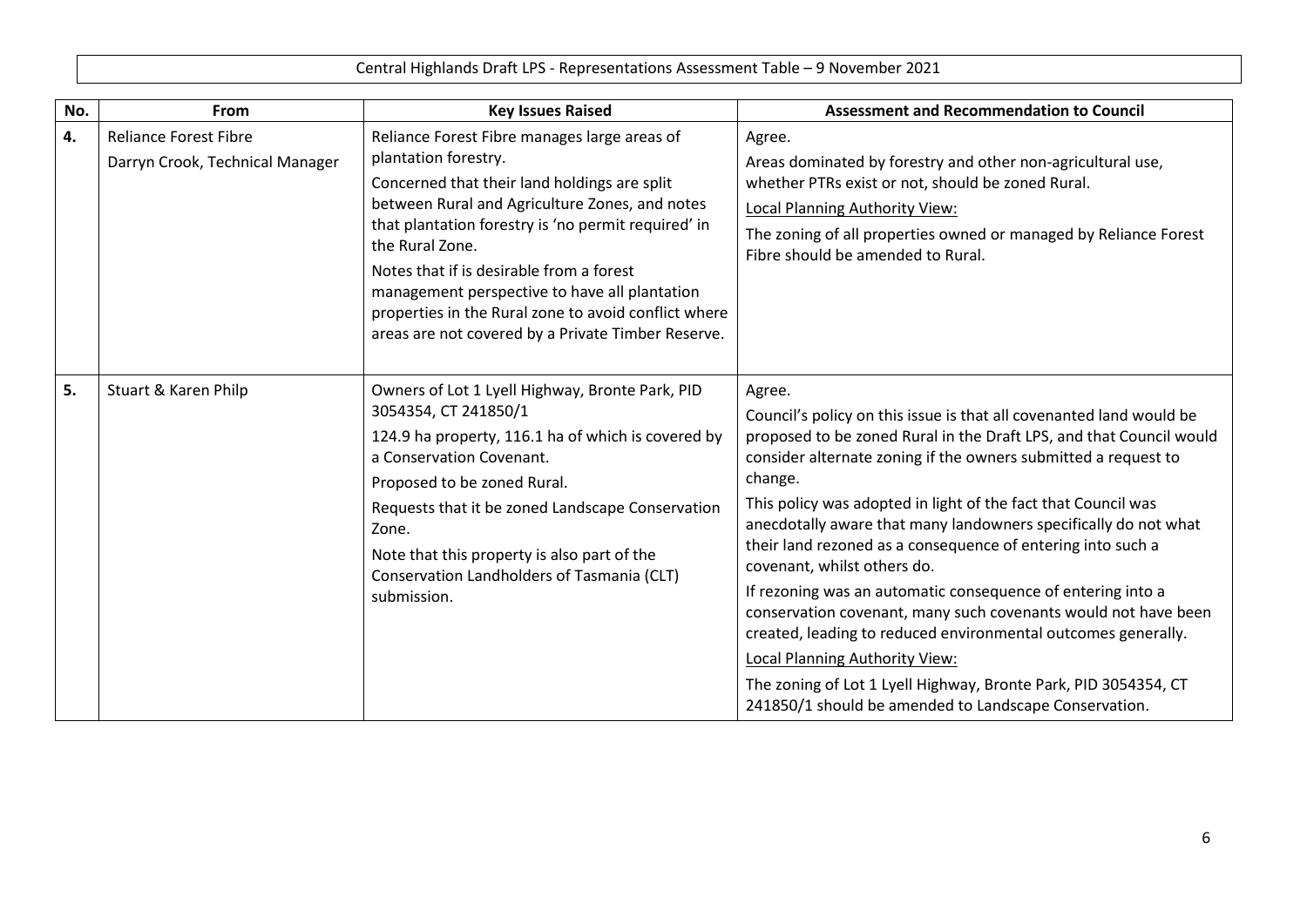| No. | <b>From</b>                                                                                           | <b>Key Issues Raised</b>                                                                                                                                                                           | <b>Assessment and Recommendation to Council</b>                                                                                                                                                                                                                                                                                             |
|-----|-------------------------------------------------------------------------------------------------------|----------------------------------------------------------------------------------------------------------------------------------------------------------------------------------------------------|---------------------------------------------------------------------------------------------------------------------------------------------------------------------------------------------------------------------------------------------------------------------------------------------------------------------------------------------|
| 6.  | <b>Conservation Landholders</b><br>Tasmania<br>John Thompson obo the Board of<br>Trustees, CLT Trust. | Conservation Landholders Tasmania (CLT)<br>describes themselves as 'an educational trust'.<br>CLT has identified 13 Conservation Covenant areas<br>in Central Highlands that it believes should be | It appears that CLT have contacted the owners of the Conservation<br>Covenant areas and requested them to consider supporting the idea<br>that the zoning of the land be changed from Rural to Landscape<br>Conservation Zone.                                                                                                              |
|     |                                                                                                       | zoned Landscape Conservation Zone, instead of the<br>proposed Rural Zone in the Draft LPS, 'subject to<br>landowner agreement'.<br>These are listed in table provided in the<br>submission.        | Seven of the landowners have separately made submissions making<br>this request. These are submissions No. 5, 8, 14, 15, 19, 25 and 33.<br>All except No. 8 requested that the entirety of their titles change to<br>Landscape Conservation with No.8 requesting that just the<br>covenanted area change.                                   |
|     |                                                                                                       |                                                                                                                                                                                                    | As detailed above in relation to submission No. 5, Council has<br>indicated it would be receptive to changing the zone of covenanted<br>areas if requested by the landowners. Therefore, it is recommended<br>that this submission by CLT be supported insofar as the proposed<br>zoning changes are supported by the landowners concerned. |
|     |                                                                                                       |                                                                                                                                                                                                    | Local Planning Authority View:                                                                                                                                                                                                                                                                                                              |
|     |                                                                                                       |                                                                                                                                                                                                    | The zoning of the subject properties where landowner consent has<br>been given should be amended to Landscape Conservation.                                                                                                                                                                                                                 |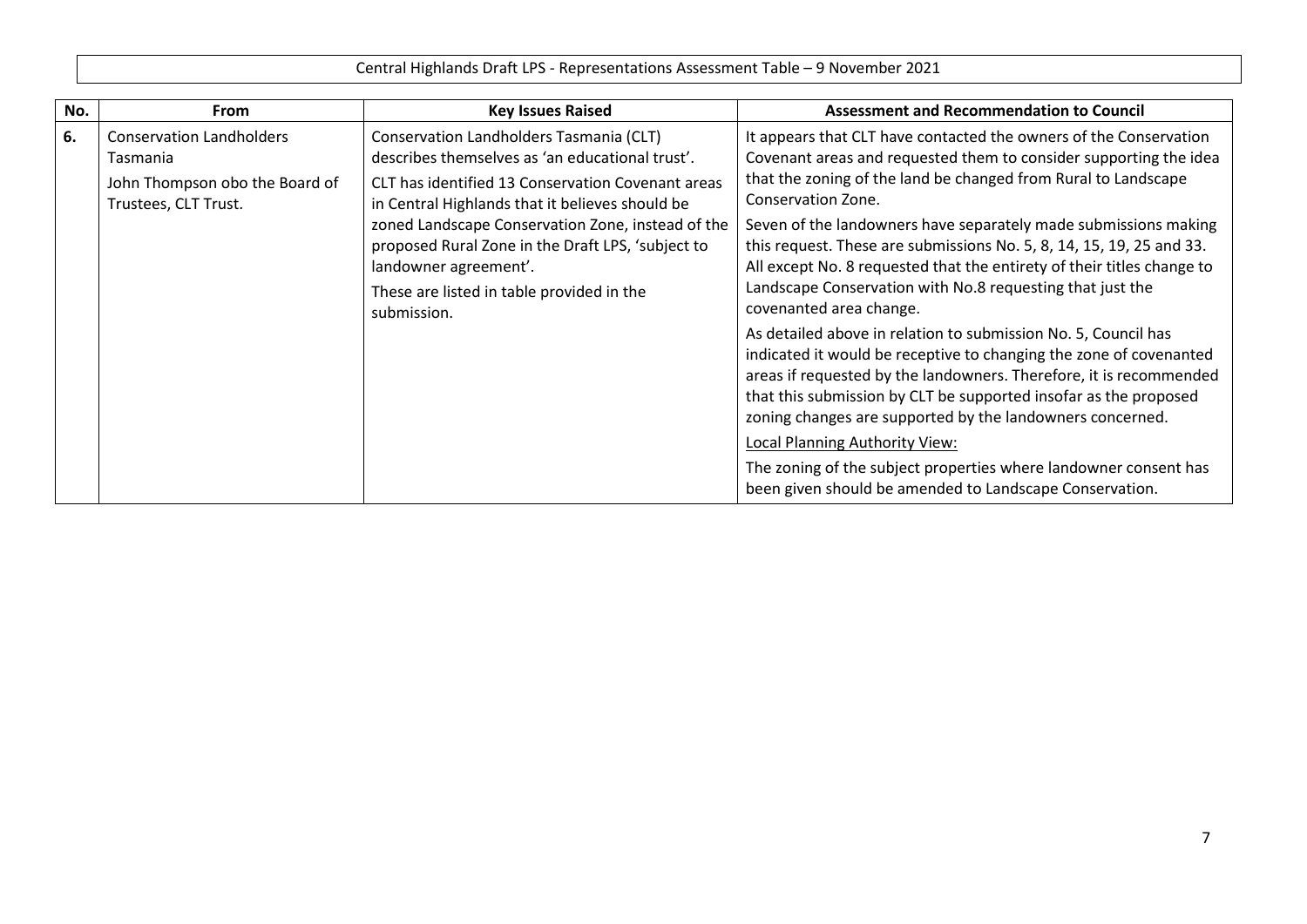| No. | From                           | <b>Key Issues Raised</b>                                                                                                                                                                                                                                                                                                                                                                                                                                                                   | <b>Assessment and Recommendation to Council</b>                                                                                                                                                                                                                                              |
|-----|--------------------------------|--------------------------------------------------------------------------------------------------------------------------------------------------------------------------------------------------------------------------------------------------------------------------------------------------------------------------------------------------------------------------------------------------------------------------------------------------------------------------------------------|----------------------------------------------------------------------------------------------------------------------------------------------------------------------------------------------------------------------------------------------------------------------------------------------|
| 7.  | TasWater<br>Jason Taylor       | A. Requests that several water reservoir tank<br>facilities be zoned Utilities. These are:                                                                                                                                                                                                                                                                                                                                                                                                 | A. Agree.<br>Key infrastructure such as township water reservoir tanks should be                                                                                                                                                                                                             |
|     | Development Assessment Manager | <b>Ouse Reservoir Tank</b>                                                                                                                                                                                                                                                                                                                                                                                                                                                                 | zoned Utilities.                                                                                                                                                                                                                                                                             |
|     |                                | Bronte Park (Various Tanks).<br>$\bullet$<br><b>B.</b> Requests that Attenuation Area buffers around<br>Sewerage Treatment Plants not be mapped and<br>that the system rely on the distances specified in<br>the code. In support of this, the submission noted<br>that several mapped Attenuation Areas do not<br>match that specified in the code, and that<br>TasWater is planning upgrade works on various<br>facilities which would alter other appropriate<br>attenuation distances. | <b>B.</b> Disagree.                                                                                                                                                                                                                                                                          |
|     |                                |                                                                                                                                                                                                                                                                                                                                                                                                                                                                                            | The policy for the depiction of Attenuation Areas on the LPS overlay<br>maps is determined by the State Government.                                                                                                                                                                          |
|     |                                |                                                                                                                                                                                                                                                                                                                                                                                                                                                                                            | The downside of relying on the written description for buffer areas is<br>that they can be missed - by members of the public, Council<br>planners, consultant planners, people involved in conveyancing, etc.<br>If they are mapping into an overlay, such mistakes are much less<br>likely. |
|     |                                |                                                                                                                                                                                                                                                                                                                                                                                                                                                                                            | The overarching policy embedded within the state planning system<br>is that codes should be applied by mapped overlay wherever<br>possible. The depiction of bushfire prone areas is one notable<br>example of this that Councillors will be familiar with.                                  |
|     |                                |                                                                                                                                                                                                                                                                                                                                                                                                                                                                                            | This is a matter for statewide consistency, and not for individual<br>councils to determine, and it is recommended that Council not<br>support this suggestion.                                                                                                                              |
|     |                                |                                                                                                                                                                                                                                                                                                                                                                                                                                                                                            | <b>Local Planning Authority View:</b>                                                                                                                                                                                                                                                        |
|     |                                |                                                                                                                                                                                                                                                                                                                                                                                                                                                                                            | A. The zoning of the land containing the TasWater-owned Ouse<br>Reservoir Tank and Bronte Park Tanks should be amended to<br><b>Utilities</b>                                                                                                                                                |
|     |                                |                                                                                                                                                                                                                                                                                                                                                                                                                                                                                            | B. Amending the Attenuation Area maps to remove buffer areas<br>around active Sewerage Treatment Plants is not supported.                                                                                                                                                                    |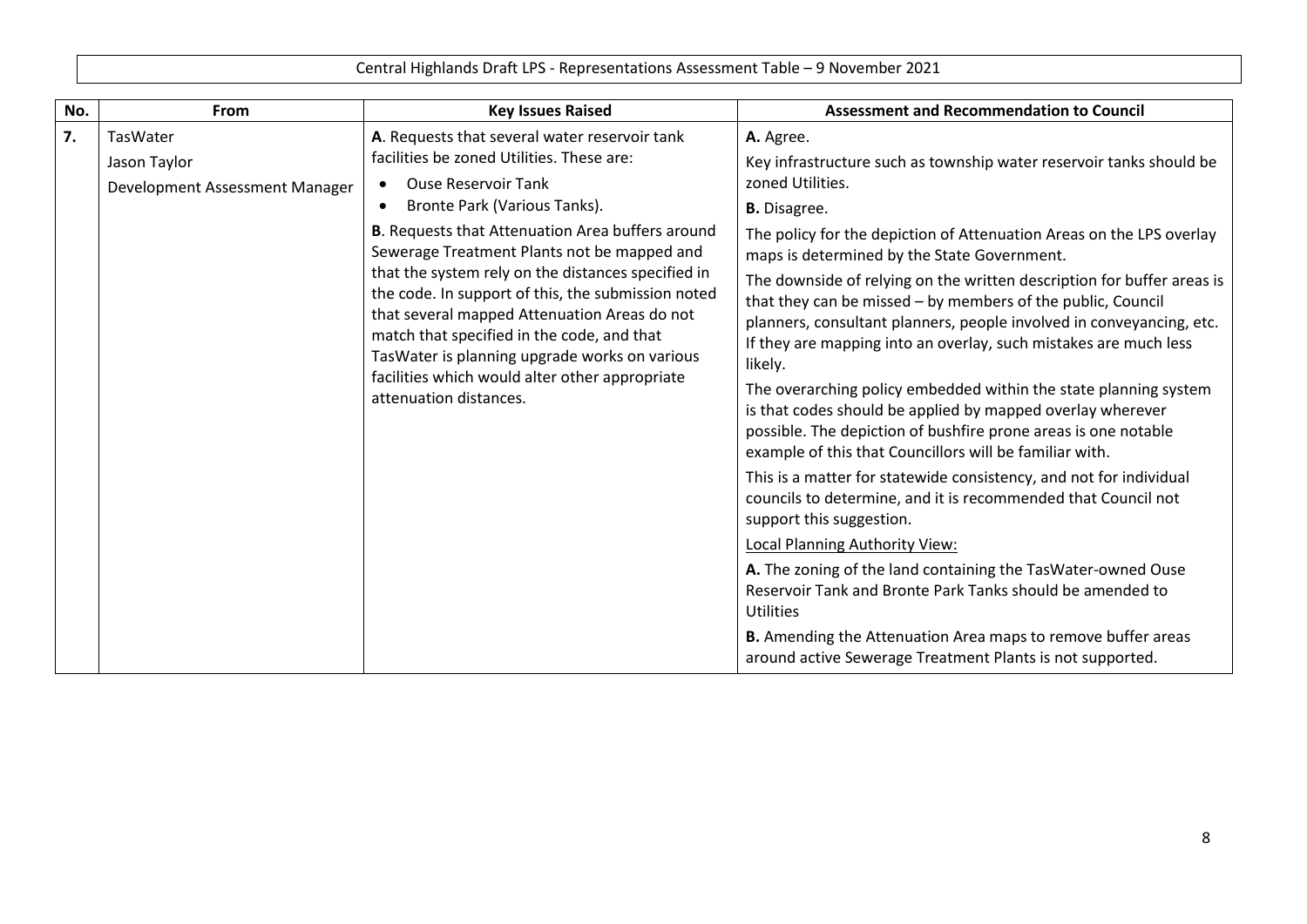|     | Central Highlands Draft LPS - Representations Assessment Table - 9 November 2021 |                                                                                                                                                                                                                                                                                                                                                                                                                                                                                                                                                                                                                                                                                                                                                                                                                                                                                                                                                                                                                                                                                                                        |                                                                                                                                                                                                                                                                                                                                                                                                                                                                                                                                                                                                                                                                                                                                                                                                                                                                                                                                                                                                                                                                                                                                                                                                                                                                                                                                                                                                                                                                                                                                                                                                        |  |
|-----|----------------------------------------------------------------------------------|------------------------------------------------------------------------------------------------------------------------------------------------------------------------------------------------------------------------------------------------------------------------------------------------------------------------------------------------------------------------------------------------------------------------------------------------------------------------------------------------------------------------------------------------------------------------------------------------------------------------------------------------------------------------------------------------------------------------------------------------------------------------------------------------------------------------------------------------------------------------------------------------------------------------------------------------------------------------------------------------------------------------------------------------------------------------------------------------------------------------|--------------------------------------------------------------------------------------------------------------------------------------------------------------------------------------------------------------------------------------------------------------------------------------------------------------------------------------------------------------------------------------------------------------------------------------------------------------------------------------------------------------------------------------------------------------------------------------------------------------------------------------------------------------------------------------------------------------------------------------------------------------------------------------------------------------------------------------------------------------------------------------------------------------------------------------------------------------------------------------------------------------------------------------------------------------------------------------------------------------------------------------------------------------------------------------------------------------------------------------------------------------------------------------------------------------------------------------------------------------------------------------------------------------------------------------------------------------------------------------------------------------------------------------------------------------------------------------------------------|--|
| No. | From                                                                             | <b>Key Issues Raised</b>                                                                                                                                                                                                                                                                                                                                                                                                                                                                                                                                                                                                                                                                                                                                                                                                                                                                                                                                                                                                                                                                                               | <b>Assessment and Recommendation to Council</b>                                                                                                                                                                                                                                                                                                                                                                                                                                                                                                                                                                                                                                                                                                                                                                                                                                                                                                                                                                                                                                                                                                                                                                                                                                                                                                                                                                                                                                                                                                                                                        |  |
| 8.  | Daniel Lee                                                                       | A. Owner of Lot 1 Marked Tree Road, Hamilton,<br>PID 3264618, CT 166564/1<br>41.9 ha property, 39.3 ha of which is covered by a<br><b>Conservation Covenant.</b><br>Proposed to be zoned Rural.<br>Requests that the covenanted area be zoned<br>Landscape Conservation Zone, but that the 2.5 ha<br>portion of non-covenanted land be retained as<br>Rural Zone.<br>If split zoning is not possible, then the preference is<br>to retain the Rural Zone for the entire property.<br>This property is also part of the Conservation<br>Landholders of Tasmania (CLT) submission.<br>B. The submitter also notes that two adjoining<br>forested properties are proposed to be zoned<br>Agriculture, yet they contain substantial areas of<br>significant environmental values - the same values<br>that led the government agreeing to the<br>conservation covenant on Lot 1 Marked Tree Road.<br>The submitter requests that this neighbouring land<br>be zoned Rural so that the Priority Vegetation<br>Overlay of the Natural Values Code can apply to<br>provide a level of protection.<br>Aerial mapping provided. | A. Agree.<br>Council's policy on this issue is that all covenanted land would be<br>proposed to be zoned Rural in the Draft LPS, and that Council would<br>consider alternate zoning if the owners submitted a request to<br>change.<br>This policy was adopted in light of the fact that Council was<br>anecdotally aware that many landowners specifically do not what<br>their land rezoned as a consequence of entering into such a<br>covenant, whilst others do.<br>If rezoning was an automatic consequence of entering into a<br>conservation covenant, many such covenants would not have been<br>created, leading to reduced environmental outcomes generally.<br>Agree to the covenanted portion only being changed to Landscape<br>Conservation and the remainder being Rural Zone.<br><b>B.</b> Agree.<br>This accords with Council's view that the Agriculture Zone has been<br>applied far too widely within Central Highlands, covering land that is<br>clearly not agricultural land of any significance. Significant areas of<br>land that are dominated by rural lifestyle blocks, forestry and/or<br>nature conservation have been inappropriately mapped as 'land<br>potentially suitable for the Agriculture Zone'. The titles identified in<br>the submission are a case in point.<br>Agree that the two neighbouring titles (RF 171934/1 and FR<br>108593/1) be zoned Rural.<br><b>Local Planning Authority View:</b><br>A. The zoning of the covenanted area on Lot 1 Marked Tree Road,<br>Hamilton, PID 3264618, CT 166564/1 should be amended to<br>Landscape Conservation. |  |
|     |                                                                                  |                                                                                                                                                                                                                                                                                                                                                                                                                                                                                                                                                                                                                                                                                                                                                                                                                                                                                                                                                                                                                                                                                                                        | B. The zoning of the neighbouring land referred to in Point B should<br>be amended to Rural, subject to landowner consent.                                                                                                                                                                                                                                                                                                                                                                                                                                                                                                                                                                                                                                                                                                                                                                                                                                                                                                                                                                                                                                                                                                                                                                                                                                                                                                                                                                                                                                                                             |  |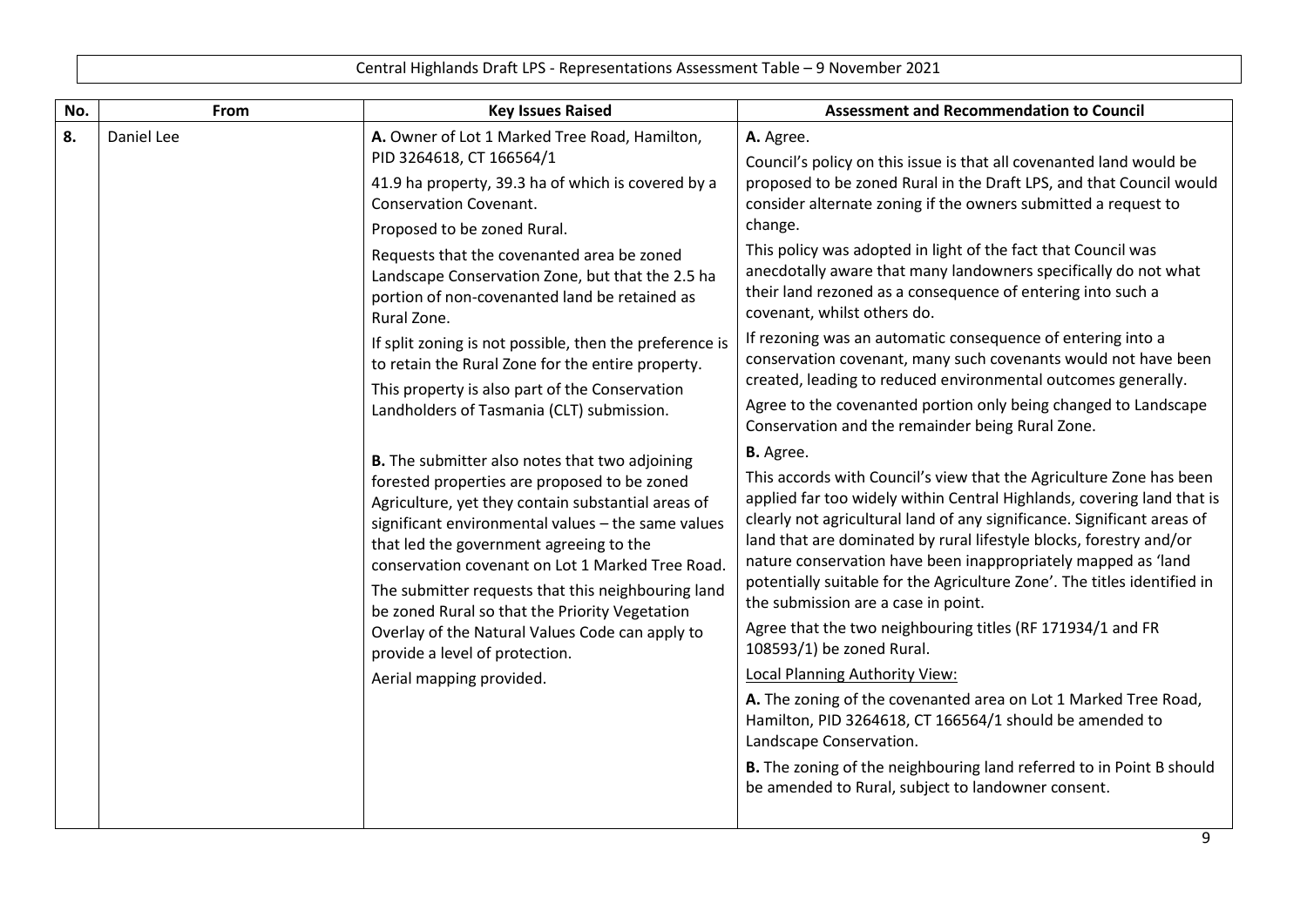| Central Highlands Draft LPS - Representations Assessment Table - 9 November 2021 |
|----------------------------------------------------------------------------------|
|----------------------------------------------------------------------------------|

| No. | <b>From</b>                                                                                                | <b>Key Issues Raised</b>                                                                                                                                                                                                                                                                                                                | <b>Assessment and Recommendation to Council</b>                                                                                                                                                                                                                                                                                                                                                                                                    |
|-----|------------------------------------------------------------------------------------------------------------|-----------------------------------------------------------------------------------------------------------------------------------------------------------------------------------------------------------------------------------------------------------------------------------------------------------------------------------------|----------------------------------------------------------------------------------------------------------------------------------------------------------------------------------------------------------------------------------------------------------------------------------------------------------------------------------------------------------------------------------------------------------------------------------------------------|
| 9.  | Department of Justice<br>Consumer, Building & Occupational<br>Services<br>Peter Graham, Executive Director | Notes that the Bushfire Prone Areas mapping will<br>be introduced into the Central Highlands via the<br>Tasmanian Planning Scheme, (once the Local<br>Provisions Schedule is finalised by the TPC).<br>Requests that Council consider introducing it into<br>the current scheme, the Central Highlands Interim<br>Planning Scheme 2015. | Disagree.<br>The Bushfire Prone Areas mapping could only be introduced into the<br>current planning scheme via a planning scheme amendment<br>process.<br>This would take months - possible as long, or longer, than to<br>complete the Local Provisions Schedule process.<br>Local Planning Authority View:<br>Amending the Central Highlands Interim Planning Scheme 2015 to<br>include the Bushfire Prone Areas mapped overlay is not supported |
|     |                                                                                                            |                                                                                                                                                                                                                                                                                                                                         | as it would likely take a similar time to the finalisation of the LPS and<br>the subsequent incorporation of this mapping in the Tasmanian<br>Planning Scheme for the Central Highlands municipal area.                                                                                                                                                                                                                                            |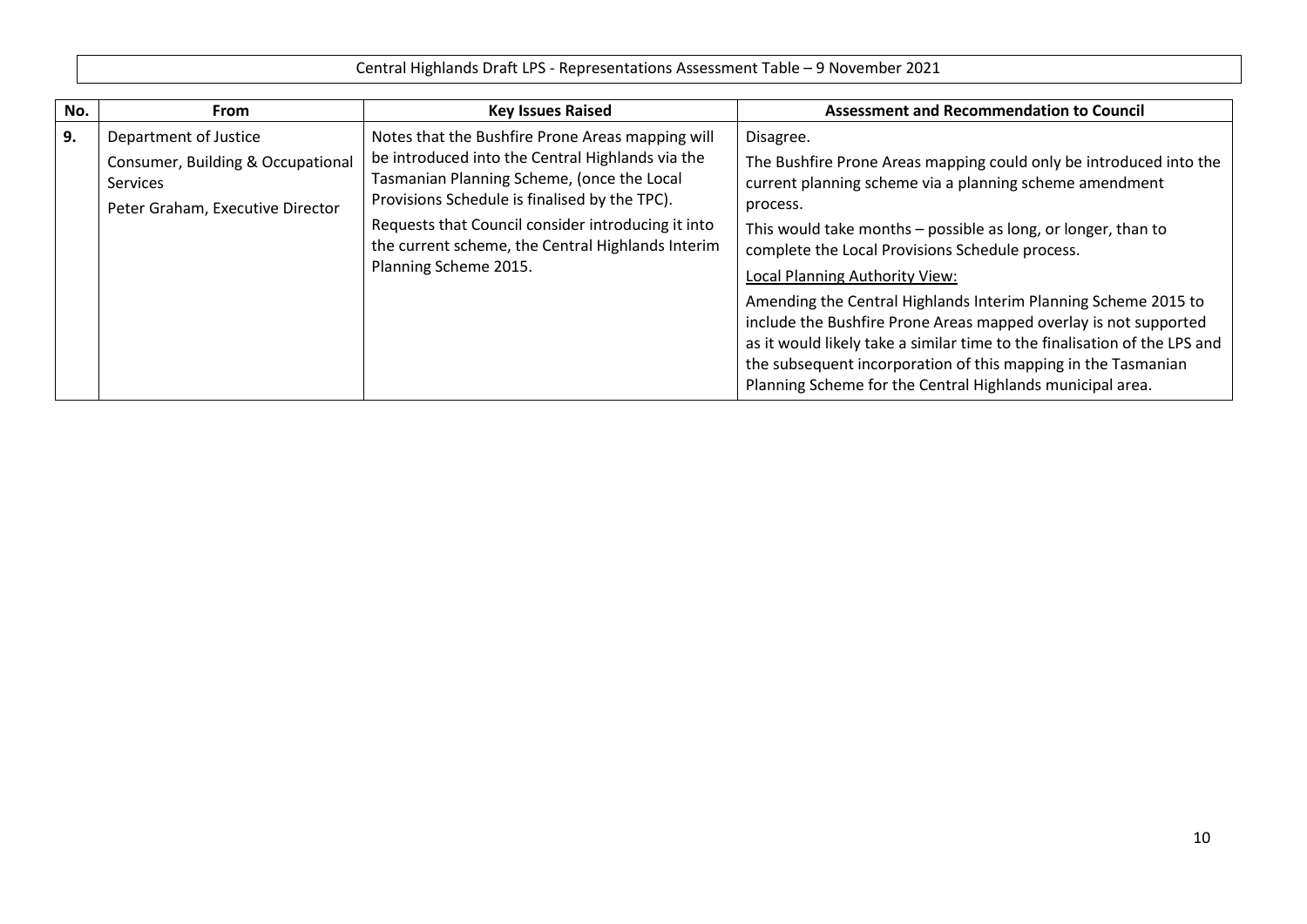| No. | <b>From</b>                                                                                                             | <b>Key Issues Raised</b>                                                                                                                                                                                                                                                                                                                                                                                                                                                                                                   | <b>Assessment and Recommendation to Council</b>                                                                                                                                                                                                                                                                                                                                                                                                                                                                                                                                                                   |
|-----|-------------------------------------------------------------------------------------------------------------------------|----------------------------------------------------------------------------------------------------------------------------------------------------------------------------------------------------------------------------------------------------------------------------------------------------------------------------------------------------------------------------------------------------------------------------------------------------------------------------------------------------------------------------|-------------------------------------------------------------------------------------------------------------------------------------------------------------------------------------------------------------------------------------------------------------------------------------------------------------------------------------------------------------------------------------------------------------------------------------------------------------------------------------------------------------------------------------------------------------------------------------------------------------------|
| 10. | Department of Police, Fire &<br><b>Emergency Management</b><br><b>State Emergency Services</b><br>Andrew Lea, Director. | Notes that there is no Flood Prone Areas overlay in<br>the Draft LPS, and further notes that Council<br>advised that this is because there is no reliable<br>spatial data.<br>A. Advises that a state-wide project is underway to<br>produce flood prone area mapping for areas that<br>do not yet have it and asks Council to consider<br>incorporating the mapping into the appropriate<br>overlay in the planning scheme in the future.                                                                                 | A. Agree in principle, noting that this is not a matter for Council to<br>determine as part of the current Draft LPS process. Flood prone<br>areas mapping, if available, should be incorporated into the<br>appropriate overlay in the planning scheme.<br>B. Noted, and welcomed. Under C12.2.3 of the State Planning<br>Provisions, planning authorities may ask for a flood hazard report. In<br>the absence of a mapped overlay of flood prone areas, there is no<br>specific trigger for Council to ask for such a report. A guidance<br>document would be of great assistance to Council planning officers |
|     |                                                                                                                         | B. Notes that, despite there being no overlay in the<br>LPS, the Flood Prone Areas code applies anyway,<br>via the ordinance. The submission advises that the<br>Department of Justice / State Emergency Service is<br>working on a guidance document for Councils to<br>help them determine when a development<br>application should trigger consideration under the<br>Flood Prone Areas code.<br>The submission further notes a range of<br>information that Council officers can utilise whilst<br>awaiting the above. | whilst awaiting the introduction of a mapped overlay.<br>Local Planning Authority View:<br>These matters are noted and agreed in principal.<br>It is noted that no action is required in regard to the Draft Local<br>Provisions Schedule.                                                                                                                                                                                                                                                                                                                                                                        |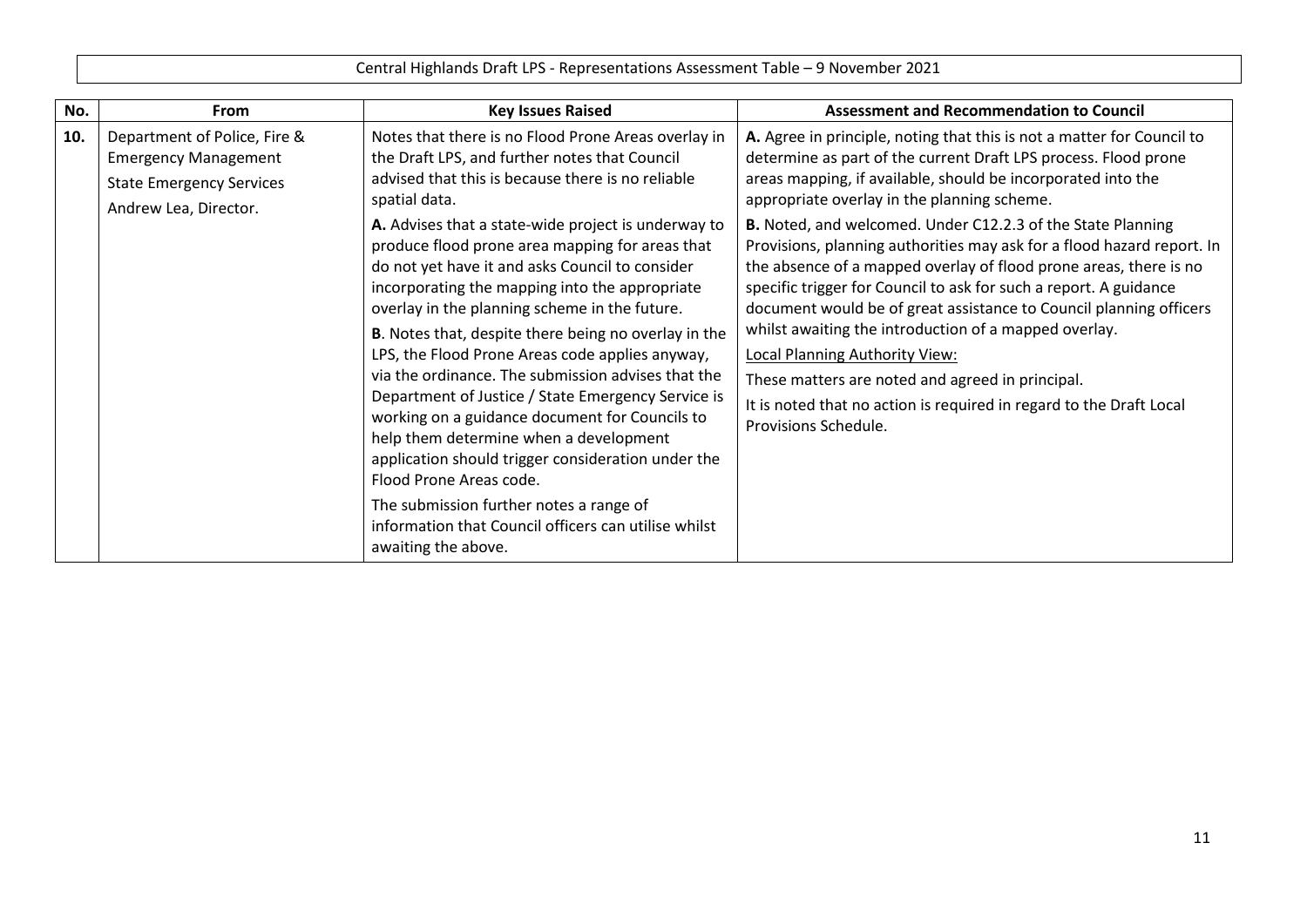| No. | From                                         | <b>Key Issues Raised</b>                                                                                                                                                                                                                                                                                                                                                                                                                                                                                                                                                                                                                                                               | <b>Assessment and Recommendation to Council</b>                                                                                                                                                                                                                                                                                                                                                                                                                                                                                                                                                                                                                                                                                                                                                                                                                                                                                                    |
|-----|----------------------------------------------|----------------------------------------------------------------------------------------------------------------------------------------------------------------------------------------------------------------------------------------------------------------------------------------------------------------------------------------------------------------------------------------------------------------------------------------------------------------------------------------------------------------------------------------------------------------------------------------------------------------------------------------------------------------------------------------|----------------------------------------------------------------------------------------------------------------------------------------------------------------------------------------------------------------------------------------------------------------------------------------------------------------------------------------------------------------------------------------------------------------------------------------------------------------------------------------------------------------------------------------------------------------------------------------------------------------------------------------------------------------------------------------------------------------------------------------------------------------------------------------------------------------------------------------------------------------------------------------------------------------------------------------------------|
| 11. | Michael Stevens & Fiona McOwan               | Owners of property at 370 Strickland Rd,<br>Strickland.<br>PID 7710494, CT 160316/1.<br>70 acres.<br>Rural lifestyle block with hobby-farm level<br>agriculture. No intention to use for commercial<br>agriculture.<br>Concerned about the restrictions on use of<br>proposed Agriculture Zone and has requested the<br>Rural Zone apply.                                                                                                                                                                                                                                                                                                                                              | Agree.<br>Whilst this patch is cleared, the property is part of a broader<br>landscape dominated by forest.<br>It is a relatively small lot close to the edge of the broader boundary<br>between Rural Zone and Agriculture Zone.<br>This accords with Council's view that the Agriculture Zone has been<br>applied far too widely within Central Highlands, covering land that is<br>clearly not agricultural land of any significance. Significant areas of<br>land that are dominated by rural lifestyle blocks, forestry and/or<br>nature conservation have been inappropriately mapped as 'land<br>potentially suitable for the Agriculture Zone'. This is a case in point.<br>Local Planning Authority View:<br>The zoning of 370 Strickland Rd, Strickland, PID 7710494, CT<br>160316/1, should be amended to Rural.                                                                                                                        |
| 12. | Humbie Pastoral<br>Paul Ellis & Shauna Ellis | Owners of St Patricks Plains, PID 5000165.<br>2,143 ha property. Class 6 agricultural land. 900m<br>above sea level. Fit for dry sheep grazing only. Runs<br>1 sheep to 3 to 5 acres. Severe winters (average<br>maximum temperatures do not exceed 10 degrees<br>C. Widespread inundation in winter, with rocky<br>land elsewhere. 434 ha of FCF covenanted land.<br>Maps and BOM data provided.<br>The submitters strongly question the application of<br>the Agriculture Zone to this area, as it is poor<br>farmland. The future, they say, is in tourism,<br>recreation and, potentially, renewable energy. Not<br>farming.<br>The Rural Zone is much more suitable to this land. | Agree.<br>High altitude central plateau land such as this is clearly some of the<br>poorest and most marginal land in Tasmania. It is several orders of<br>magnitude poorer than some of the hinterland on the northwest<br>coast that has been allocated the Rural Zone. A core outcome of the<br>entire state-wide single planning scheme project is consistency. In<br>the interest of this alone, this land should be Rural Zone.<br>Recommend that this land, and the other areas of proposed<br>Agricultural Zone in this landscape, be changed to Rural.<br>In regard to the proposed windfarm, alluded to in the submission, it<br>is noted that as the Local Planning Authority, Council must not pre-<br>judge a possible development application upon which it may need to<br>statutorily sit in judgment.<br>Local Planning Authority View:<br>The zoning of St Patricks Plains, including PID 5000165, should be<br>amended to Rural. |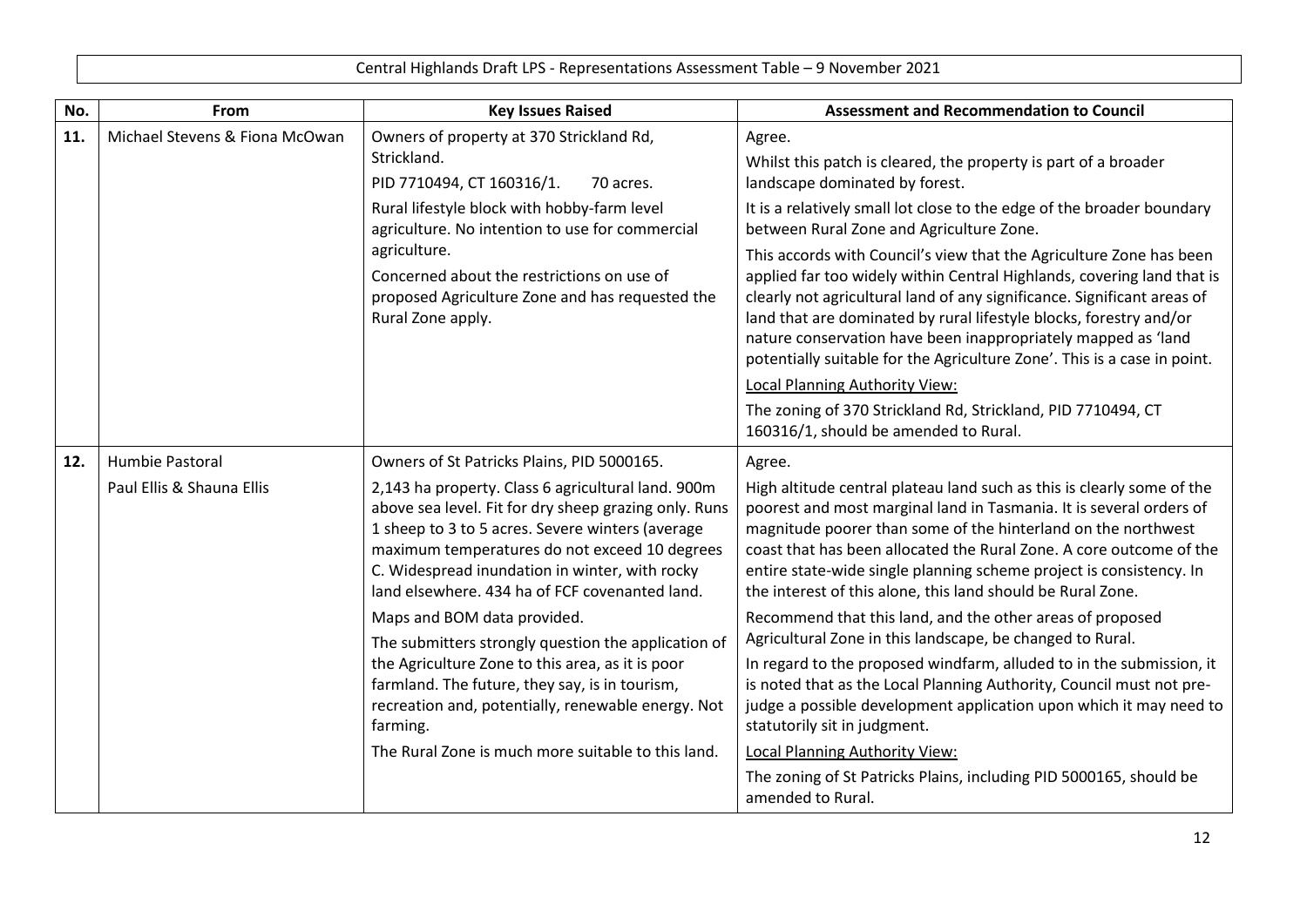| No.                                                                                   | From                                                                                                                                                                                                                                                                                                                                                                                                                                                                                                                                                                                                                                                                                                                             | <b>Key Issues Raised</b>                                                                                                                                                                                                                                                                                                                                                                                                                                                                                                                                                                                                                                                                                                                                                              | <b>Assessment and Recommendation to Council</b>                                                                                                                                                                                                                                                                                                                                                                                                                         |
|---------------------------------------------------------------------------------------|----------------------------------------------------------------------------------------------------------------------------------------------------------------------------------------------------------------------------------------------------------------------------------------------------------------------------------------------------------------------------------------------------------------------------------------------------------------------------------------------------------------------------------------------------------------------------------------------------------------------------------------------------------------------------------------------------------------------------------|---------------------------------------------------------------------------------------------------------------------------------------------------------------------------------------------------------------------------------------------------------------------------------------------------------------------------------------------------------------------------------------------------------------------------------------------------------------------------------------------------------------------------------------------------------------------------------------------------------------------------------------------------------------------------------------------------------------------------------------------------------------------------------------|-------------------------------------------------------------------------------------------------------------------------------------------------------------------------------------------------------------------------------------------------------------------------------------------------------------------------------------------------------------------------------------------------------------------------------------------------------------------------|
| 13.                                                                                   | <b>Greg Pullen</b>                                                                                                                                                                                                                                                                                                                                                                                                                                                                                                                                                                                                                                                                                                               | Resident of the Central Highlands.                                                                                                                                                                                                                                                                                                                                                                                                                                                                                                                                                                                                                                                                                                                                                    | Agree.                                                                                                                                                                                                                                                                                                                                                                                                                                                                  |
| Concerned that too much land is proposed to be<br>zoned Agriculture instead of Rural. | This accords with Council's view that the Agriculture Zone has been<br>applied far too widely within Central Highlands, covering land that is<br>clearly not agricultural land of any significance. Significant areas of                                                                                                                                                                                                                                                                                                                                                                                                                                                                                                         |                                                                                                                                                                                                                                                                                                                                                                                                                                                                                                                                                                                                                                                                                                                                                                                       |                                                                                                                                                                                                                                                                                                                                                                                                                                                                         |
|                                                                                       | Agriculture Zone up the boundaries of settlements<br>will make future expansion all but impossible.<br>The Agriculture Zone also removes consideration<br>of natural values, as the Priority Vegetation overlay<br>cannot apply in this zone. This will lead to ill-<br>considered developments.<br>Cites the proposed wind farm at St Patricks Plains<br>as an example - on land proposed to be<br>Agriculture Zone yet contains many significant<br>natural values.<br>Concerned the inability of councils to 'tidy up<br>historical anomalies' in the planning scheme<br>through this process will be at a substantial cost to<br>ratepayers through the need for multiple minor<br>planning scheme amendments in the future. | land that are dominated by rural lifestyle blocks, forestry and/or<br>nature conservation have been inappropriately mapped as 'land<br>potentially suitable for the Agriculture Zone'<br>The submission is correct in that the Priority Vegetation overlay<br>cannot apply in the Agriculture Zone. This is reasonable in the case<br>of genuine productive agricultural land, as such land was invariably<br>cleared and farmed many years ago and therefore contains little or<br>no natural values.<br>Many large areas of proposed Agricultural Zone in the Central<br>Highlands, conversely, are inherently poor from an agricultural<br>perspective and there have not been subject to wholesale clearance<br>over the course of the last 200 years and retain very substantial |                                                                                                                                                                                                                                                                                                                                                                                                                                                                         |
|                                                                                       |                                                                                                                                                                                                                                                                                                                                                                                                                                                                                                                                                                                                                                                                                                                                  |                                                                                                                                                                                                                                                                                                                                                                                                                                                                                                                                                                                                                                                                                                                                                                                       | levels of significant natural values. This is indicative of the poor 'fit'<br>of the Agriculture Zone to such land.<br>Recommend that the extent of the proposed Agriculture Zone be<br>substantially reviewed using the 'decision tree' document that the<br>Southern councils jointly developed.                                                                                                                                                                      |
|                                                                                       |                                                                                                                                                                                                                                                                                                                                                                                                                                                                                                                                                                                                                                                                                                                                  |                                                                                                                                                                                                                                                                                                                                                                                                                                                                                                                                                                                                                                                                                                                                                                                       | In regard to the proposed windfarm, it is noted that as the Local<br>Planning Authority, Council must not pre-judge a possible<br>development application upon which it may need to statutorily sit in<br>judgment.                                                                                                                                                                                                                                                     |
|                                                                                       |                                                                                                                                                                                                                                                                                                                                                                                                                                                                                                                                                                                                                                                                                                                                  |                                                                                                                                                                                                                                                                                                                                                                                                                                                                                                                                                                                                                                                                                                                                                                                       | Local Planning Authority View:                                                                                                                                                                                                                                                                                                                                                                                                                                          |
|                                                                                       |                                                                                                                                                                                                                                                                                                                                                                                                                                                                                                                                                                                                                                                                                                                                  |                                                                                                                                                                                                                                                                                                                                                                                                                                                                                                                                                                                                                                                                                                                                                                                       | The Agriculture Zone has been applied far to widely and covers<br>relatively poor quality land and land hard-up against townships<br>where it will lead to land use conflict and make township expansion<br>considerations more onerous than the quality of the land warrants.<br>The application of the Agriculture Zone should be reviewed across<br>the municipal area in accordance with the AK Consulting Decision<br>Tree adopted by all Southern Councils.<br>13 |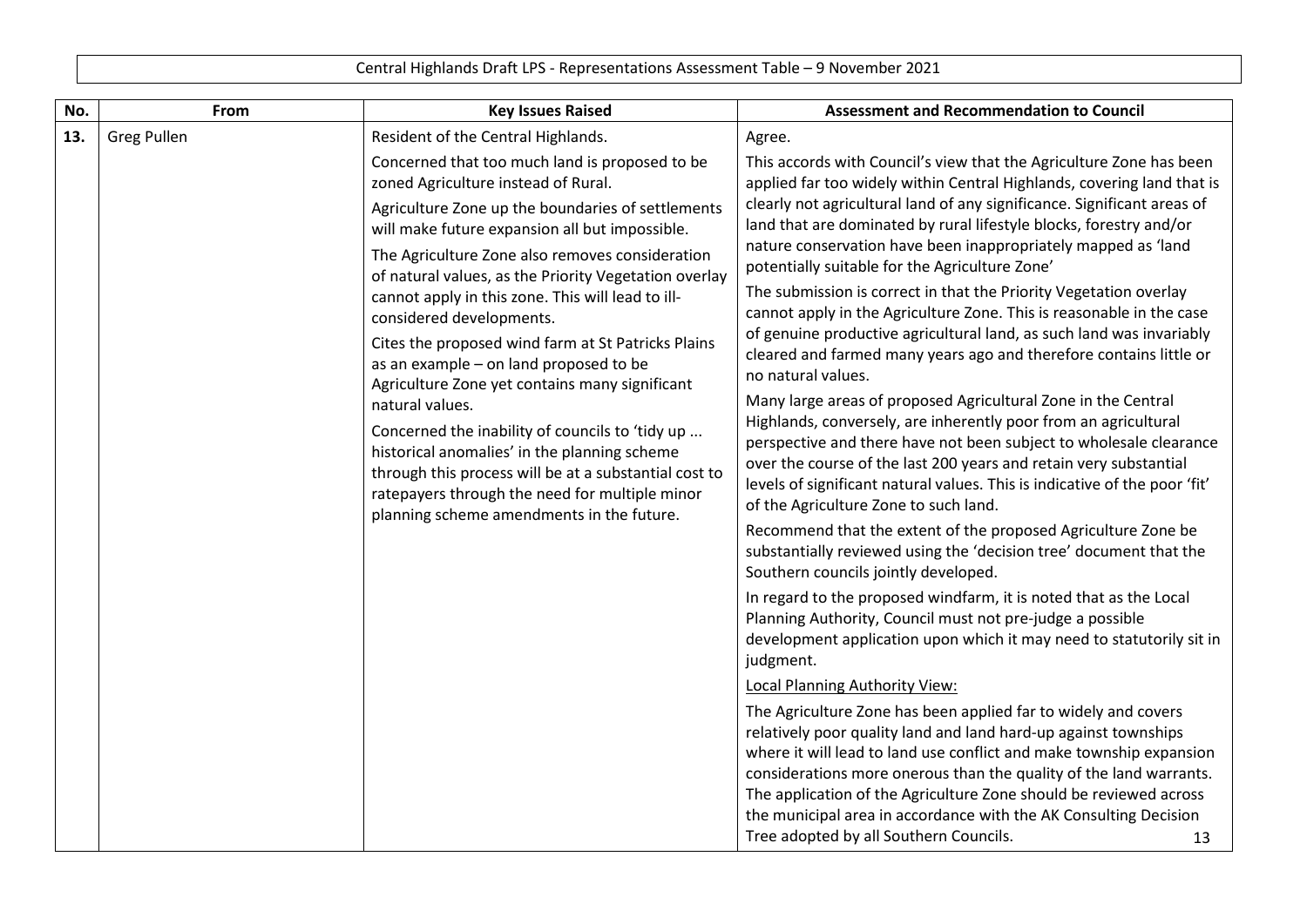| No. | <b>From</b>                              | <b>Key Issues Raised</b>                                                                                                                                                                                                                                                                                                                                                    | <b>Assessment and Recommendation to Council</b>                                                                                                                                                                                                                                                                                                                                                                                                                                                                                                                                                                                                                                                                                                                                                                                                   |  |  |
|-----|------------------------------------------|-----------------------------------------------------------------------------------------------------------------------------------------------------------------------------------------------------------------------------------------------------------------------------------------------------------------------------------------------------------------------------|---------------------------------------------------------------------------------------------------------------------------------------------------------------------------------------------------------------------------------------------------------------------------------------------------------------------------------------------------------------------------------------------------------------------------------------------------------------------------------------------------------------------------------------------------------------------------------------------------------------------------------------------------------------------------------------------------------------------------------------------------------------------------------------------------------------------------------------------------|--|--|
| 14. | ECO-NOMY P/L<br>Dean Brampton, Director. | Owner of 'Bronte Park 2', Lyell Highway, Bronte<br>Park, PID 2304227, CT 243948/1<br>15.09 ha property, 14.08 ha of which is covered by<br>a Conservation Covenant.<br>Proposed to be zoned Rural.<br>Requests that it be zoned Landscape Conservation<br>Zone.<br>Note that this property is also part of the<br>Conservation Landholders of Tasmania (CLT)<br>submission. | Agree.<br>Council's policy on this issue is that all covenanted land would be<br>proposed to be zoned Rural in the Draft LPS, and that Council would<br>consider alternate zoning if the owners submitted a request to<br>change.<br>This policy was adopted in light of the fact that Council was<br>anecdotally aware that many landowners specifically do not what<br>their land rezoned as a consequence of entering into such a<br>covenant, whilst others do.<br>If rezoning was an automatic consequence of entering into a<br>conservation covenant, many such covenants would not have been<br>created, leading to reduced environmental outcomes generally.<br>Local Planning Authority View:<br>The zoning of 'Bronte Park 2', Lyell Highway, Bronte Park, PID<br>2304227, CT 243948/1 should be amended to Landscape<br>Conservation. |  |  |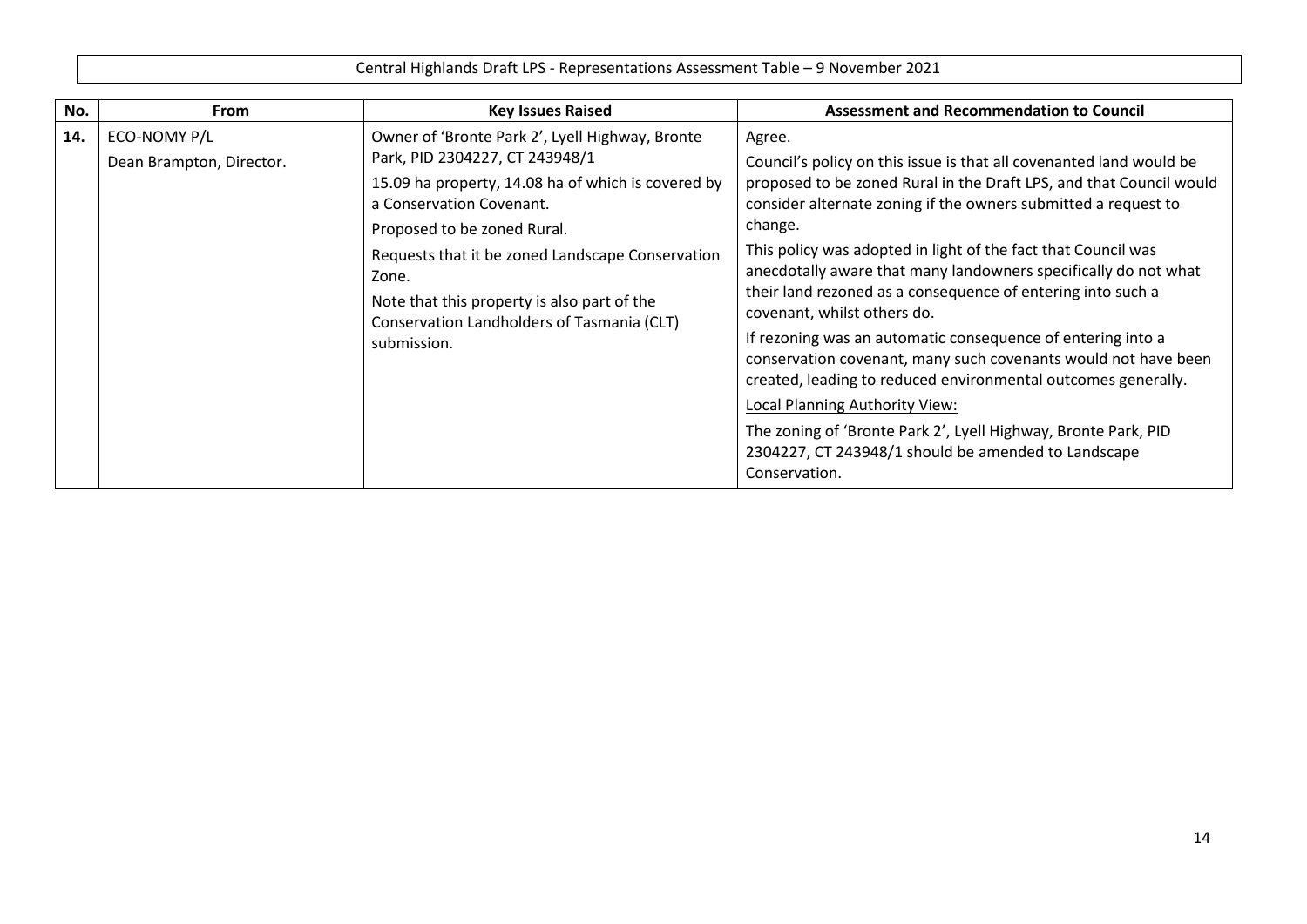Central Highlands Draft LPS - Representations Assessment Table – 9 November 2021 **No. From Key Issues Raised Assessment and Recommendation to Council 15.** PC Jacques & MJ Jacques **Denotively** Owner of property off Dennistoun Road, Bothwell, PID 1843865, CT 126437/1 Property containing a Conservation Covenant. Proposed to be zoned Rural. Requests that it be zoned Landscape Conservation Zone. Note that this property is also part of the Conservation Landholders of Tasmania (CLT) submission. Agree. Council's policy on this issue is that all covenanted land would be proposed to be zoned Rural in the Draft LPS, and that Council would consider alternate zoning if the owners submitted a request to change. This policy was adopted in light of the fact that Council was anecdotally aware that many landowners specifically do not what their land rezoned as a consequence of entering into such a covenant, whilst others do. If rezoning was an automatic consequence of entering into a conservation covenant, many such covenants would not have been created, leading to reduced environmental outcomes generally. Local Planning Authority View: The zoning of the property off Dennistoun Road, Bothwell, PID 1843865, CT 126437/1 should be amended to Landscape Conservation.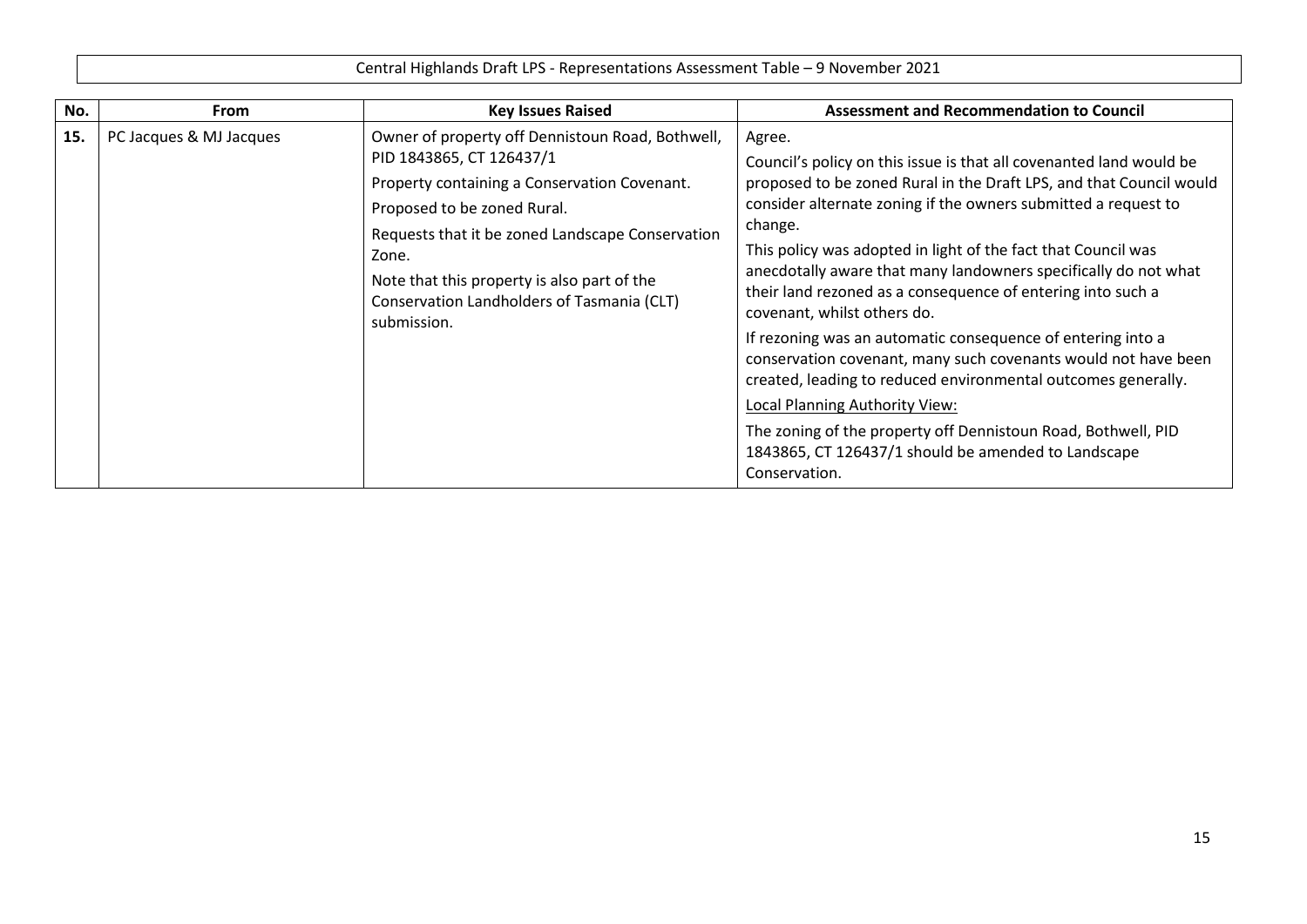| No. | From                                                                               | <b>Key Issues Raised</b>                                                                                                                                                                                                                                                                                                                                                                                                                                                                                                                                                                                                                                                                                         | <b>Assessment and Recommendation to Council</b>                                                                                                                                                                                                                                                                                                                                                                                                                                                                                                                                                                                                                                                                                                                                           |
|-----|------------------------------------------------------------------------------------|------------------------------------------------------------------------------------------------------------------------------------------------------------------------------------------------------------------------------------------------------------------------------------------------------------------------------------------------------------------------------------------------------------------------------------------------------------------------------------------------------------------------------------------------------------------------------------------------------------------------------------------------------------------------------------------------------------------|-------------------------------------------------------------------------------------------------------------------------------------------------------------------------------------------------------------------------------------------------------------------------------------------------------------------------------------------------------------------------------------------------------------------------------------------------------------------------------------------------------------------------------------------------------------------------------------------------------------------------------------------------------------------------------------------------------------------------------------------------------------------------------------------|
| 16. | <b>Tas Fire Service</b><br>Tom O'Connor<br>Senior Planning & Assessment<br>Officer | TFS is broadly supportive of the Draft LPS.<br>The TFS points out that, since the Bushfire Prone<br>Areas Code was reviewed in 2017, it no longer<br>applies to Visitor Accommodation use. It is<br>therefore suggested that clause P1.2(b) in the<br>proposed Lake Meadowbank Specific Area Plan be<br>amended to remove specific reference to the Code<br>and simply refer to 'bushfire protection':<br>(b) the extent of clearing is the minimum<br>necessary to meet the requirements of the<br><b>Bushfire Prone Areas Code for bushfire</b><br>protection.<br>TFS consider that this change will enable proposed<br>Visitor Accommodation Use to be subject to<br>bushfire risk mitigation considerations. | Agree.<br>Whilst this change seems counter-intuitive, the recommendation is<br>based on the practical experience of TFS working with the Code.<br>It is somewhat inexplicable that the 2017 revision of the Code<br>removed Visitor Accommodation from its operation, as fire<br>emergencies are even more threatening to people unfamiliar with<br>an area.<br>The proposed change is supported.<br>Local Planning Authority View:<br>The following change should be made to clause P1.2(b) in the<br>proposed Lake Meadowbank Specific Area Plan to remove specific<br>reference to the Code and simply refer to 'bushfire protection':<br>(b) the extent of clearing is the minimum necessary to meet the<br>requirements of the Bushfire Prone Areas Code for bushfire<br>protection. |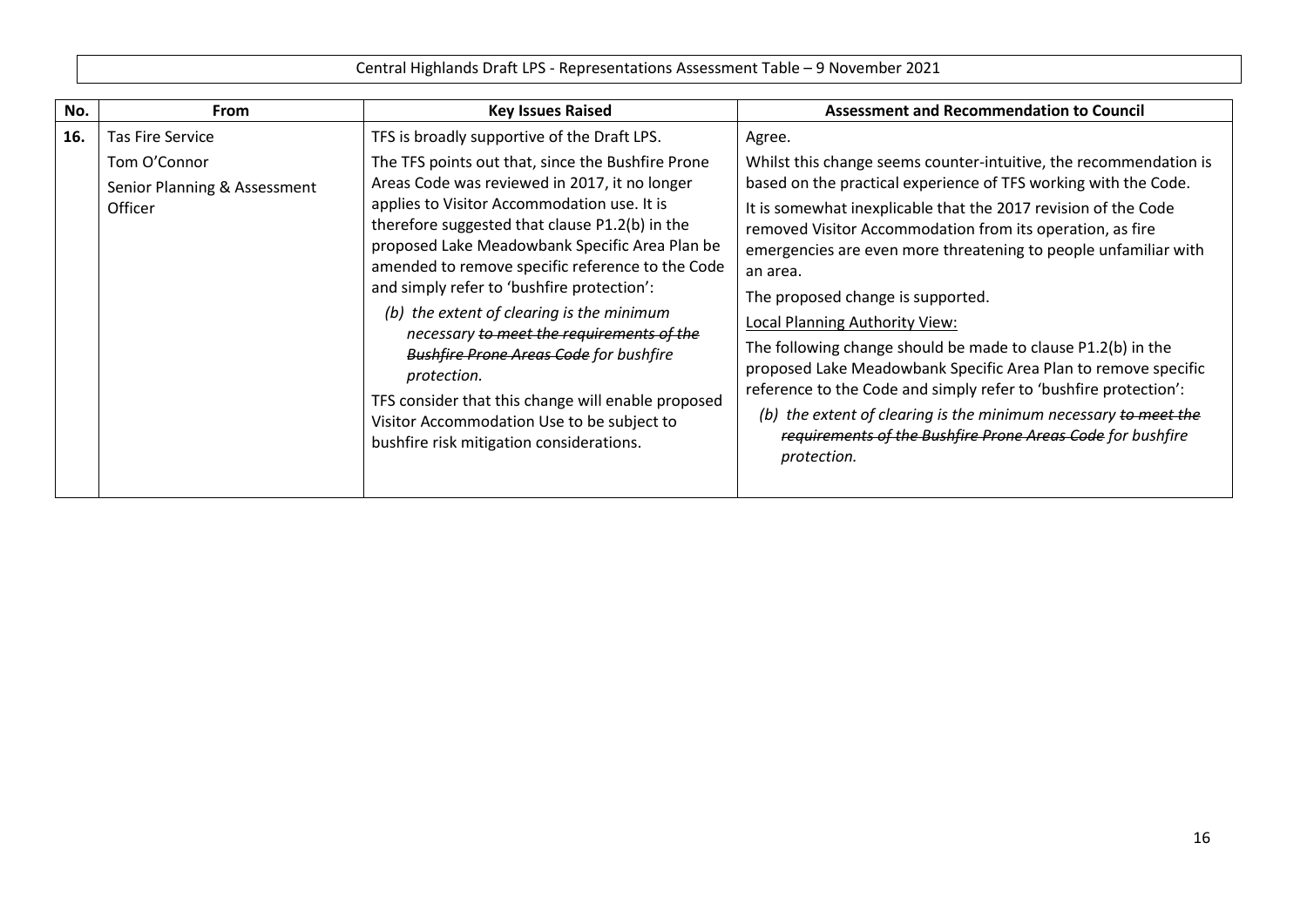|     | Central Highlands Draft LPS - Representations Assessment Table - 9 November 2021 |                                                                                                                                                                                                                                                                                                                                                                                                                                                                                                                                                                                   |                                                                                                                                                                                                                                                                                                                                                                                                                                                                                                                                                                                                                                                                                                                                                                                                                                                                                                                                                     |
|-----|----------------------------------------------------------------------------------|-----------------------------------------------------------------------------------------------------------------------------------------------------------------------------------------------------------------------------------------------------------------------------------------------------------------------------------------------------------------------------------------------------------------------------------------------------------------------------------------------------------------------------------------------------------------------------------|-----------------------------------------------------------------------------------------------------------------------------------------------------------------------------------------------------------------------------------------------------------------------------------------------------------------------------------------------------------------------------------------------------------------------------------------------------------------------------------------------------------------------------------------------------------------------------------------------------------------------------------------------------------------------------------------------------------------------------------------------------------------------------------------------------------------------------------------------------------------------------------------------------------------------------------------------------|
| No. | From                                                                             | <b>Key Issues Raised</b>                                                                                                                                                                                                                                                                                                                                                                                                                                                                                                                                                          | <b>Assessment and Recommendation to Council</b>                                                                                                                                                                                                                                                                                                                                                                                                                                                                                                                                                                                                                                                                                                                                                                                                                                                                                                     |
| 17. | <b>Venesser Oakes</b>                                                            | Owner of 168 Risbys Road, Ellendale. PID 7147419.<br>12.17 ha 'steeply sloped property, with<br>approximately 50% natural bush' and with<br>electrical infrastructure running through it. Too<br>small and steep to be successfully used for<br>anything more than a small-scale hobby farm.<br>Concerned that the land is proposed to be<br>Agriculture Zone. The Rural Zone is more<br>appropriate.<br>Expressed dissatisfaction with the formatting and<br>layout, and general usability of the various<br>documents on display as part of the Draft LPS<br>public exhibition. | Agree.<br>This property is approximately 50% cleared and is relatively steep. It<br>is part of a cluster of Rural Zoned similar-sized lots to the north and<br>west, whilst it abuts a much larger Agriculture Zone property to the<br>east.<br>It is a relatively small lot on the edge of the broader boundary<br>between Rural Zone and Agriculture Zone.<br>The submission accords with Council's view that the Agriculture<br>Zone has been applied far too widely within Central Highlands,<br>covering land that is clearly not agricultural land of any significance.<br>Significant areas of land that are dominated by rural lifestyle blocks,<br>forestry and/or nature conservation have been inappropriately<br>mapped as 'land potentially suitable for the Agriculture Zone'. This is<br>a case in point.<br>Local Planning Authority View:<br>The zoning of 168 Risbys Road, Ellendale, PID 7147419, should be<br>amended to Rural. |

 $\blacksquare$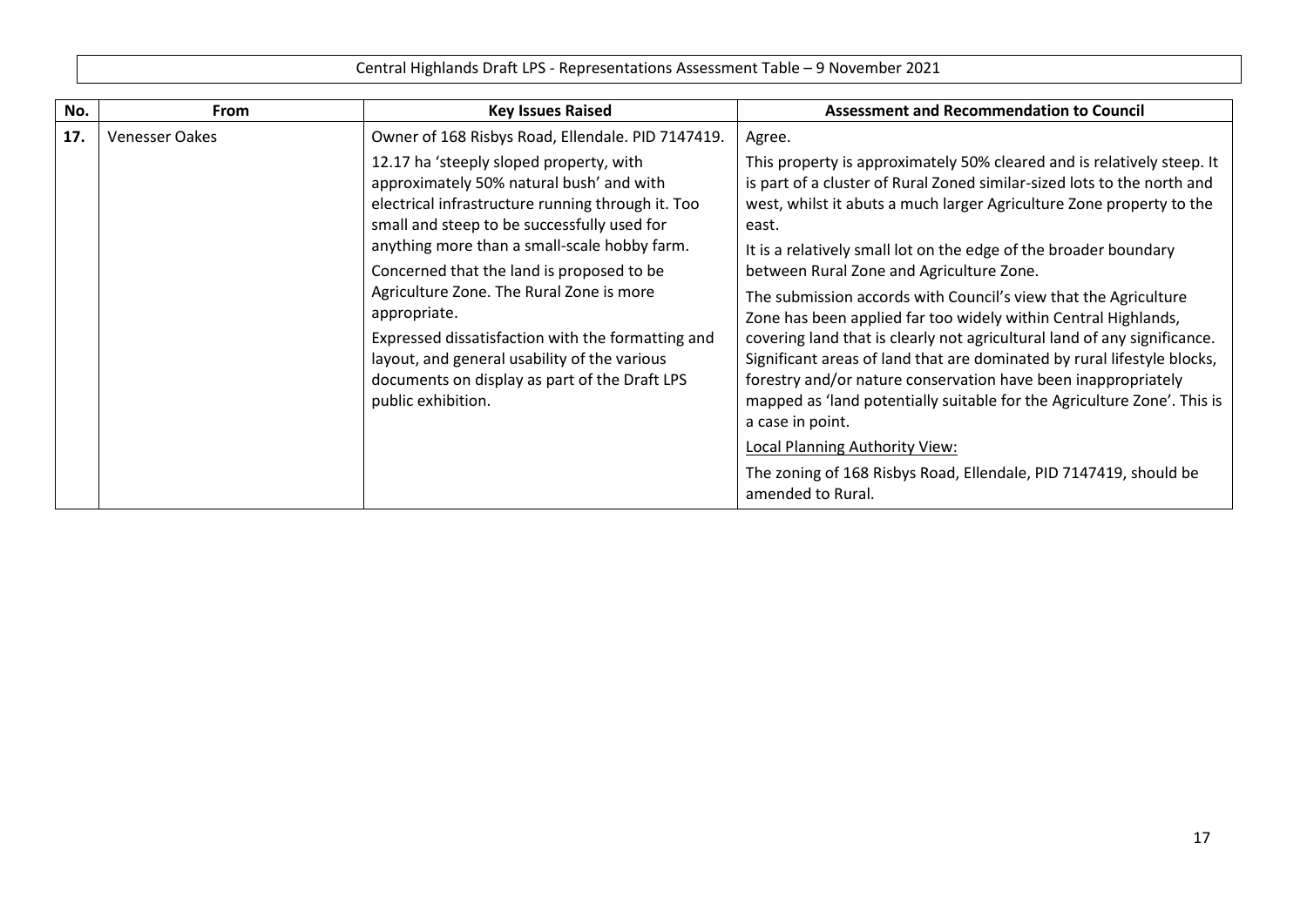| No. | From               | <b>Key Issues Raised</b>                                                                                                                                                                                                                                                                                                                                                                                                                                                                                                                                                                                                | <b>Assessment and Recommendation to Council</b>                                                                                                                                                                                                                                                                                                                                                                                                                                                                                                                                                                                                                                                                                                                                                                                                                                                                                                                                                                                                                                                                                                                                  |
|-----|--------------------|-------------------------------------------------------------------------------------------------------------------------------------------------------------------------------------------------------------------------------------------------------------------------------------------------------------------------------------------------------------------------------------------------------------------------------------------------------------------------------------------------------------------------------------------------------------------------------------------------------------------------|----------------------------------------------------------------------------------------------------------------------------------------------------------------------------------------------------------------------------------------------------------------------------------------------------------------------------------------------------------------------------------------------------------------------------------------------------------------------------------------------------------------------------------------------------------------------------------------------------------------------------------------------------------------------------------------------------------------------------------------------------------------------------------------------------------------------------------------------------------------------------------------------------------------------------------------------------------------------------------------------------------------------------------------------------------------------------------------------------------------------------------------------------------------------------------|
| 18. | <b>TasNetworks</b> | A. Requests the Derwent Bridge substation and<br>nine communication sites be zoned Utilities.                                                                                                                                                                                                                                                                                                                                                                                                                                                                                                                           | A. Agree.<br>Substantial infrastructure sites such as these should be zoned<br>utilities.                                                                                                                                                                                                                                                                                                                                                                                                                                                                                                                                                                                                                                                                                                                                                                                                                                                                                                                                                                                                                                                                                        |
|     |                    | <b>B.</b> Requests that no land with Electricity<br>Transmission Corridors over it be zoned Landscape<br>Conservation.<br>C. Requests Priority Vegetation Overlay be<br>removed from 18 infrastructure sites where the<br>vegetation has already been substantially<br>modified.<br>D. Notes several problems with the State Planning<br>Provisions that could cause safety issues - - mainly<br>exemptions. It is suggested that there be<br>exceptions to these exemptions in the Electricity<br>Transmission Corridors overlay - similarly to the<br>exceptions associated with the Local Historic<br>Heritage Code. | <b>B.</b> Agree.<br>The Landscape Conservation Zone is incompatible with Electricity<br>Transmission Corridors. Whilst there is no Landscape Conservation<br>Zone in the draft LPS, this may change with a number of owners of<br>conservation covenanted land requesting this zoning. The existence<br>of an Electricity Transmission Corridor would need to be checked in<br>these cases.<br>C. Agree.<br>The Priority Vegetation Overlay on substantially modified<br>infrastructure sites is unnecessary and problematic.<br>D. Noted.<br>As this matter relates to the State Planning Provisions, it is not<br>within Council's current role to form a view on this matter.<br>Local Planning Authority View:<br>A. The zoning of TasNetworks' Derwent Bridge substation and nine<br>listed communication sites should be amended to Utilities<br>B. Any areas amended to Landscape Conservation Zone that include<br>Electricity Transmission Corridors should have these areas excluded<br>from the Landscape Conservation Zone.<br>C. The Priority Vegetation Overlay should be removed from the 18<br>listed infrastructure sites where the vegetation has already been |
|     |                    |                                                                                                                                                                                                                                                                                                                                                                                                                                                                                                                                                                                                                         | substantially modified.<br><b>D.</b> This a matter for the State to consider.                                                                                                                                                                                                                                                                                                                                                                                                                                                                                                                                                                                                                                                                                                                                                                                                                                                                                                                                                                                                                                                                                                    |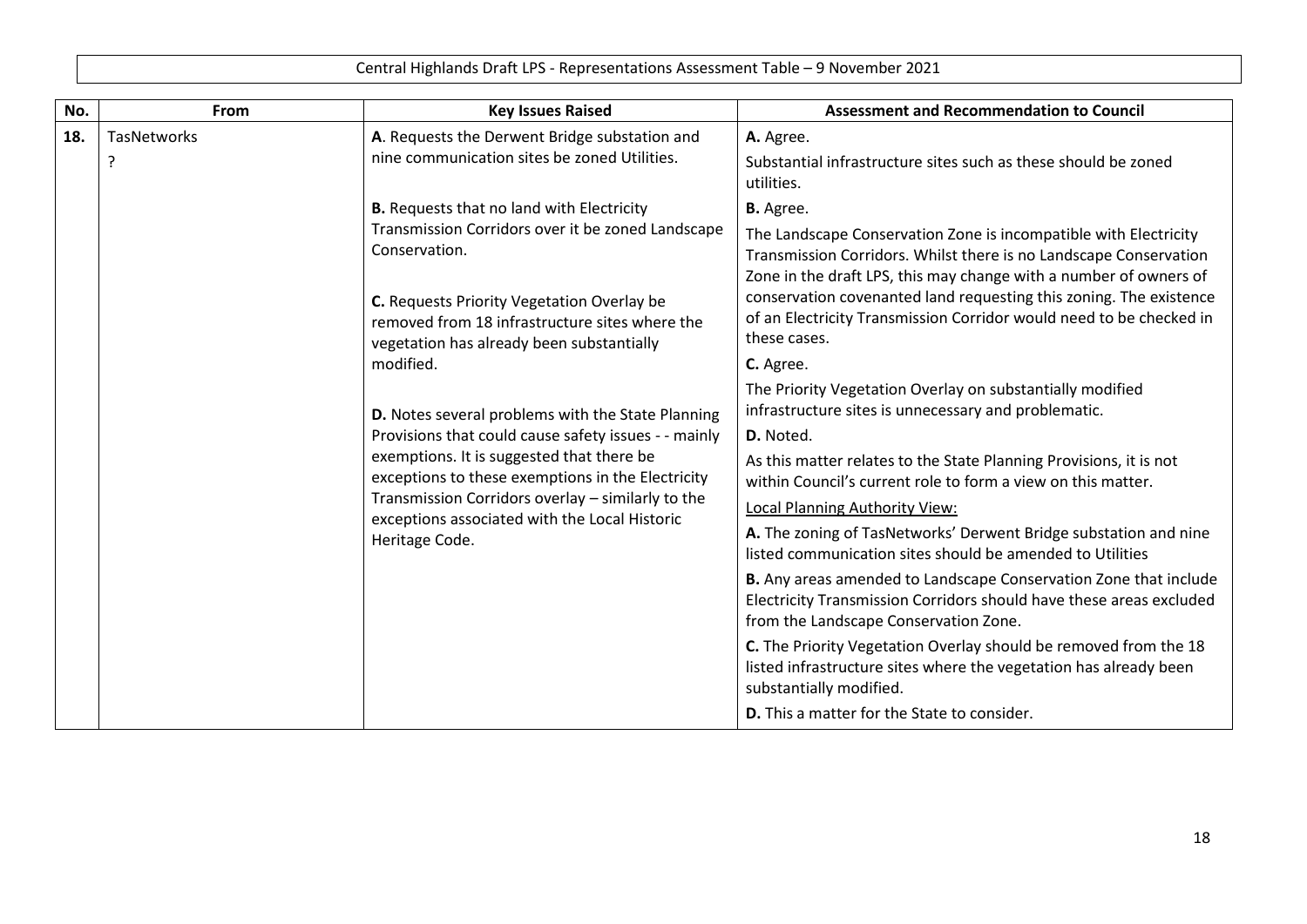Central Highlands Draft LPS - Representations Assessment Table – 9 November 2021 **No. From Key Issues Raised Assessment and Recommendation to Council 19.** Malcolm Grant Owner of Lot 3 Marked Tree Road, Hamilton, PID 3268969, CT 166563/3 40.1 ha property, 27.43 ha of which is covered by a Conservation Covenant. Proposed to be zoned Rural. Requests that it be zoned Landscape Conservation Zone. Note that this property is also part of the Conservation Landholders of Tasmania (CLT) submission. Agree. Council's policy on this issue is that all covenanted land would be proposed to be zoned Rural in the Draft LPS, and that Council would consider alternate zoning if the owners submitted a request to change. This policy was adopted in light of the fact that Council was anecdotally aware that many landowners specifically do not what their land rezoned as a consequence of entering into such a covenant, whilst others do. If rezoning was an automatic consequence of entering into a conservation covenant, many such covenants would not have been created, leading to reduced environmental outcomes generally. Local Planning Authority View: The zoning of Lot 3 Marked Tree Road, Hamilton, PID 3268969, CT 166563/3 should be amended to Landscape Conservation.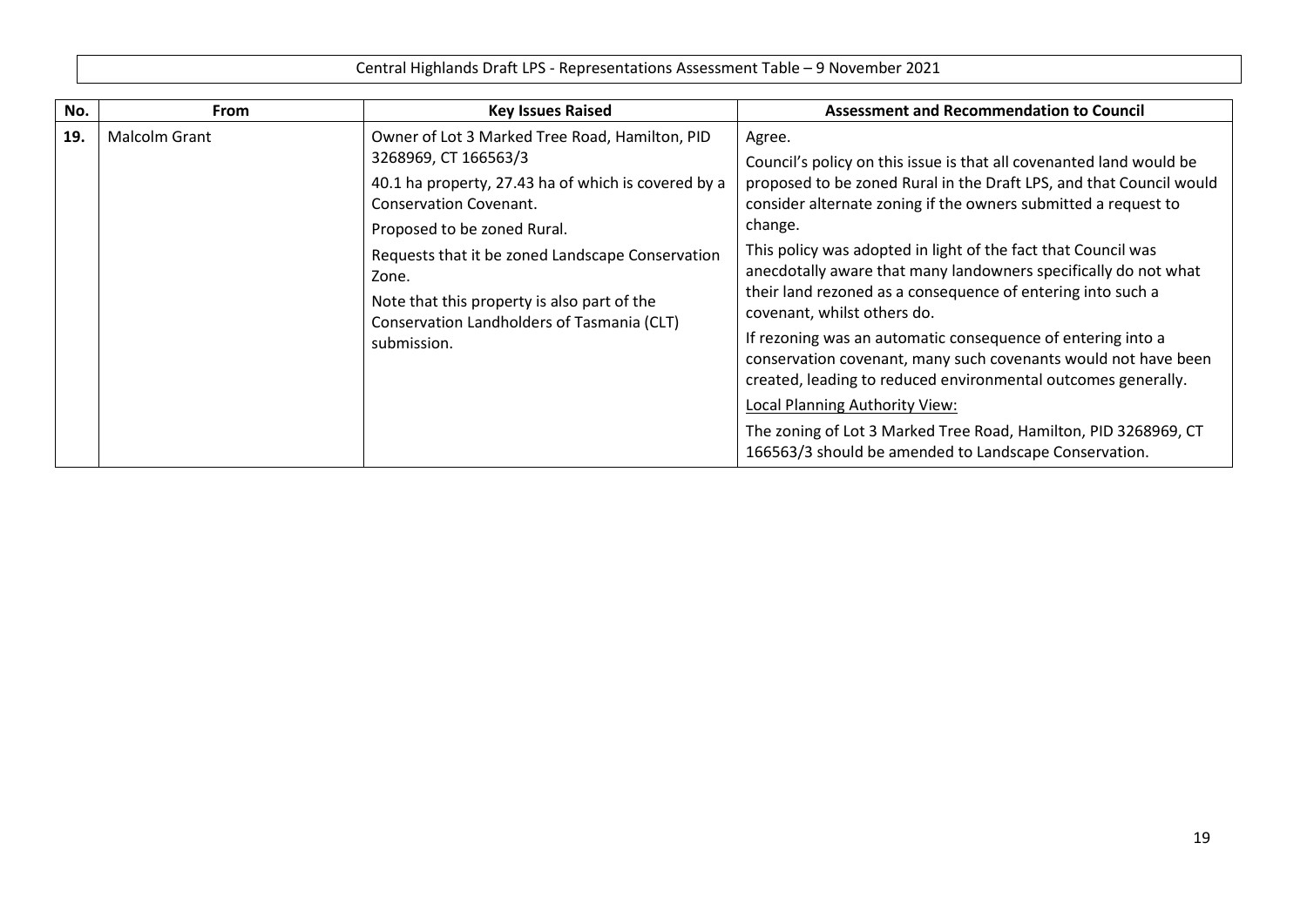| No. | From          | <b>Key Issues Raised</b>                                                                                                                                                                                                                                                                                                                                                                                                                                                     | <b>Assessment and Recommendation to Council</b>                                                                                                                                                                                                                                                                                                                                                                                                                                                                                                                                                                                      |
|-----|---------------|------------------------------------------------------------------------------------------------------------------------------------------------------------------------------------------------------------------------------------------------------------------------------------------------------------------------------------------------------------------------------------------------------------------------------------------------------------------------------|--------------------------------------------------------------------------------------------------------------------------------------------------------------------------------------------------------------------------------------------------------------------------------------------------------------------------------------------------------------------------------------------------------------------------------------------------------------------------------------------------------------------------------------------------------------------------------------------------------------------------------------|
| 20. | Jim Allwright | A. Concerned about the large extent of proposed<br>Agriculture Zone, covering land that is unsuitable<br>to agriculture:<br>Rural lifestyle areas around Ellendale and<br>$\bullet$<br>Westerway.<br>High-altitude seasonal grazing land, better<br>suited to other (non-agricultural) pursuits.                                                                                                                                                                             | A. Agree.<br>This accords with Council's view that the Agriculture Zone has been<br>applied far too widely within Central Highlands, covering land that is<br>clearly not agricultural land of any significance. Large areas of land<br>that are dominated by rural lifestyle blocks, forestry and/or nature<br>conservation have been inappropriately mapped as 'land potentially<br>suitable for the Agriculture Zone'.                                                                                                                                                                                                            |
|     |               | The Agriculture Zone will reduce landowners'<br>ability to further use and development of these<br>areas in the future.                                                                                                                                                                                                                                                                                                                                                      | Recommend that areas with these characteristics be changed to the<br>Rural Zone, in accordance with the 'decision tree' document<br>adopted by the Southern councils.                                                                                                                                                                                                                                                                                                                                                                                                                                                                |
|     |               | Applying the Agricultural Zones to marginal areas                                                                                                                                                                                                                                                                                                                                                                                                                            | <b>B.</b> Agree.                                                                                                                                                                                                                                                                                                                                                                                                                                                                                                                                                                                                                     |
|     |               | such as these is at odds with the zoning of much<br>better agricultural potential land in the northwest<br>as Rural, and one of the stated key aims of this<br>entire planning reform project to achieve state-<br>wide consistency.<br>B. Concerned that the Planning Commission has                                                                                                                                                                                        | The amendments to the Lake Meadowbank Specific Area Plan would<br>enable it to function more efficiently, better fit with the SPP format<br>and protect significant Aboriginal Heritage values.                                                                                                                                                                                                                                                                                                                                                                                                                                      |
|     |               |                                                                                                                                                                                                                                                                                                                                                                                                                                                                              | Recommend that Council continue to argue for its inclusion at the<br>Commission hearings.                                                                                                                                                                                                                                                                                                                                                                                                                                                                                                                                            |
|     |               | directed that Council's modified Lake Meadowbank<br>Specific Area Plan be removed from the Draft LPS.<br>The lake, with all its users and values, including<br>Aboriginal heritage, needs contemporary planning<br>arrangements.                                                                                                                                                                                                                                             | C. Agree.<br>The split zone titles that Council wishes to adjust so that they are<br>entirely one zone constitute minor changes and ought to be<br>possible.<br>D. Agree.                                                                                                                                                                                                                                                                                                                                                                                                                                                            |
|     |               | C. Concerned that Council's attempts to remove<br>minor split-zonings has not been permitted, so far,<br>by the Commission, despite State guidance to the<br>effect that split zoning is to be avoided if at all<br>possible.<br>D. Concerned that this planning reform process has<br>not allowed the removal of minor redundant<br>anomalies, such as the removal of the Attenuation<br>Area around the now non-existence sewerage<br>treatment ponds at Great Lake Hotel. | Council has not been able to undertake a general 'scheme<br>renovation' for twenty years. In the late 2000s, Council was about to<br>embark on a new planning scheme when the Regional Planning<br>Reform process began, and Council chose to join that process.<br>Midway through the process it was announced by the State that the<br>interim schemes being created had to be 'like-for-like', and hence<br>scheme renovation was not permitted. The current Statewide<br>planning reform process has also been designed to be a 'like-for-like'<br>transition and, hence, general scheme renovation is similarly not<br>allowed. |
|     |               |                                                                                                                                                                                                                                                                                                                                                                                                                                                                              | The outcome of all of this is that schemes have become full of<br>20<br>redundant or out-of-date components, and it will take a great deal<br>of local government and state government resources to fix these<br>matters through a long series of planning scheme amendments.                                                                                                                                                                                                                                                                                                                                                        |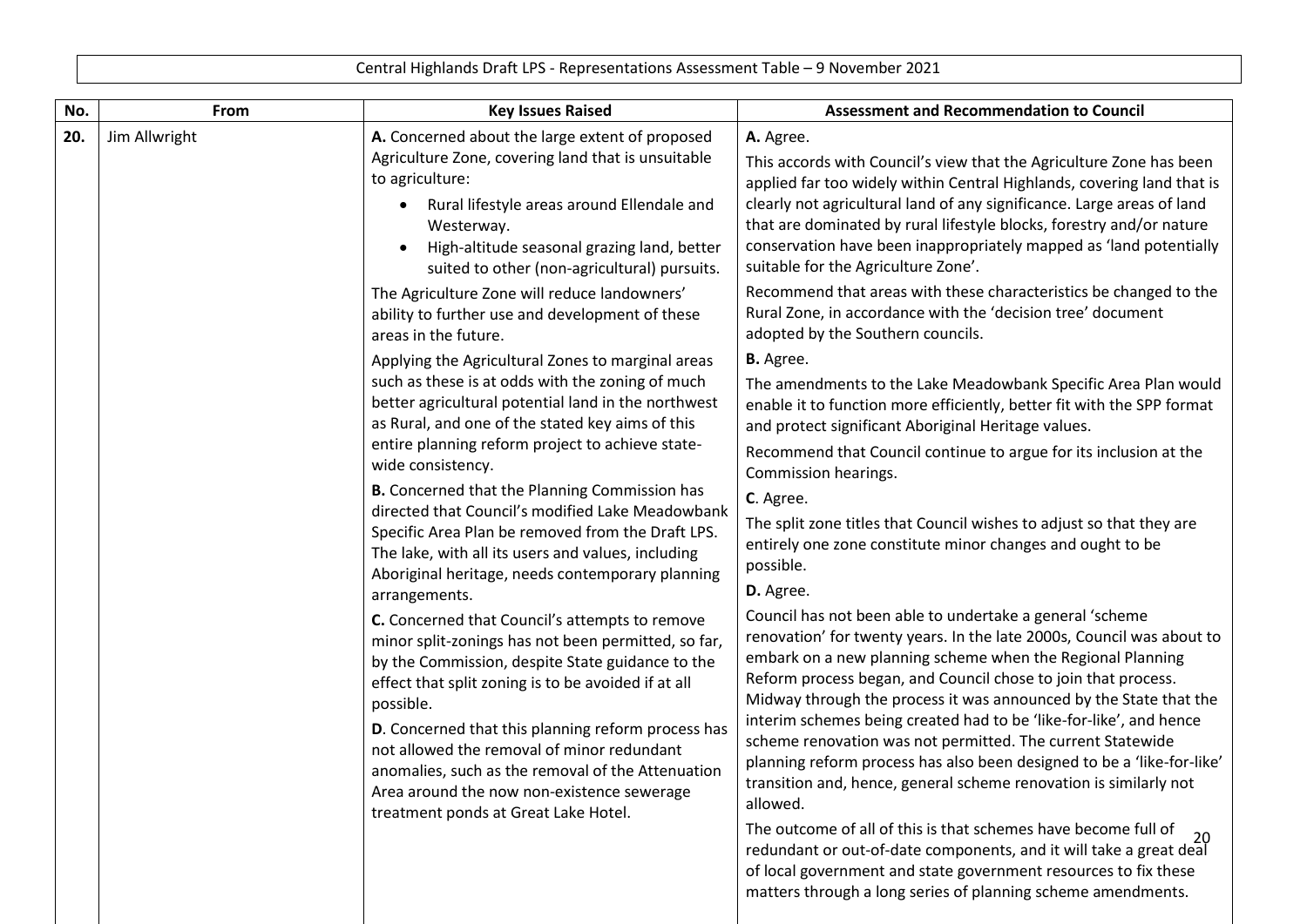| No. | <b>From</b>                   | <b>Key Issues Raised</b>                                                                                                                                                                                                                                                                                                                                                                           | <b>Assessment and Recommendation to Council</b>                                                                                                                                                                                                                                                                                                                                                                                                                                                                                                                                                                                                                                                                                                                                           |
|-----|-------------------------------|----------------------------------------------------------------------------------------------------------------------------------------------------------------------------------------------------------------------------------------------------------------------------------------------------------------------------------------------------------------------------------------------------|-------------------------------------------------------------------------------------------------------------------------------------------------------------------------------------------------------------------------------------------------------------------------------------------------------------------------------------------------------------------------------------------------------------------------------------------------------------------------------------------------------------------------------------------------------------------------------------------------------------------------------------------------------------------------------------------------------------------------------------------------------------------------------------------|
| 21. | Eco-Nomy P/L<br>Dean Brampton | Proposes the creation of a Scenic Road Corridor<br>(possibly a Scenic Protection Area) under the<br>Scenic Protection Code of the State Planning<br>Provisions.<br>The area would extend 20km along the Lyell<br>Highway, extending to the furthest skyline or 2 km<br>if the skyline is very distant. Detailed maps and<br>extensive landscape values analysis are provided in<br>the submission. | Potentially agree.<br>Whilst the proposal may have merit, the introduction of such a<br>significant planning mechanism cannot be undertaken in this<br>process at this stage.<br>There has been no formal consultation with the community<br>generally or the impacted landowners in particular regarding this<br>specific proposal.<br>A proposed change of this magnitude should only be considered<br>through a specific planning scheme amendment process.<br>Local Planning Authority View:<br>The establishment of the mooted Scenic Road Corridor (or<br>alternatively a Scenic Protection Area) under the Scenic Protection<br>Code along the Lyell Highway should be explored through a planning<br>scheme amendment process potentially pursuant to Section 35KB of<br>the Act. |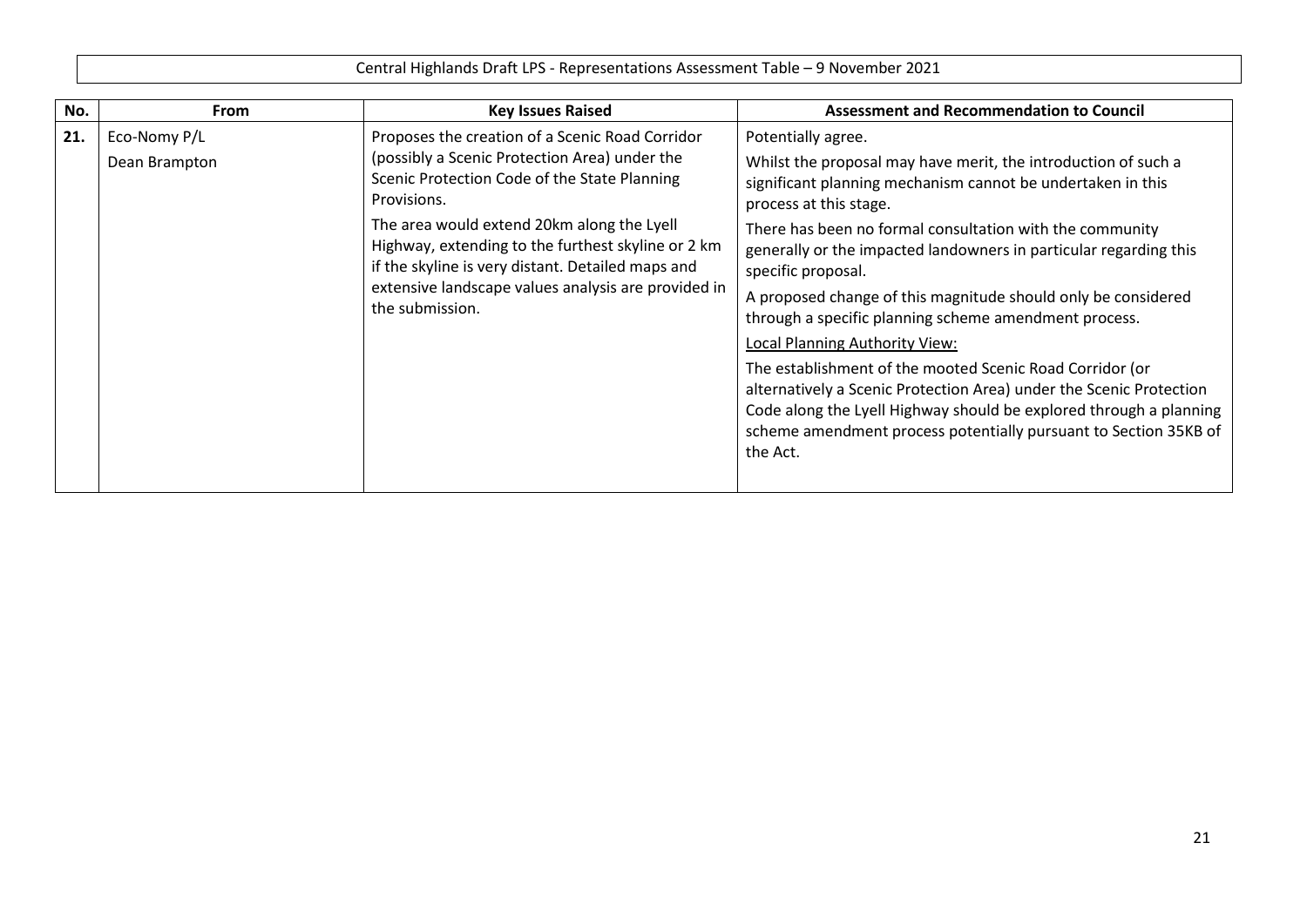|     | Central Highlands Draft LPS - Representations Assessment Table - 9 November 2021 |                                                                                                                                                                                                                                                                                                                                                                                                                                              |                                                                                                                                                                                                                                                                                                                                                                                                                                                                                                                                                                                                                                                                                                                                                                                           |  |
|-----|----------------------------------------------------------------------------------|----------------------------------------------------------------------------------------------------------------------------------------------------------------------------------------------------------------------------------------------------------------------------------------------------------------------------------------------------------------------------------------------------------------------------------------------|-------------------------------------------------------------------------------------------------------------------------------------------------------------------------------------------------------------------------------------------------------------------------------------------------------------------------------------------------------------------------------------------------------------------------------------------------------------------------------------------------------------------------------------------------------------------------------------------------------------------------------------------------------------------------------------------------------------------------------------------------------------------------------------------|--|
| No. | <b>From</b>                                                                      | <b>Key Issues Raised</b>                                                                                                                                                                                                                                                                                                                                                                                                                     | <b>Assessment and Recommendation to Council</b>                                                                                                                                                                                                                                                                                                                                                                                                                                                                                                                                                                                                                                                                                                                                           |  |
| 22. | <b>S&amp;K Superannuation Fund</b><br>Stuart & Karen Philp                       | Proposes the creation of a Scenic Road Corridor<br>(possibly a Scenic Protection Area) under the<br>Scenic Protection Code of the State Planning<br>Provisions.<br>The area would extend 20km along the Lyell<br>Highway, extending to the furthest skyline or 2 km<br>if the skyline is very distant. Detailed maps and<br>extensive landscape values analysis are provided in<br>the submission.<br>The submission is identical to No. 21. | Potentially agree.<br>Whilst the proposal may have merit, the introduction of such a<br>significant planning mechanism cannot be undertaken in this<br>process at this stage.<br>There has been no formal consultation with the community<br>generally or the impacted landowners in particular regarding this<br>specific proposal.<br>A proposed change of this magnitude should only be considered<br>through a specific planning scheme amendment process.<br>Local Planning Authority View:<br>The establishment of the mooted Scenic Road Corridor (or<br>alternatively a Scenic Protection Area) under the Scenic Protection<br>Code along the Lyell Highway should be explored through a planning<br>scheme amendment process potentially pursuant to Section 35KB of<br>the Act. |  |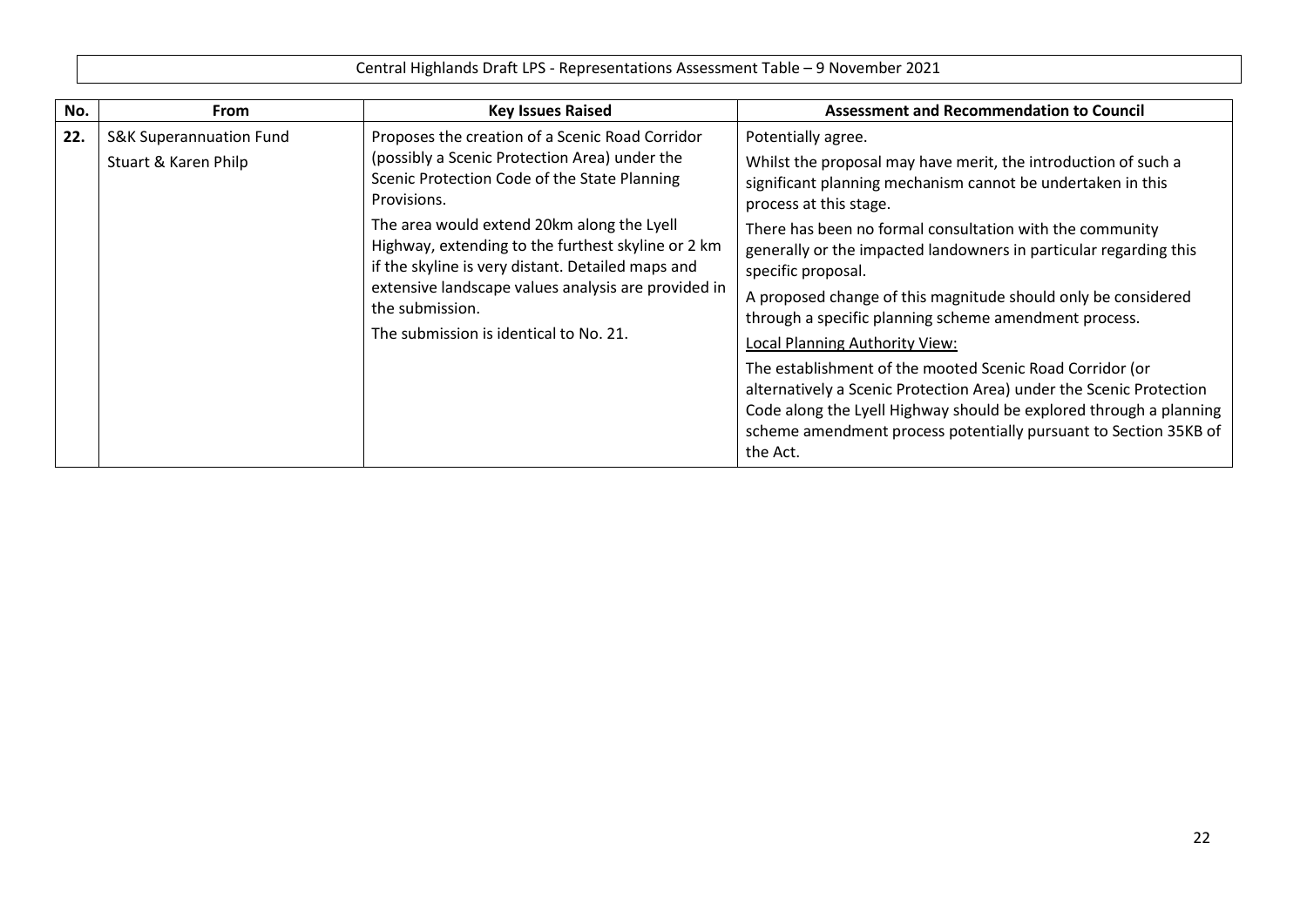| No. | <b>From</b>                                                           | <b>Key Issues Raised</b>                                                                                                                                                                                                                                                                                                                                                                                                                                                                                                                                                                                                                                                                                                                                                                                                                                                                             | <b>Assessment and Recommendation to Council</b>                                                                                                                                                                                                                                      |
|-----|-----------------------------------------------------------------------|------------------------------------------------------------------------------------------------------------------------------------------------------------------------------------------------------------------------------------------------------------------------------------------------------------------------------------------------------------------------------------------------------------------------------------------------------------------------------------------------------------------------------------------------------------------------------------------------------------------------------------------------------------------------------------------------------------------------------------------------------------------------------------------------------------------------------------------------------------------------------------------------------|--------------------------------------------------------------------------------------------------------------------------------------------------------------------------------------------------------------------------------------------------------------------------------------|
| 23. | <b>PDA Surveyors</b><br>Justine Brooks<br>Senior Planning Consultant. | Pertains to an approved subdivision on the<br>northern edge of Bothwell, for Clyde River Holdings<br>Pty Ltd. PID 3240245, CT 164767/1.<br>The subdivision for 16 residential lots and the<br>amalgamation of a number of adjacent large rural<br>titles was approved prior to the advent of the<br>Central Highlands Interim Planning Scheme 2015.<br>The small lots have not yet been created but the<br>approval has "substantial commencement" and<br>therefore remains alive.<br>The submission states that the land was zoned<br>Village prior to the 2015 interim scheme and that<br>this zoning was changed to Rural Resource by that<br>scheme. It is now proposed to be Agriculture under<br>the draft LPS.<br>It is requested that the land subject to the 16<br>approved small lots be changed back to Village, to<br>appropriately suit the future development and use<br>of this land. | Agree.<br><b>Local Planning Authority View:</b><br>The land accommodating the 16 approved residential lots at<br>Bothwell on PID 3240245, CT 164767/1 be changed to Village, in line<br>with the zoning that existed prior to the Central Highlands Interim<br>Planning Scheme 2015. |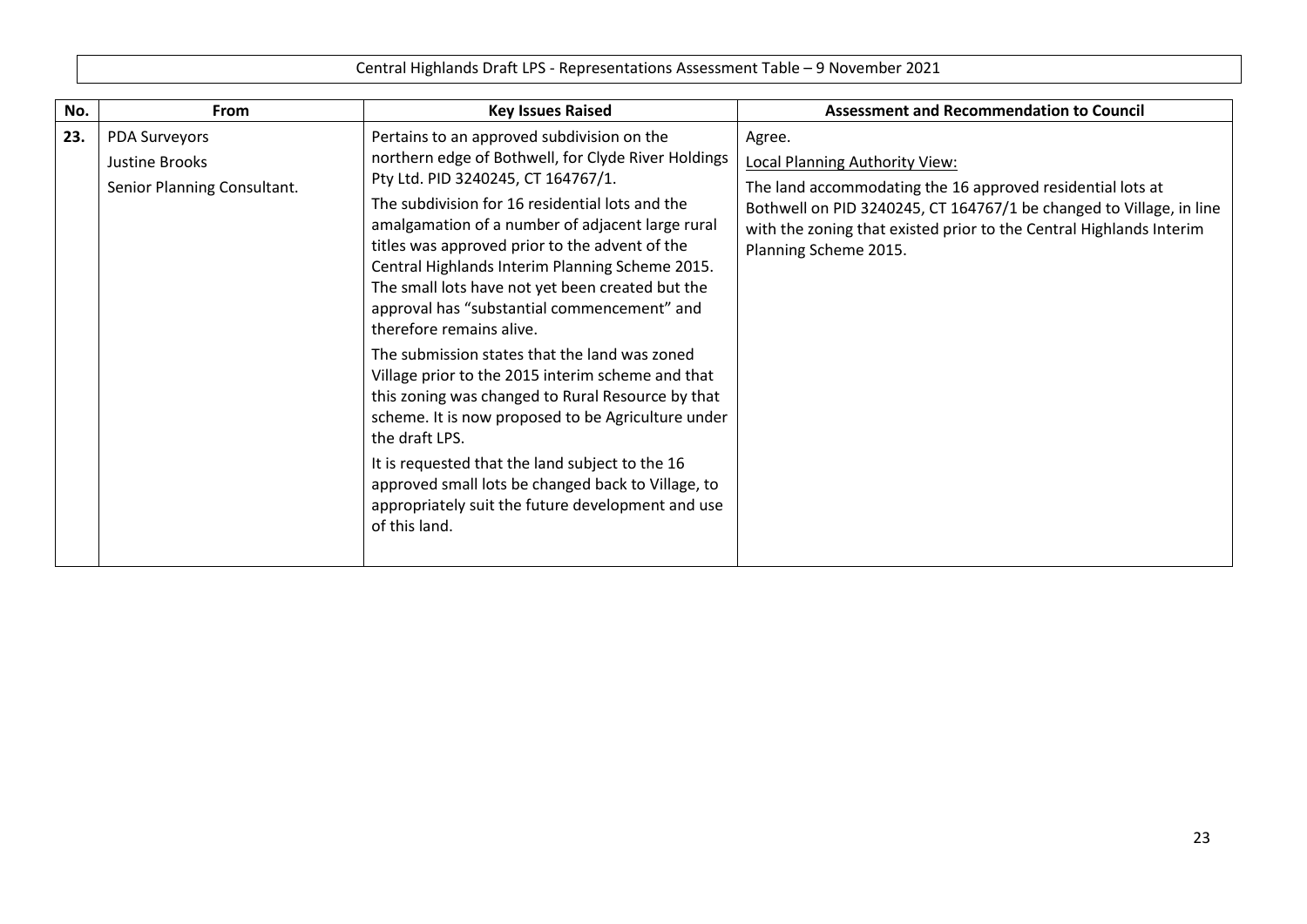| Central Highlands Draft LPS - Representations Assessment Table - 9 November 2021 |  |
|----------------------------------------------------------------------------------|--|
|----------------------------------------------------------------------------------|--|

| No. | From                          | <b>Key Issues Raised</b>                                                                                                                                                                                                                                                                                         | <b>Assessment and Recommendation to Council</b>                                                                                                                                                                                   |
|-----|-------------------------------|------------------------------------------------------------------------------------------------------------------------------------------------------------------------------------------------------------------------------------------------------------------------------------------------------------------|-----------------------------------------------------------------------------------------------------------------------------------------------------------------------------------------------------------------------------------|
| 24. | Alexandra Brock & Garry Daud. | Owners of 571 Thousand Acre Lane, Hamilton.                                                                                                                                                                                                                                                                      | Agree.                                                                                                                                                                                                                            |
|     |                               | Proposed to be zoned Rural. (The submitters are<br>content with that zoning.)                                                                                                                                                                                                                                    | Subject to landowner consent.<br>The submission accords with Council's view that the Agriculture                                                                                                                                  |
|     |                               | Concerned about the rezoning of neighbouring<br>land to Agriculture.                                                                                                                                                                                                                                             | Zone has been applied far too widely within Central Highlands,<br>covering land that is clearly not agricultural land of any significance.                                                                                        |
|     |                               | Their land and the neighbouring properties form a<br>cluster of rural lifestyle lots that retain substantial<br>areas of remnant native bush, embedded within a<br>broader pastoral farming landscape that is                                                                                                    | Large areas of land that are dominated by rural lifestyle blocks,<br>forestry and/or nature conservation have been inappropriately<br>mapped as 'land potentially suitable for the Agriculture Zone'. This is<br>a case in point. |
|     |                               | predominantly cleared.                                                                                                                                                                                                                                                                                           | Recommend that Council contact the owners of the neighbouring                                                                                                                                                                     |
|     |                               | The native bush has priority vegetation values,<br>both on the submitters land and on the                                                                                                                                                                                                                        | rural-lifestyle blocks to ascertain their views. Where agreed, support<br>change to the Rural Zone.                                                                                                                               |
|     |                               | neighbouring rural lifestyle blocks. These values                                                                                                                                                                                                                                                                | <b>Local Planning Authority View:</b>                                                                                                                                                                                             |
|     |                               | are not protected on the neighbouring land, due to<br>the Agriculture Zoning.                                                                                                                                                                                                                                    | The two land parcels (neighbouring 571 Thousand Acre) be changed<br>to Rural Zone, subject to landowner consent.                                                                                                                  |
|     |                               | It is requested that these neighbouring titles be<br>zoned Rural.                                                                                                                                                                                                                                                |                                                                                                                                                                                                                                   |
|     |                               | The submitters also express broader concerns over<br>the proposed far-ranging application of the<br>Agriculture Zone in Central Highlands, where they<br>consider there will be many other cases were high-<br>value native vegetation areas are so zoned, and<br>therefore omitted from the Priority Vegetation |                                                                                                                                                                                                                                   |
|     |                               | Overlay.                                                                                                                                                                                                                                                                                                         |                                                                                                                                                                                                                                   |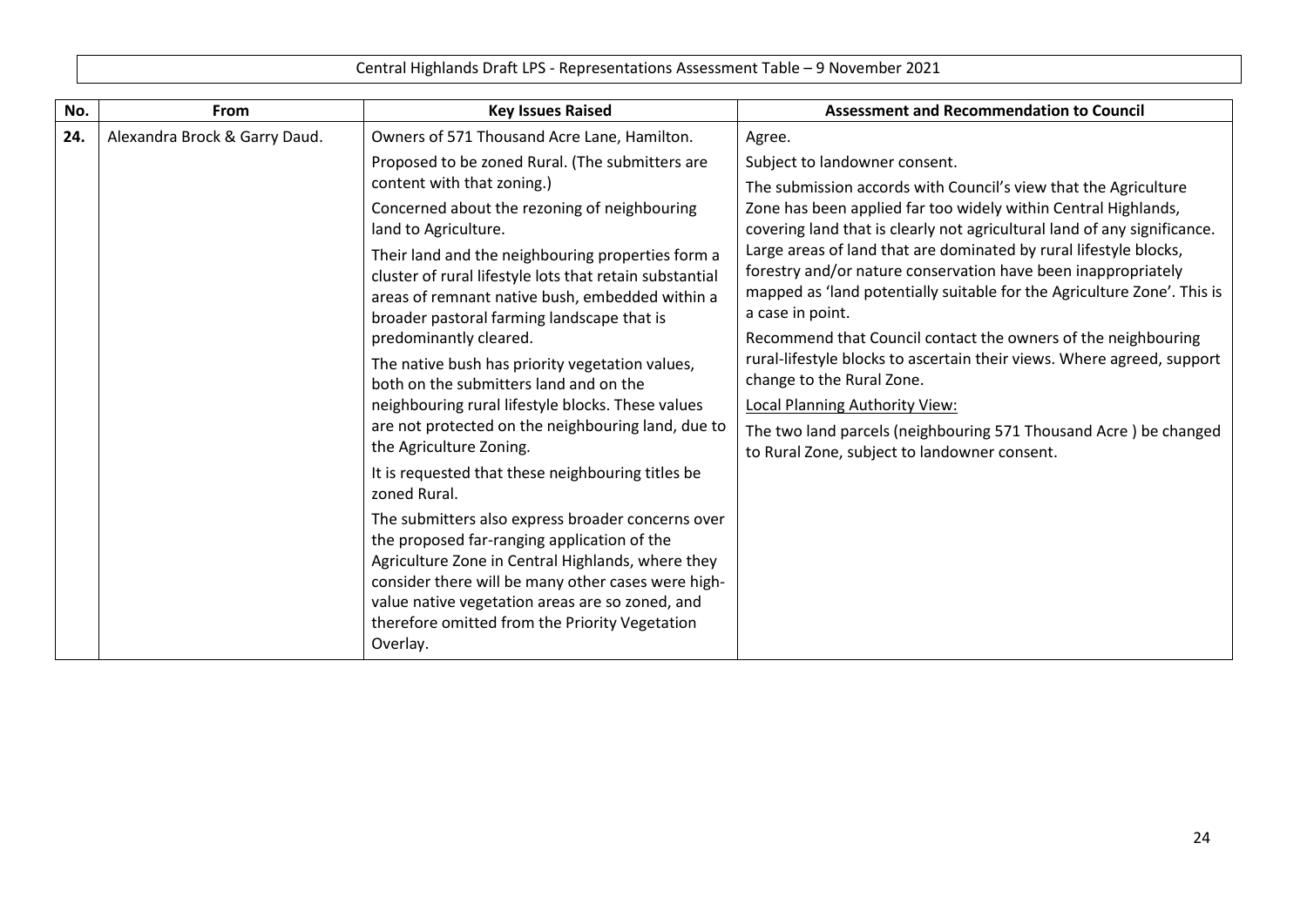| No. | From                                             | <b>Key Issues Raised</b>                                                                                                                                                              | <b>Assessment and Recommendation to Council</b>                                                                                                                                                                                   |
|-----|--------------------------------------------------|---------------------------------------------------------------------------------------------------------------------------------------------------------------------------------------|-----------------------------------------------------------------------------------------------------------------------------------------------------------------------------------------------------------------------------------|
| 25. | Peter & Michelle Cassar Smith.                   | Owners of Lot 3 Marked Tree Road, Hamilton, PID<br>3264626, CT 166564/3. (Note: a different Lot 3 to<br>Submission No.19)<br>138.9 ha property containing a Conservation<br>Covenant. | Agree.<br>Council's policy on this issue is that all covenanted land would be<br>proposed to be zoned Rural in the Draft LPS, and that Council would<br>consider alternate zoning if the owners submitted a request to<br>change. |
|     |                                                  | Proposed to be zoned Rural.                                                                                                                                                           | This policy was adopted in light of the fact that Council was                                                                                                                                                                     |
|     |                                                  | Requests that it be zoned Landscape Conservation<br>Zone.                                                                                                                             | anecdotally aware that many landowners specifically do not what<br>their land rezoned as a consequence of entering into such a<br>covenant, whilst others do.                                                                     |
|     |                                                  | Advises that they are selling the property and that<br>they have notified the purchases of this issue and<br>that the purchasers agree with the Landscape<br>Conservation Zone.       | If rezoning was an automatic consequence of entering into a<br>conservation covenant, many such covenants would not have been<br>created, leading to reduced environmental outcomes generally.                                    |
|     |                                                  | Note that this property is also part of the                                                                                                                                           | <b>Local Planning Authority View:</b>                                                                                                                                                                                             |
|     |                                                  | Conservation Landholders of Tasmania (CLT)<br>submission.                                                                                                                             | The zoning of Lot 3 Marked Tree Road, Hamilton, PID 3264626, CT<br>166564/3 should be amended to Landscape Conservation.                                                                                                          |
| 26. | Department of State Growth                       | Generally, in agreement with the draft LPS.                                                                                                                                           | A. Agree.                                                                                                                                                                                                                         |
|     | James Verrier<br>Director, Transport Systems and | Several aspects of the State Planning Provisions are<br>noted and endorsed.                                                                                                           | The road casements of major roads such as Highland Lakes Road<br>should be Utilities.                                                                                                                                             |
|     | <b>Planning Policy</b>                           | A. Requests amending the zoning of a new road lot                                                                                                                                     | <b>B.</b> Not agree.                                                                                                                                                                                                              |
|     |                                                  | to Utilities. CT 46/6704, Highland Lakes Road near<br>Ripple Creek.                                                                                                                   | Council liaised with Mineral Resources Tasmania regarding all mining<br>leases. Where a lease is for a relatively minor operation within a                                                                                        |
|     |                                                  | B. Notes that some mining leases are proposed to                                                                                                                                      | larger agricultural title, it was agreed not to spot-zone to Rural.                                                                                                                                                               |
|     |                                                  | be zoned Agriculture and suggests that the Rural                                                                                                                                      | Local Planning Authority View:                                                                                                                                                                                                    |
|     |                                                  | Zone might be more appropriate.                                                                                                                                                       | A. The zoning of CT 46/6704, Highland Lakes Road, should be<br>changed to Utilities.                                                                                                                                              |
|     |                                                  |                                                                                                                                                                                       | B. Mining leases for minor mining facilities should be zoned as per<br>the subject title, as agreed with Mineral Resources Tasmania.                                                                                              |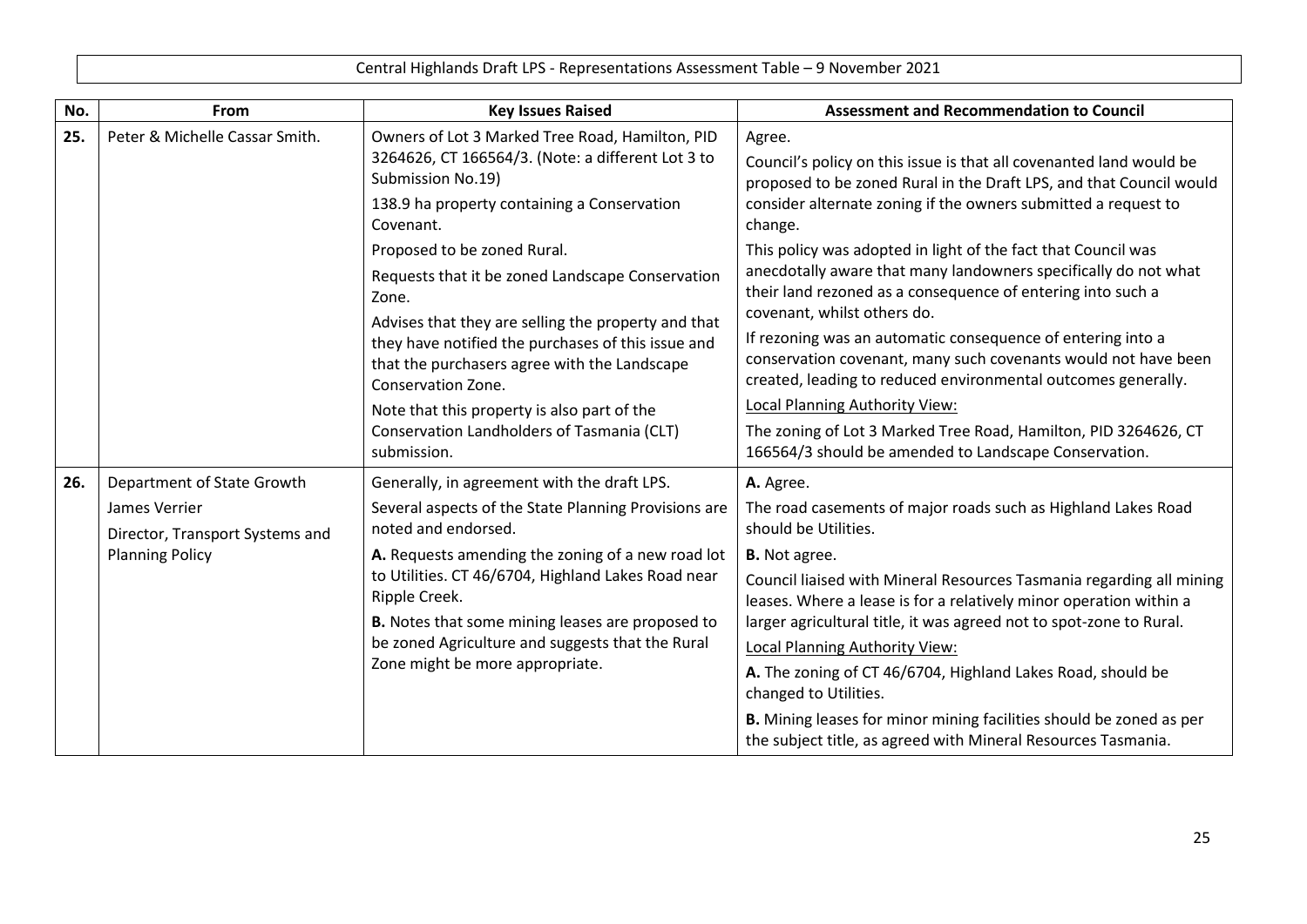| No. | From                                                   | <b>Key Issues Raised</b>                                                                                                                                                                                   | <b>Assessment and Recommendation to Council</b>                                                                                                                                                                                           |
|-----|--------------------------------------------------------|------------------------------------------------------------------------------------------------------------------------------------------------------------------------------------------------------------|-------------------------------------------------------------------------------------------------------------------------------------------------------------------------------------------------------------------------------------------|
| 27. | <b>Tasmanian Land Conservancy</b><br>James Hatton, CEO | A. Requests all land owned by the Tasmanian Land<br>Conservancy to be zoned Landscape Conservation<br>Zone.<br>In Central Highlands this is multiple properties                                            | A. Agree.<br>Council's policy on this issue is that all covenanted land would be<br>proposed to be zoned Rural in the Draft LPS, and that Council would<br>consider alternate zoning if the owners submitted a request to                 |
|     |                                                        | covering 20,000 ha. Protected by conservation<br>covenants.<br>Much of this land is currently proposed to be Rural.<br>Some is proposed to be a mix of Environmental<br>Management, Agriculture and Rural. | change.<br>This policy was adopted in light of the fact that Council was<br>anecdotally aware that many landowners specifically do not what<br>their land rezoned as a consequence of entering into such a<br>covenant, whilst others do. |
|     |                                                        | Nevertheless, all TLC land is requested to be<br>Landscape Conservation.                                                                                                                                   | <b>B.</b> Not relevant to the current statutory process. It is noted that such<br>work is best carried out at the regional or state level.                                                                                                |
|     |                                                        | <b>B.</b> Request Council to implement a process of                                                                                                                                                        | C. Not within Council's purview.                                                                                                                                                                                                          |
|     |                                                        | continually revising, updating and re-evaluating<br>natural assets overlay mapping.                                                                                                                        | This pertains to the State Planning Provisions. The State has directed<br>that these are specifically outside the scope of the current process.                                                                                           |
|     |                                                        | C. Requests that the Priority Vegetation Overlay                                                                                                                                                           | D. Not within Council's purview.                                                                                                                                                                                                          |
|     |                                                        | apply to all zones.<br>D. Request that the Natural Assets Code be                                                                                                                                          | This pertains to the State Planning Provisions. The State has directed<br>that these are specifically outside the scope of the current process.                                                                                           |
|     |                                                        | reviewed - principally to remove exemptions.                                                                                                                                                               | E. Not agree.                                                                                                                                                                                                                             |
|     |                                                        | E. Suggest that all covenanted land be zoned<br>landscape Conservation.                                                                                                                                    | If rezoning was an automatic consequence of entering into a<br>conservation covenant, many such covenants would not have been<br>created, leading to reduced environmental outcomes generally.                                            |
|     |                                                        |                                                                                                                                                                                                            | Local Planning Authority View:                                                                                                                                                                                                            |
|     |                                                        |                                                                                                                                                                                                            | A. The zoning of all land owned by the Tasmanian Land Conservancy<br>should be amended to Landscape Conservation.                                                                                                                         |
|     |                                                        |                                                                                                                                                                                                            | <b>B.</b> This is not relevant to the Draft LPS.                                                                                                                                                                                          |
|     |                                                        |                                                                                                                                                                                                            | <b>C.</b> This is a matter for the State.                                                                                                                                                                                                 |
|     |                                                        |                                                                                                                                                                                                            | <b>D.</b> This is a matter for the State.                                                                                                                                                                                                 |
|     |                                                        |                                                                                                                                                                                                            | E. It is not agreed that all land subject to a conservation covenant be<br>rezoned to Landscape Conservation. If this was an automatic                                                                                                    |
|     |                                                        |                                                                                                                                                                                                            | consequence of entering into a conservation covenant, many such<br>covenants would not have been created, leading to reduced<br>26<br>environmental outcomes.                                                                             |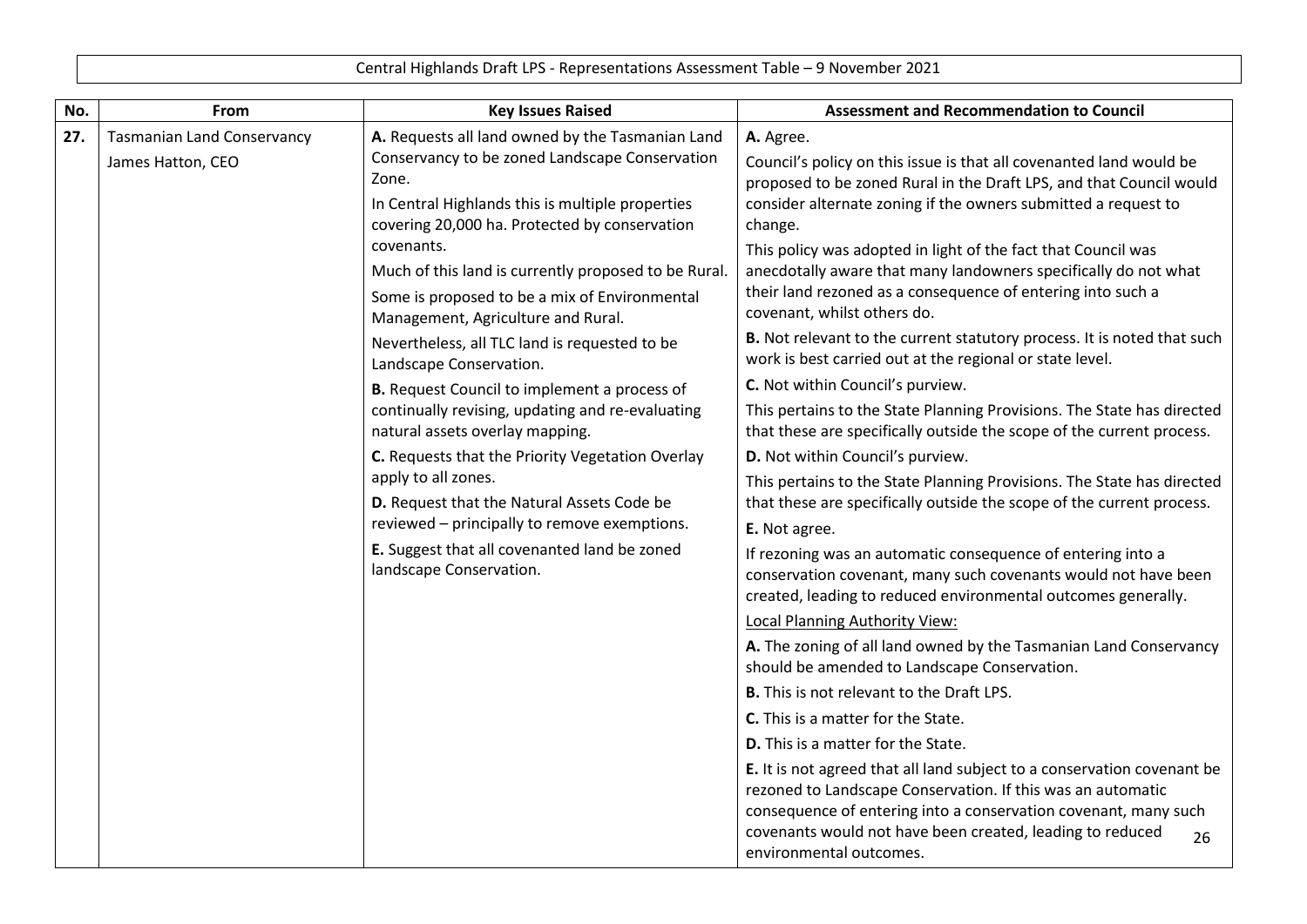| No. | From                                 | <b>Key Issues Raised</b>                                                                                                                                                                                                                                                                                  | <b>Assessment and Recommendation to Council</b>                                                                                                                                                                                                                                                                                                                                                                                                                                                                                                                 |
|-----|--------------------------------------|-----------------------------------------------------------------------------------------------------------------------------------------------------------------------------------------------------------------------------------------------------------------------------------------------------------|-----------------------------------------------------------------------------------------------------------------------------------------------------------------------------------------------------------------------------------------------------------------------------------------------------------------------------------------------------------------------------------------------------------------------------------------------------------------------------------------------------------------------------------------------------------------|
| 28. | Greg & Jane McGann<br>Hatlor Pty Ltd | Owners of a home on 70 acres at Arthurs Lake.<br>A. Concerned about the proposed rezoning from<br>Rural Resource to Agriculture, and the 'unintended<br>negative impacts' that could result.<br><b>B.</b> Questions why the Scenic Protection Code has<br>not been used, given the area's natural beauty. | A. The submitters appear to hold the same concerns that Council<br>has in regard to the proposed inappropriate rezoning of large areas<br>of land to Agriculture. Council's view is that the Agriculture Zone has<br>been applied far too widely within Central Highlands, covering land<br>that is clearly not agricultural land of any significance. Large areas of<br>land that are dominated by rural lifestyle blocks, forestry and/or<br>nature conservation have been inappropriately mapped as 'land<br>potentially suitable for the Agriculture Zone'. |
|     |                                      |                                                                                                                                                                                                                                                                                                           | B. Council has not sought to introduce a Scenic Landscape Area into<br>the scheme via this Tasmanian Planning Scheme establishment<br>process.                                                                                                                                                                                                                                                                                                                                                                                                                  |
|     |                                      |                                                                                                                                                                                                                                                                                                           | Whilst this may have merit, the introduction of such a significant<br>planning mechanism cannot be undertaken in this process at this<br>stage.                                                                                                                                                                                                                                                                                                                                                                                                                 |
|     |                                      |                                                                                                                                                                                                                                                                                                           | There has been no formal consultation with the community<br>generally or potentially impacted landowners.                                                                                                                                                                                                                                                                                                                                                                                                                                                       |
|     |                                      |                                                                                                                                                                                                                                                                                                           | A proposed change of this magnitude should only be considered<br>through a specific planning scheme amendment process, and be<br>based on a professional study by a suitably qualified person to<br>define the area(s).                                                                                                                                                                                                                                                                                                                                         |
|     |                                      |                                                                                                                                                                                                                                                                                                           | C. The Supporting Report details this State Government-initiated<br>project. This can be provide to the submitters.                                                                                                                                                                                                                                                                                                                                                                                                                                             |
|     |                                      |                                                                                                                                                                                                                                                                                                           | Local Planning Authority View:                                                                                                                                                                                                                                                                                                                                                                                                                                                                                                                                  |
|     |                                      |                                                                                                                                                                                                                                                                                                           | A. The Agriculture Zone has been applied far to widely and covers<br>relatively poor quality land often accommodating uses such as<br>forestry and natural values conservation. The application of the<br>Agriculture Zone should be reviewed across the municipal area in<br>accordance with the AK Consulting Decision Tree adopted by all<br>Southern Councils.                                                                                                                                                                                              |
|     |                                      |                                                                                                                                                                                                                                                                                                           | B. Council has agreed to explore the use of the Landscape<br>Conservation Code as potential planning scheme amendments,<br>pursuant to specific proposals submitted by a number of other<br>27<br>representors.                                                                                                                                                                                                                                                                                                                                                 |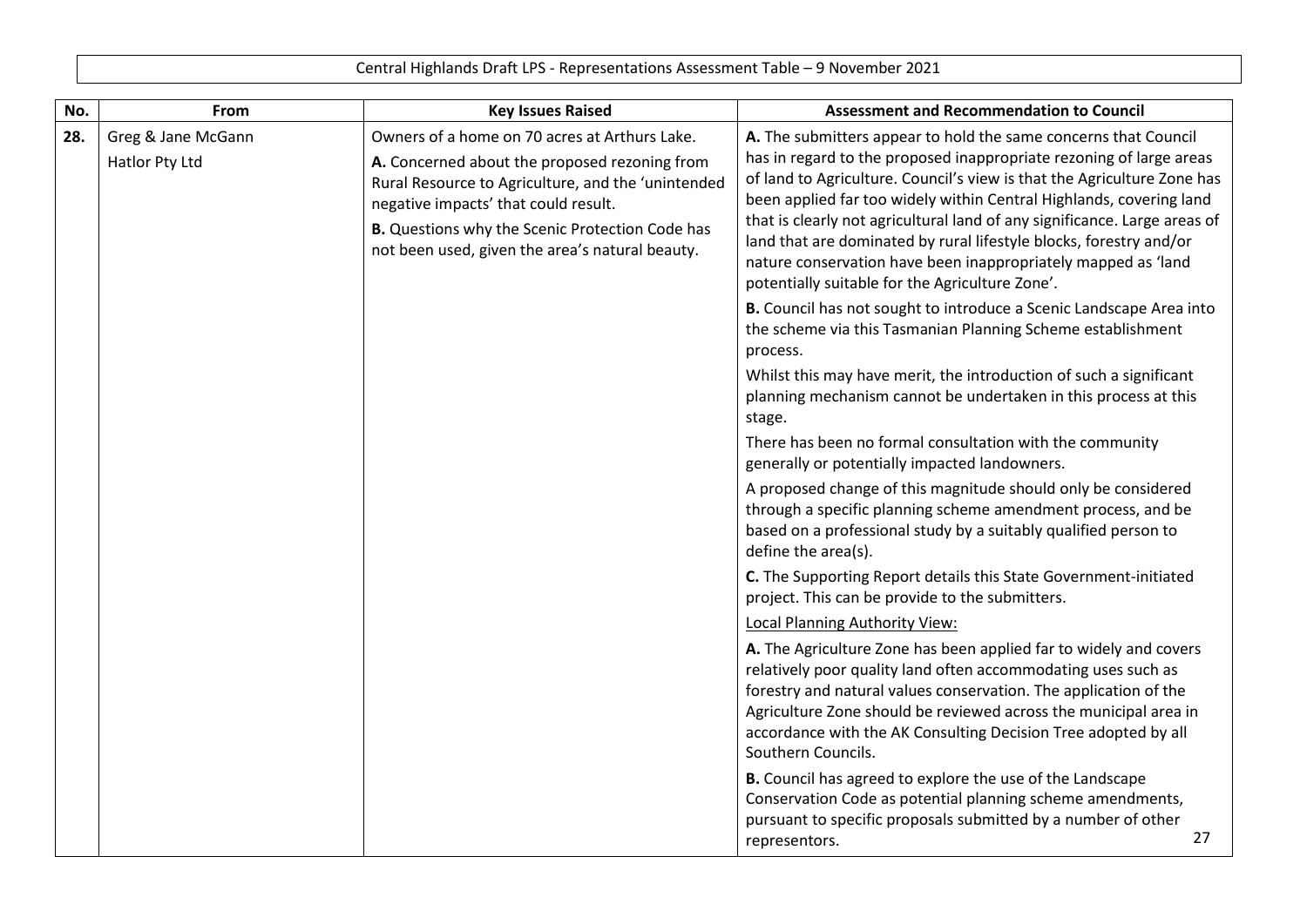|     |                         | Central Highlands Drait LPS - Representations Assessment Table – 9 November 2021                                                                                                                                                            |                                                                                                                                                                                                                                                                                                                                                                                                             |
|-----|-------------------------|---------------------------------------------------------------------------------------------------------------------------------------------------------------------------------------------------------------------------------------------|-------------------------------------------------------------------------------------------------------------------------------------------------------------------------------------------------------------------------------------------------------------------------------------------------------------------------------------------------------------------------------------------------------------|
| No. | From                    | <b>Key Issues Raised</b>                                                                                                                                                                                                                    | <b>Assessment and Recommendation to Council</b>                                                                                                                                                                                                                                                                                                                                                             |
| 29. | Dominica Sophia Tannock | Melbourne resident who has recently purchased a<br>property in the Central Highlands lakes area.<br>A. Concerned about the rezoning of this area from<br>Rural Resource to Agriculture. Specifically, the<br>potential impact on landscape. | A. Council's established view is that the Agriculture Zone has been<br>applied far too widely within Central Highlands, covering land that is<br>clearly not agricultural land of any significance. Council view<br>therefore accords with the general concerns of the submitter.<br><b>B.</b> Not agree.                                                                                                   |
|     |                         | B. Proposes the use of the Scenic Protection Code                                                                                                                                                                                           | Whilst the creation of scenic protection areas may have merit, the<br>introduction of such a significant planning mechanism cannot be<br>undertaken in this process at this stage.                                                                                                                                                                                                                          |
|     |                         |                                                                                                                                                                                                                                             | There has been no formal consultation with the community<br>generally or impacted landowners in particular. A proposed change<br>of this magnitude should only be considered through a specific<br>planning scheme amendment process, and be based on a<br>professional study by a suitably qualified person to define the<br>$area(s)$ .                                                                   |
|     |                         |                                                                                                                                                                                                                                             | <b>Local Planning Authority View:</b><br>A. The Agriculture Zone has been applied far to widely and covers<br>relatively poor quality land often accommodating uses such as<br>forestry and natural values conservation. The application of the<br>Agriculture Zone should be reviewed across the municipal area in<br>accordance with the AK Consulting Decision Tree adopted by all<br>Southern Councils. |
|     |                         |                                                                                                                                                                                                                                             | <b>B.</b> Council has agreed to explore the use of the Landscape<br>Conservation Code as potential planning scheme amendments,<br>pursuant to specific proposals submitted by a number of other<br>representors.                                                                                                                                                                                            |

 $\mathsf T$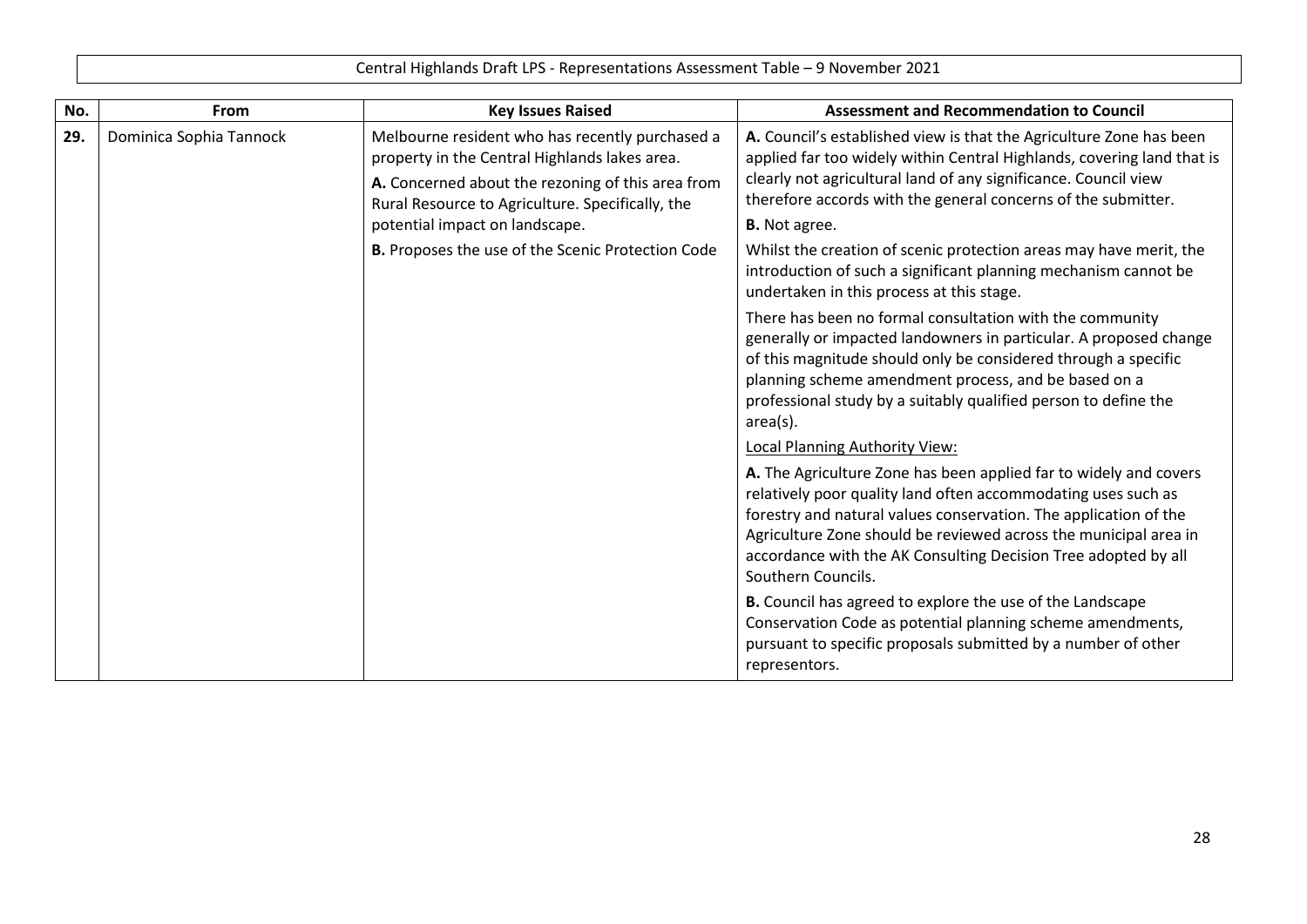Central Highlands Draft LPS - Representations Assessment Table – 9 November 2021 **No. From Key Issues Raised Assessment and Recommendation to Council 30.** GHD David Cundall, Senior Planner obo Geoffery Herbert 3 Adelaide Street, Bothwell. CT 245881/1. Land zoned Low Density Residential and proposed to transition to the new Low Density Residential zone. Existing approval for subdivision of 8 lots, ranging in size from 1547m2 to 2446m2. Notes that this land is adjacent to five existing village-sized lots (around 900m2) and proposes that 3 Adelaide Street should also be Village Zone. Requests Council to commit to a structure planning process for Bothwell to consider the most appropriate zoning for the various parts of the Agree. Many rural towns around the State have been subject to structure planning projects over the last ten years. It would appear to be many decades since Bothwell has had the benefit of such a process. Structure plans often recommend rezonings, and they are then used to support planning scheme amendments. Recommended that Council pursue a structure plan for Bothwell once the LPS work is completed, potentially with financial support from the State Government. Local Planning Authority View:

town into the future.

A structure plan for the township of Bothwell, with input from the

completion of the Local Provisions Schedule development process and is to set out the preferred future development of the town and

local community should be developed. This should follow

any subsequent zoning changes that ought to be made.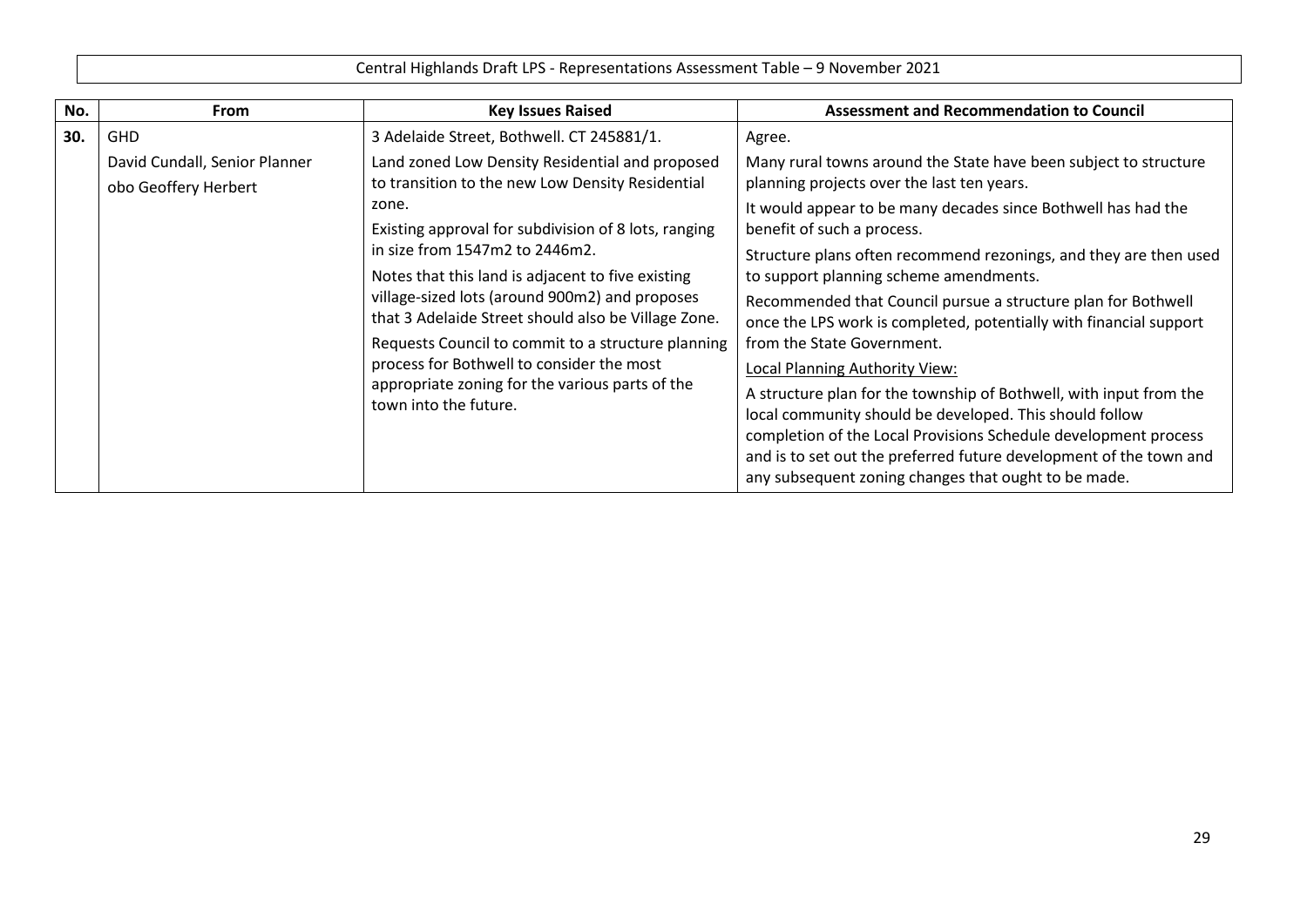| No. | From           | <b>Key Issues Raised</b>                                                                                                                                                                 | <b>Assessment and Recommendation to Council</b>                                                                                                                                                                                                                                                                                          |
|-----|----------------|------------------------------------------------------------------------------------------------------------------------------------------------------------------------------------------|------------------------------------------------------------------------------------------------------------------------------------------------------------------------------------------------------------------------------------------------------------------------------------------------------------------------------------------|
| 31. | Ian Fitzgerald | Concerned for the preservation of the natural<br>landscapes around The Steppes, St Patricks Plains,<br>Thousand Lakes Wilderness Area and the Great<br>Lake and associated water bodies. | The submitter is not specific in suggesting how the Draft LPS could<br>be modified to address these concerns. The creation of Scenic<br>Protection Areas under the SPP's Scenic Protection Code would<br>potentially address them.                                                                                                       |
|     |                | Specifically, concern is expressed about the<br>possible impacts of the mooted windfarm at St<br>Patricks Plains / Steppes.                                                              | Whilst the creation of Scenic Protection Areas may have merit, the<br>introduction of such a significant planning mechanism cannot be<br>undertaken in this process at this stage.                                                                                                                                                       |
|     |                |                                                                                                                                                                                          | There has been no formal consultation with the community<br>generally or impacted landowners in particular. A proposed change<br>of this magnitude should only be considered through a specific<br>planning scheme amendment process and be based on a<br>professional study by a suitably qualified person to define the<br>$area(s)$ . |
|     |                |                                                                                                                                                                                          | In regard to the proposed windfarm, it is noted that as the Local<br>Planning Authority, Council must not pre-judge a possible<br>development application upon which it may need to statutorily sit in<br>judgment.                                                                                                                      |
|     |                |                                                                                                                                                                                          | <b>Local Planning Authority View:</b>                                                                                                                                                                                                                                                                                                    |
|     |                |                                                                                                                                                                                          | The submission is not sufficiently detailed in regard to proposed<br>changes to the Draft LPS for a definitive view to be formed.<br>However, Council has formed views on related matters regarding<br>the zoning of this land and possible Scenic Protection Areas.                                                                     |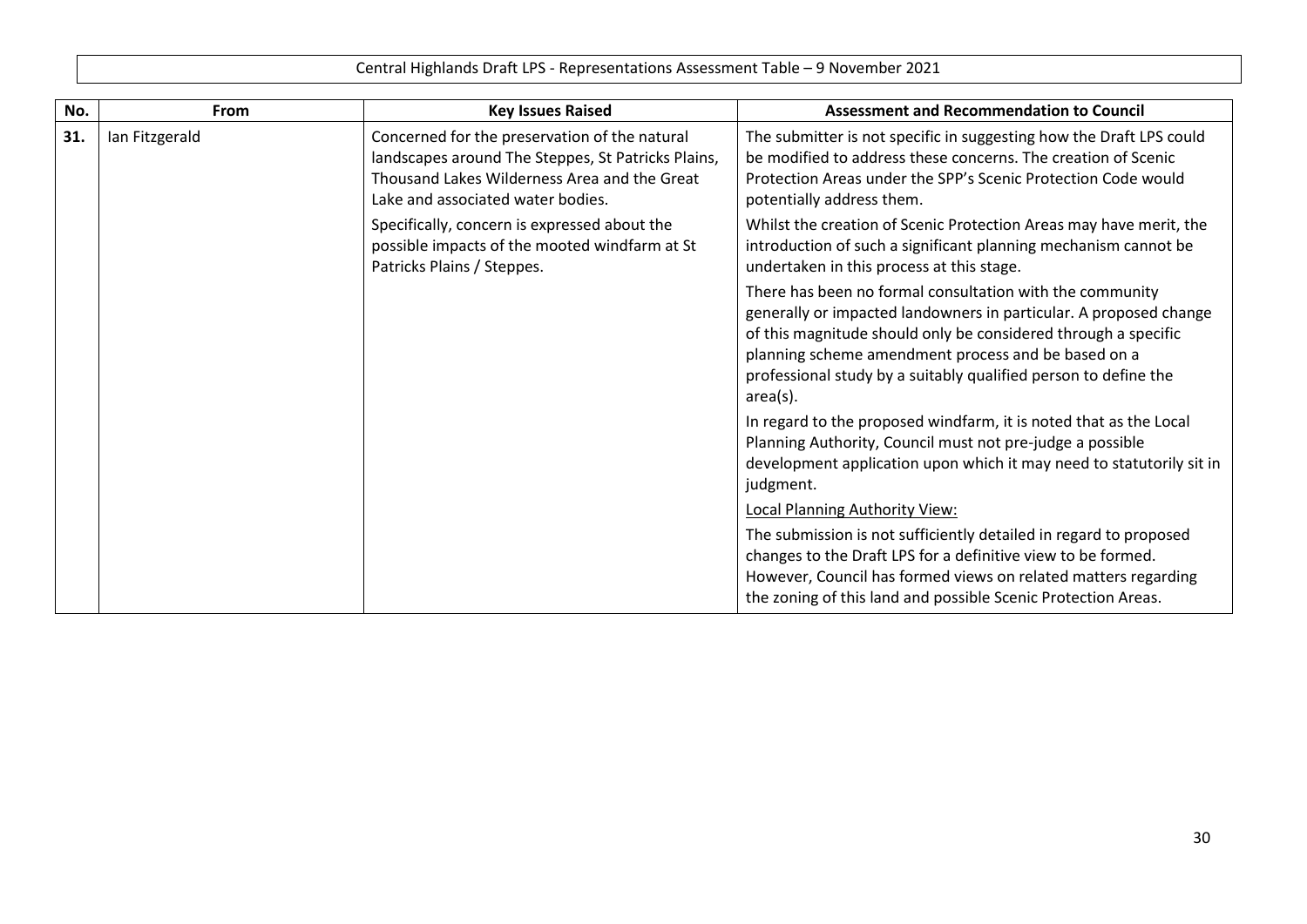| No. | From                     | <b>Key Issues Raised</b>                                                                                                                                                                                                                                                                                                                                    | <b>Assessment and Recommendation to Council</b>                                                                                                                                                                                                                                                                                                                                                                                                                                                                                                                                                                                                                                                                                                                                                                                     |
|-----|--------------------------|-------------------------------------------------------------------------------------------------------------------------------------------------------------------------------------------------------------------------------------------------------------------------------------------------------------------------------------------------------------|-------------------------------------------------------------------------------------------------------------------------------------------------------------------------------------------------------------------------------------------------------------------------------------------------------------------------------------------------------------------------------------------------------------------------------------------------------------------------------------------------------------------------------------------------------------------------------------------------------------------------------------------------------------------------------------------------------------------------------------------------------------------------------------------------------------------------------------|
| 32. | Mary Louise Ashton Jones | Concerned for the preservation of the natural<br>landscapes around Central Highlands.<br>Request that the Scenic Protection Code be utilised<br>in the LPS.                                                                                                                                                                                                 | Potentially agree.<br>Whilst the creation of Scenic Protection Areas may have merit, the<br>introduction of such a significant planning mechanism cannot be<br>undertaken in this process at this stage.                                                                                                                                                                                                                                                                                                                                                                                                                                                                                                                                                                                                                            |
|     |                          |                                                                                                                                                                                                                                                                                                                                                             | There has been no formal consultation with the community<br>generally or impacted landowners in particular. A proposed change<br>of this magnitude should only be considered through a specific<br>planning scheme amendment process and be based on a<br>professional study by a suitably qualified person to define the<br>$area(s)$ .<br>Local Planning Authority View:<br>The establishment of a Scenic Protection Area under the Scenic<br>Protection Code in this area should be explored through a planning<br>scheme amendment process potentially pursuant to Section 35KB of<br>the Act.                                                                                                                                                                                                                                  |
| 33. | <b>Natalie Fowell</b>    | Owner of Lot 2 Marked Tree Road, Hamilton, PID<br>3264597, CT 166564/2.<br>41.64 ha property containing a 38.19 ha<br><b>Conservation Covenant.</b><br>Proposed to be zoned Rural.<br>Requests that it be zoned Landscape Conservation<br>Zone.<br>Note that this property is also part of the<br>Conservation Landholders of Tasmania (CLT)<br>submission. | Agree.<br>Council's policy on this issue is that all covenanted land would be<br>proposed to be zoned Rural in the Draft LPS, and that Council would<br>consider alternate zoning if the owners submitted a request to<br>change.<br>This policy was adopted in light of the fact that Council was<br>anecdotally aware that many landowners specifically do not what<br>their land rezoned as a consequence of entering into such a<br>covenant, whilst others do.<br>If rezoning was an automatic consequence of entering into a<br>conservation covenant, many such covenants would not have been<br>created, leading to reduced environmental outcomes generally.<br>Local Planning Authority View:<br>The zoning of Lot 2 Marked Tree Road, Hamilton, PID 3264597, CT<br>166564/2 should be amended to Landscape Conservation. |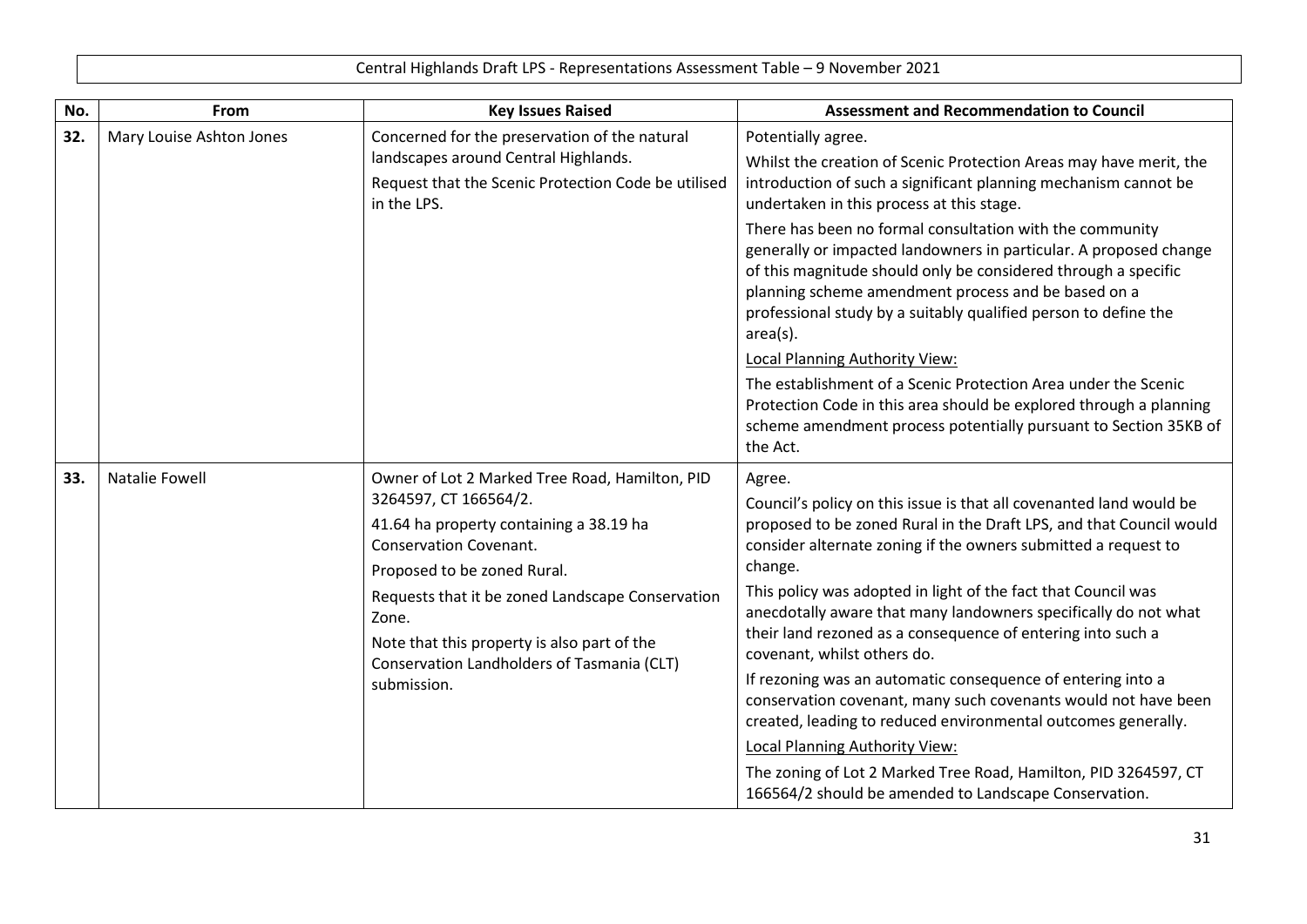| <b>From</b>                                | <b>Key Issues Raised</b>                                                                                                                                                                                                                                                                                        | <b>Assessment and Recommendation to Council</b>                                                                                                                                                                                                                                                                                                                                                                                                                                                                                                                                                                                                                                                                                                                                                                                       |
|--------------------------------------------|-----------------------------------------------------------------------------------------------------------------------------------------------------------------------------------------------------------------------------------------------------------------------------------------------------------------|---------------------------------------------------------------------------------------------------------------------------------------------------------------------------------------------------------------------------------------------------------------------------------------------------------------------------------------------------------------------------------------------------------------------------------------------------------------------------------------------------------------------------------------------------------------------------------------------------------------------------------------------------------------------------------------------------------------------------------------------------------------------------------------------------------------------------------------|
| Victoria Onslow & William Phipps<br>Onslow | Concerned for the preservation of the natural<br>landscapes around Central Highlands.<br>Request that the Scenic Protection Code be utilised<br>in the LPS.<br>Cites the need to protect the area's world class<br>trout fishing, tourism and recreation industries.<br>Particularly mentions the Steppes area. | Potentially agree.<br>Whilst the creation of Scenic Protection Areas may have merit, the<br>introduction of such a significant planning mechanism cannot be<br>undertaken in this process at this stage.<br>There has been no formal consultation with the community<br>generally or impacted landowners in particular. A proposed change<br>of this magnitude should only be considered through a specific<br>planning scheme amendment process and be based on a<br>professional study by a suitably qualified person to define the<br>area(s).<br>Local Planning Authority View:<br>The establishment of the mooted Central Highlands Scenic<br>Protection Area under the Scenic Protection Code along the<br>Highland Lakes Road and Waddamana Road should be explored<br>through a planning scheme amendment process potentially |
|                                            |                                                                                                                                                                                                                                                                                                                 |                                                                                                                                                                                                                                                                                                                                                                                                                                                                                                                                                                                                                                                                                                                                                                                                                                       |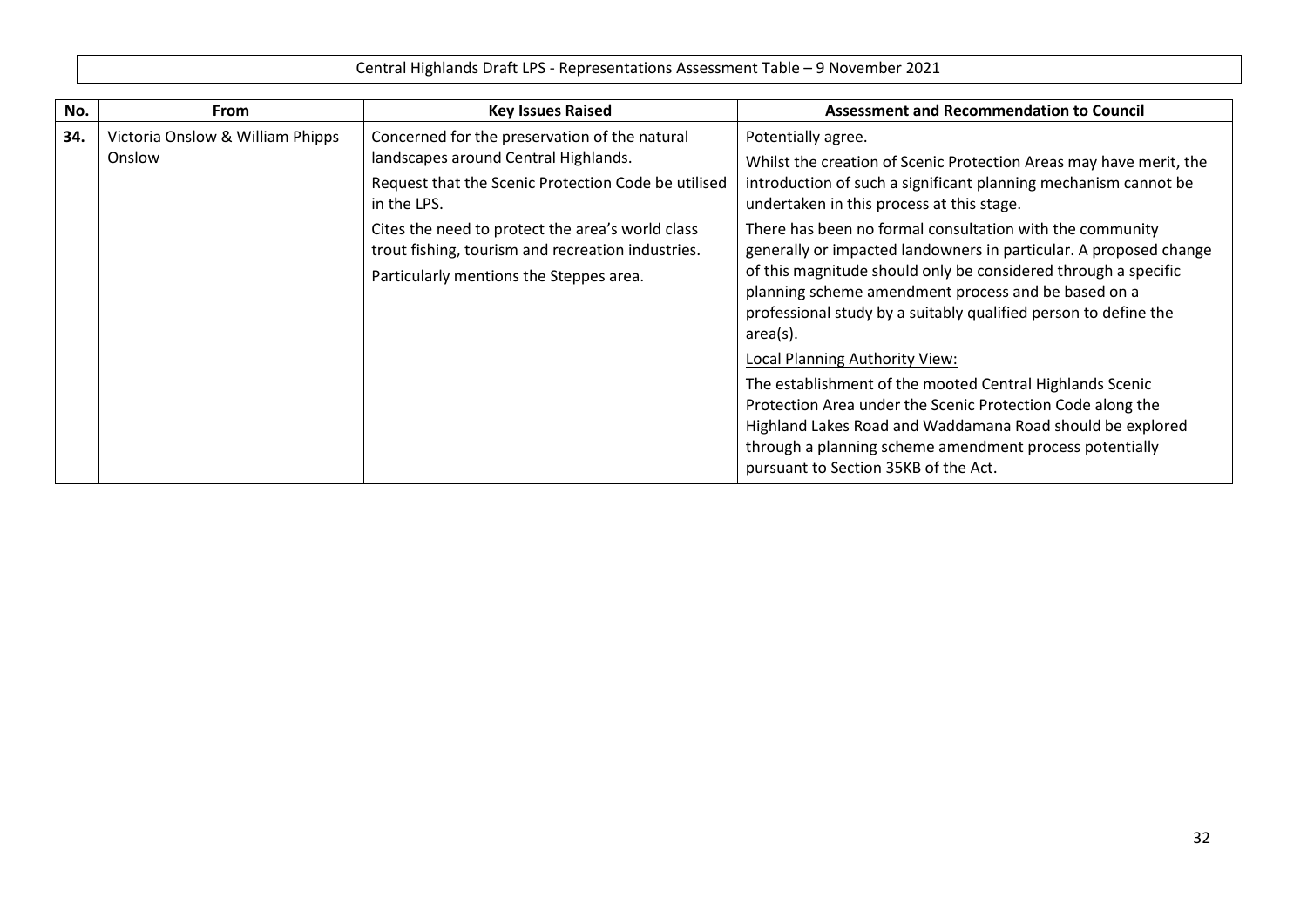| No. | <b>From</b>  | <b>Key Issues Raised</b>                                                                                                                                                                                                                                                | <b>Assessment and Recommendation to Council</b>                                                                                                                                                                                                                                                                                       |
|-----|--------------|-------------------------------------------------------------------------------------------------------------------------------------------------------------------------------------------------------------------------------------------------------------------------|---------------------------------------------------------------------------------------------------------------------------------------------------------------------------------------------------------------------------------------------------------------------------------------------------------------------------------------|
| 35. | David Ridley | Concerned for the preservation of the natural<br>landscapes around Central Highlands.<br>Requests that the Scenic Protection Area be<br>created in the LPS covering those parts of the                                                                                  | Potentially agree.<br>Whilst the creation of Scenic Protection Areas may have merit, the<br>introduction of such a significant planning mechanism cannot be<br>undertaken in this process at this stage.                                                                                                                              |
|     |              | Central Plateau visible from Highland Lakes Road<br>and Waddamana Road.<br>Provides a very detail report "Central Highlands<br>Scenic Protection Area (SPA), Tasmania". This<br>includes maps, photographs and a detailed and<br>thorough analysis of landscape values. | There has been no formal consultation with the community<br>generally or impacted landowners in particular. A proposed change<br>of this magnitude should only be considered through a specific<br>planning scheme amendment process and be based on a<br>professional study by a suitably qualified person to define the<br>area(s). |
|     |              | The submitter points out that the existing Rural<br>Resource Zone contains some provisions pertaining<br>to landscape protection whilst the new Rural and<br>Agriculture Zones do not.                                                                                  | The point that the transition from the existing Rural Resource Zone<br>to the new Rural and Agriculture Zones will result in the removal of<br>clauses pertaining to landscape impact is well made, and should be<br>relevant to Council's future consideration of this matter generally.<br>Local Planning Authority View:           |
|     |              |                                                                                                                                                                                                                                                                         | The establishment of the mooted Central Highlands Scenic<br>Protection Area under the Scenic Protection Code along the<br>Highland Lakes Road and Waddamana Road should be explored<br>through a planning scheme amendment process potentially<br>pursuant to Section 35KB of the Act.                                                |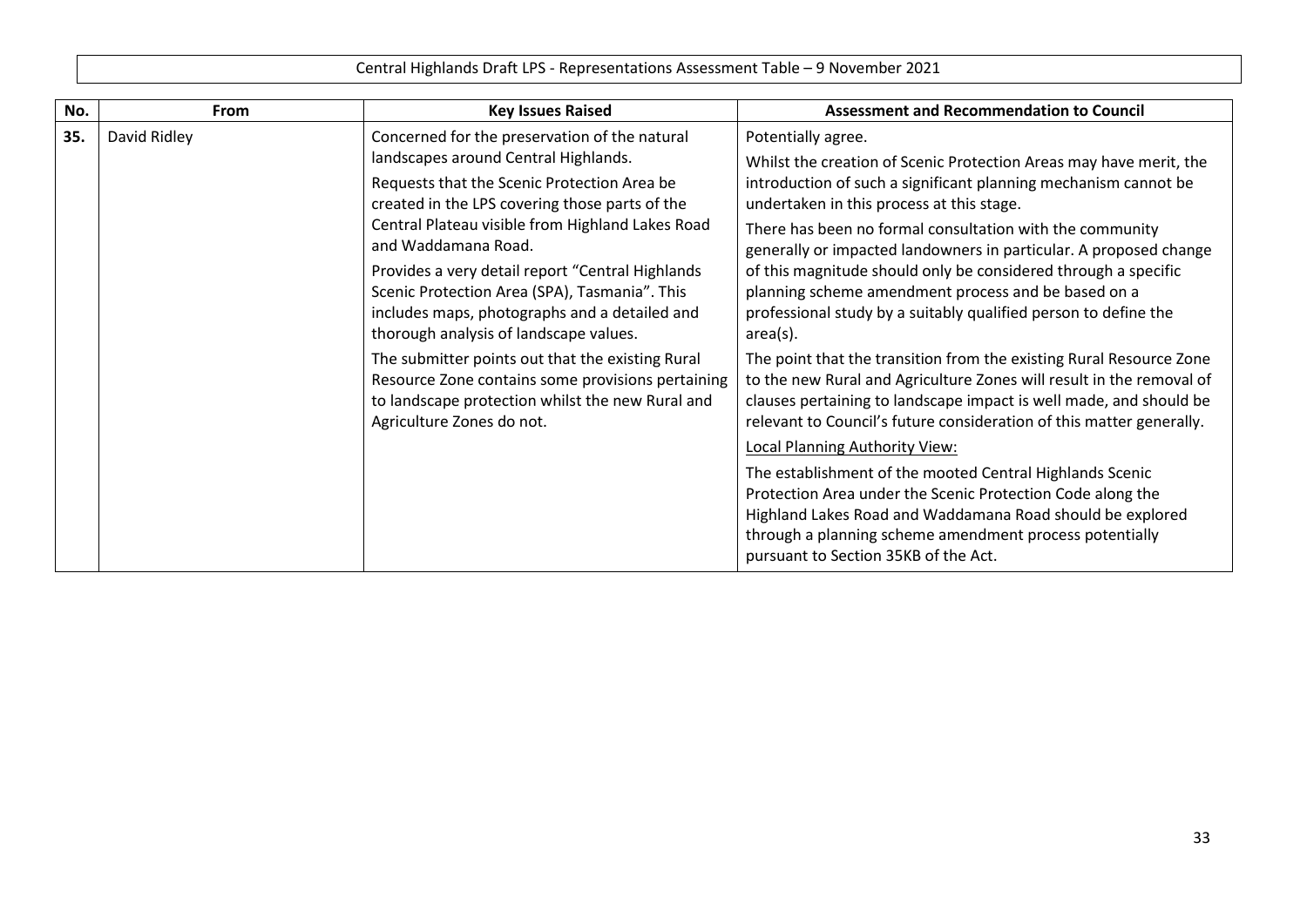|     | Central Highlands Draft LPS - Representations Assessment Table - 9 November 2021                             |                                                                                                                                                                                                                                                                                                                                                                                                                                                                                                                                                                                                                                                                         |                                                                                                                                                                                                                                                                                                                                                                                                                                                                                                                                                                                                                                                                                                                                                           |
|-----|--------------------------------------------------------------------------------------------------------------|-------------------------------------------------------------------------------------------------------------------------------------------------------------------------------------------------------------------------------------------------------------------------------------------------------------------------------------------------------------------------------------------------------------------------------------------------------------------------------------------------------------------------------------------------------------------------------------------------------------------------------------------------------------------------|-----------------------------------------------------------------------------------------------------------------------------------------------------------------------------------------------------------------------------------------------------------------------------------------------------------------------------------------------------------------------------------------------------------------------------------------------------------------------------------------------------------------------------------------------------------------------------------------------------------------------------------------------------------------------------------------------------------------------------------------------------------|
| No. | <b>From</b>                                                                                                  | <b>Key Issues Raised</b>                                                                                                                                                                                                                                                                                                                                                                                                                                                                                                                                                                                                                                                | <b>Assessment and Recommendation to Council</b>                                                                                                                                                                                                                                                                                                                                                                                                                                                                                                                                                                                                                                                                                                           |
| 36. | Irene Inc<br>Jacqui Blowfield, Senior Planner<br>obo the No Turbine Action Group<br>Inc (Central Highlands). | Concerned that the mooted windfarm will<br>significantly impact on the significant natural<br>values of the areas around Liawenee, Todds Corner<br>and St Patricks Plains.<br>Supporting the submission is a biodiversity values<br>assessment and a statement on the impact on<br>Wedge-tailed eagles.<br>Of particular focus is the proposed zoning of these<br>areas to Agriculture and the subsequent omission<br>of the Priority Vegetation Overlay of the Natural<br>Assets Code. These areas have important natural<br>values that ought to be protected in the new<br>scheme.<br>Suggests that the Landscape Conservation Zone is<br>the most appropriate zone. | Partially agree.<br>Recommended that the Rural Zone, and therefore the Priority<br>Vegetation Overlay of the Natural Assets Code, apply to these areas.<br>In regard to the proposed windfarm, it is noted that as the Local<br>Planning Authority, Council must not pre-judge a possible<br>development application upon which it may need to statutorily sit in<br>judgment.<br><b>Local Planning Authority View:</b><br>A change of zoning to Landscape Conservation is not supported.<br>The zone should be changed to Rural.<br>The establishment of a Scenic Protection Area under the Scenic<br>Protection Code in this area should be explored through a planning<br>scheme amendment process potentially pursuant to Section 35KB of<br>the Act. |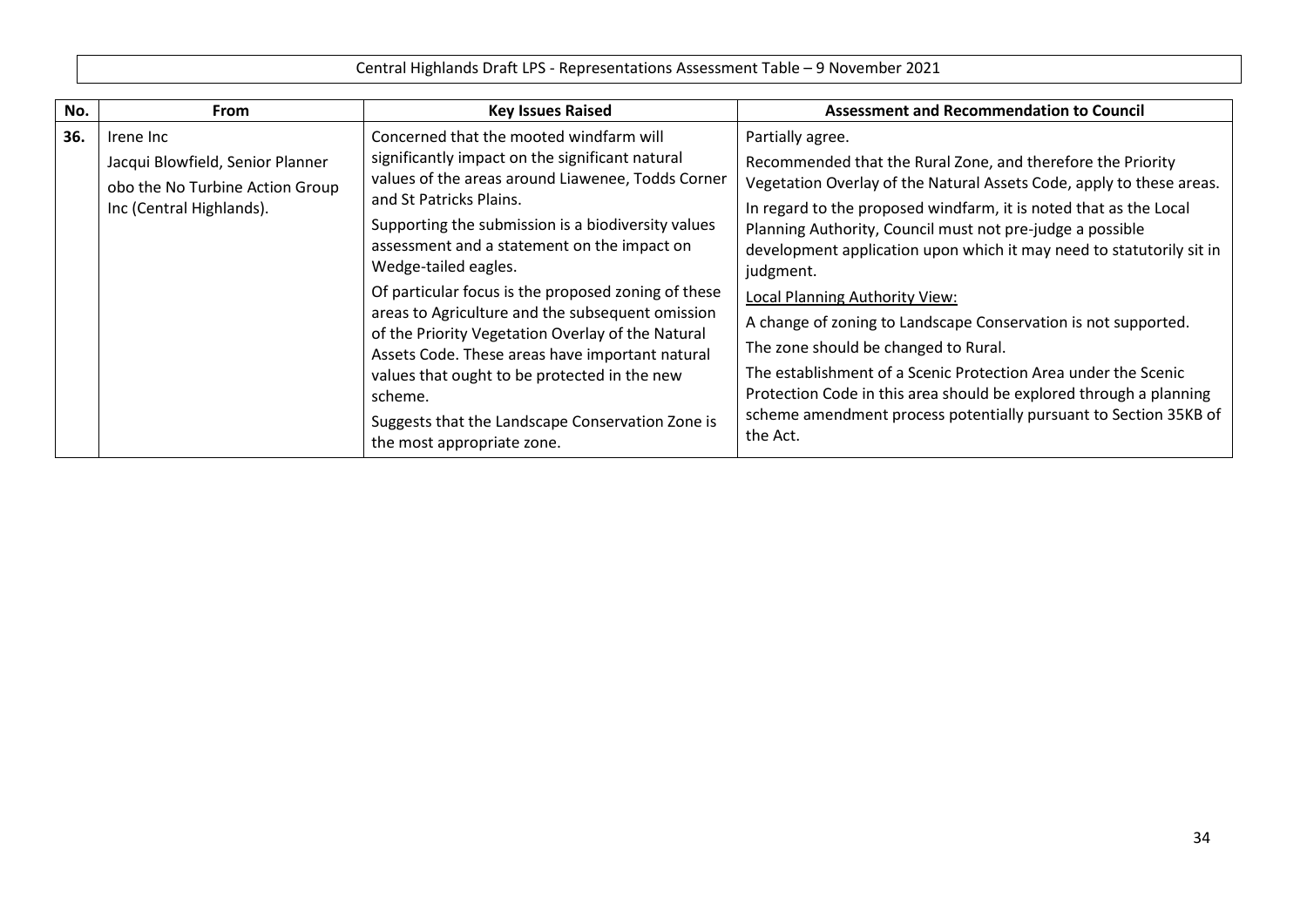| No. | <b>From</b>                                  | <b>Key Issues Raised</b>                                                                                              | <b>Assessment and Recommendation to Council</b>                                                                                                               |
|-----|----------------------------------------------|-----------------------------------------------------------------------------------------------------------------------|---------------------------------------------------------------------------------------------------------------------------------------------------------------|
| 37. | Red Seal Urban & Regional<br><b>Planning</b> | Jonathon Dorkings is owner of 204 Meadowbank<br>Road, Meadowbank, PID 7516181, CT 35385/2.                            | Agree that the Agriculture Zone is inappropriate for this land and the<br>seven similar adjacent titles.                                                      |
|     | Trent Henderson, Principal Planner           | The subject land is a small 3079m2 rural lifestyle                                                                    | Recommend Rural Zone, however, not Rural Living Zone.                                                                                                         |
|     | obo Jonathon Dorkings                        | block, part of a cluster with seven similar -sized<br>lots.<br>Concern centres on the proposed Agriculture Zone.      | Although small clusters of Rural Living Zone or Low Density<br>Residential Zone are not uncommon, with many such small clusters<br>around the Highland lakes. |
|     |                                              | Request that the zone be Rural Living Zone to                                                                         | <b>Local Planning Authority View:</b>                                                                                                                         |
|     |                                              | match the use and development of this land.                                                                           | The zoning of 204 Me4adowbank Road, Meadowbank, PID 7516181,                                                                                                  |
|     |                                              | The request is supported by a detailed planning                                                                       | CT 35385/2 should be amended to Rural.                                                                                                                        |
|     |                                              | report and an agricultural capability assessment by<br>a qualified consultant - Geo-Environmental<br>Solutions (GES). | The zoning of the similar lots in the same strip should be changed to<br>Rural, subject to landowner consent.                                                 |
|     |                                              | The GES report concludes the land is Class 6<br>agricultural land, i.e.: poor, with no capacity for<br>cropping.      |                                                                                                                                                               |
|     |                                              | Concludes that the subject land and the seven<br>similar-sized adjacent lots should be Rural Living<br>Zone.          |                                                                                                                                                               |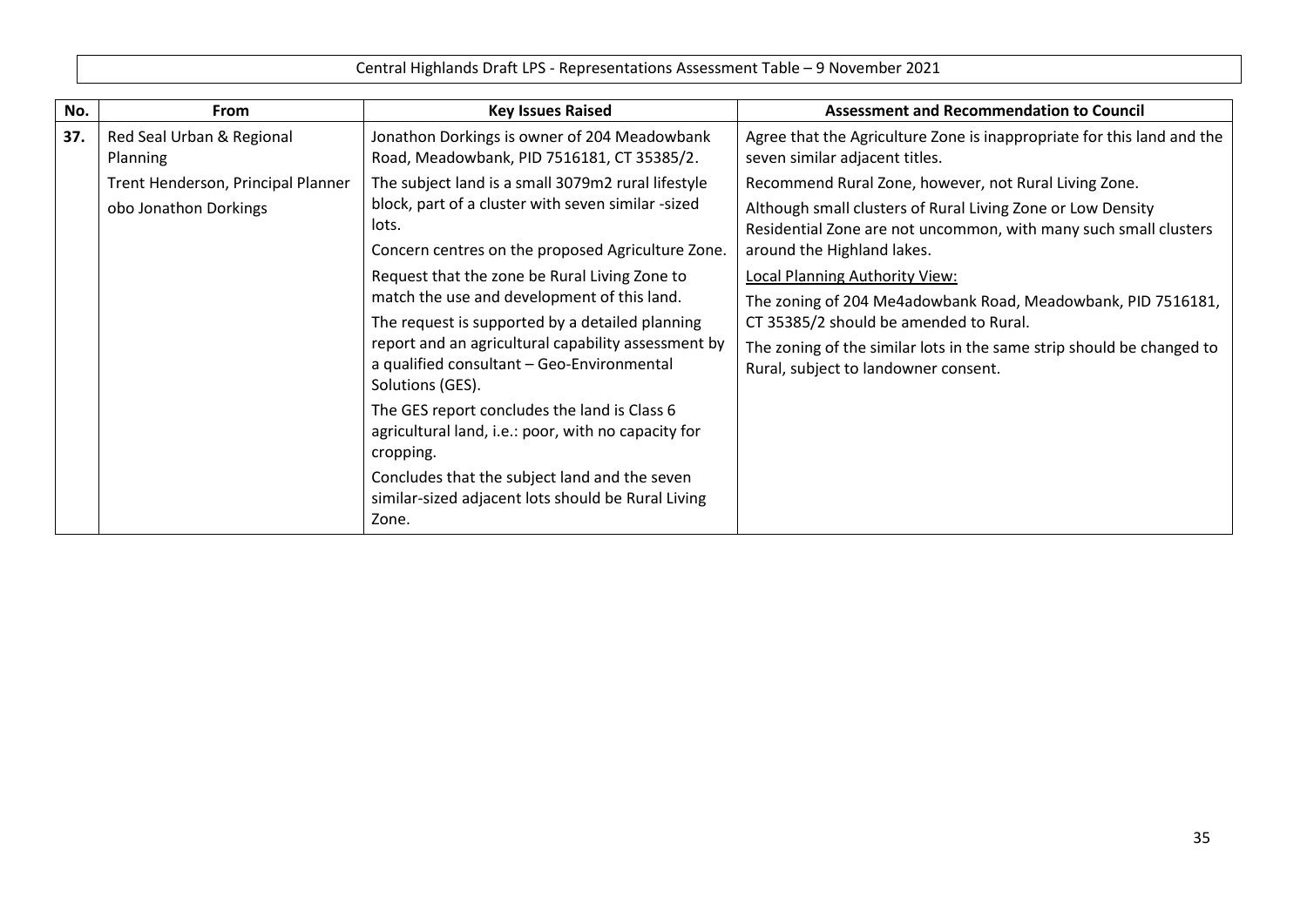|     | Central Highlands Draft LPS - Representations Assessment Table - 9 November 2021 |                                                                                                                                                                                                                                                                                                                                                                                                                                                                                                                                                                               |                                                                                                                                                                                                                                                                                                                                                                                                                                                                                                                                                                                                                                                                                                                                                                                                                                                                                                                                                                                                                                                                                                                                                                                                                                                                                                                                                                                                                                                                                                                                                                                                                                                                                                                                                                                                                                                                                                                |
|-----|----------------------------------------------------------------------------------|-------------------------------------------------------------------------------------------------------------------------------------------------------------------------------------------------------------------------------------------------------------------------------------------------------------------------------------------------------------------------------------------------------------------------------------------------------------------------------------------------------------------------------------------------------------------------------|----------------------------------------------------------------------------------------------------------------------------------------------------------------------------------------------------------------------------------------------------------------------------------------------------------------------------------------------------------------------------------------------------------------------------------------------------------------------------------------------------------------------------------------------------------------------------------------------------------------------------------------------------------------------------------------------------------------------------------------------------------------------------------------------------------------------------------------------------------------------------------------------------------------------------------------------------------------------------------------------------------------------------------------------------------------------------------------------------------------------------------------------------------------------------------------------------------------------------------------------------------------------------------------------------------------------------------------------------------------------------------------------------------------------------------------------------------------------------------------------------------------------------------------------------------------------------------------------------------------------------------------------------------------------------------------------------------------------------------------------------------------------------------------------------------------------------------------------------------------------------------------------------------------|
| No. | <b>From</b>                                                                      | <b>Key Issues Raised</b>                                                                                                                                                                                                                                                                                                                                                                                                                                                                                                                                                      | <b>Assessment and Recommendation to Council</b>                                                                                                                                                                                                                                                                                                                                                                                                                                                                                                                                                                                                                                                                                                                                                                                                                                                                                                                                                                                                                                                                                                                                                                                                                                                                                                                                                                                                                                                                                                                                                                                                                                                                                                                                                                                                                                                                |
| 38. | John Toohey                                                                      | A regular visitor to the Central Highlands.<br>Concerned that the intrinsic values, scenic values,<br>aboriginal heritage, unique character and<br>landscape values of the Highlands is maintained<br>and protected.<br>Suggests these tables in the LPS should not be left<br>blank:<br>A. Table C6.1 Local Heritage Places<br><b>B.</b> Table C6.3 Local Historic Landscape Precincts<br>C. Table C6.4 Places or Precincts of Archaeological<br>Potential<br>D. Table C6.5 Significant Trees<br>E. Table C8.1 Scenic Protected Areas<br>F. Table C8.2 Scenic Road Corridors | A. Disagree.<br>As Councillors will be aware, Council's preference is to include the<br>existing Local Heritage Places list in the new LPS - but with spatial<br>extents modified to match the revised equivalent listings on the<br>Tasmanian Heritage Register. To transfer them without doing this<br>would result in thousands of hectares of farmland unnecessarily<br>listed for non-existent heritage values. This was apparently not<br>possible, so the decision was made to remove the local list. It is<br>noted that all places remain on the Tasmanian Heritage Register,<br>and so remain protected.<br>B. C. D. E & F Disagree.<br>These various precincts, places and areas are not in the current<br>planning scheme and there has been no work done to identify any<br>and/or liaise with community and potentially impacted landowners.<br>Council is not in a position to propose the introduction of these<br>mechanisms as part of this current process.<br><b>Local Planning Authority View:</b><br>A. Table C6.1 Local Heritage Places should not be utilised as Council<br>has been unable to maned the spatial extents of the listed<br>properties to match the Tasmanian Heritage Register listings and the<br>key areas of all properties are, in any case, listed on the THR,<br>rendering the local list redundant.<br>B. Table C6.3 Local Historic Landscape Precincts should not be<br>utilised.<br>C. Table C6.4 Places or Precincts of Archaeological Potential should<br>not be utilised.<br>D. Table C6.5 Significant Trees should not be utilised.<br>E. and F. The establishment of a Scenic Protection Area and a Scenic<br>Road Corridor under the Scenic Protection Code should be explored<br>through a planning scheme amendment process potentially<br>pursuant to Section 35KB of the Act, as per specific proposals subject<br>of other representations.<br>-36- |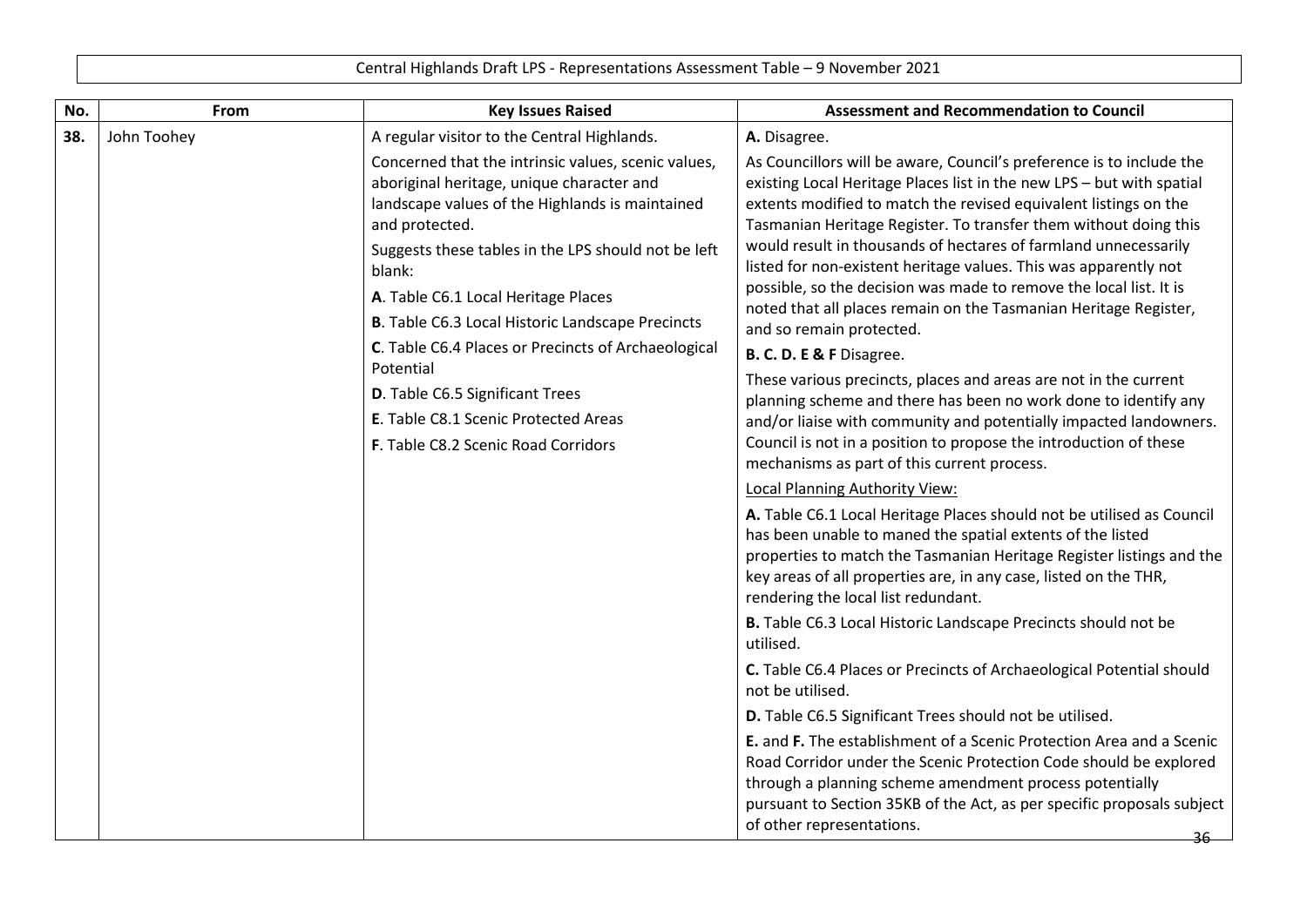| No. | <b>From</b> | <b>Key Issues Raised</b>                                                                                                                                                                             | <b>Assessment and Recommendation to Council</b>                                                                                                                                                                                                      |
|-----|-------------|------------------------------------------------------------------------------------------------------------------------------------------------------------------------------------------------------|------------------------------------------------------------------------------------------------------------------------------------------------------------------------------------------------------------------------------------------------------|
| 39. | Jacob Smith | Owner of the former Principal's Cottage of Ouse<br>School at 7011 Lyell Highway.                                                                                                                     | Agree that the Southern Tasmania Regional Land Use Strategy is<br>badly out of date.                                                                                                                                                                 |
|     |             | States that this land is not zoned Village despite<br>being part of the village of Ouse, next to the                                                                                                 | However, a structure plan or similar settlement analysis would need<br>to be undertaken at Ouse to support a rezoning to Village.                                                                                                                    |
|     |             | school.<br>Under the Draft LPS it is proposed to be zoned                                                                                                                                            | Nevertheless, the Agriculture Zone is considered inappropriate for<br>the reasons raised by the submitter.                                                                                                                                           |
|     |             | Agriculture and is currently Rural Resource Zone.<br>Notes that Council's Supporting Report states that                                                                                              | Smaller titles such as this that are, in practice, part of villages but not<br>zoned as such should be zoned Rural, as a 'holding zone'. This would                                                                                                  |
|     |             | there is insufficient need for more Village Zone<br>land in Ouse pursuant to the Southern Tasmania                                                                                                   | allow easier consideration of town expansion in the future and to<br>create a buffer around the townships.                                                                                                                                           |
|     |             | Regional Land Use Strategy. However, the                                                                                                                                                             | <b>Local Planning Authority View:</b>                                                                                                                                                                                                                |
|     |             | submitter argues that this strategy is out-of-date,<br>being developed eleven years ago prior to the<br>recent population boom in Tasmania which has led<br>to a general shortage of housing supply. | The zoning of 7011 Lyell Highway should be changed to Rural, as this<br>will negate potential for land use conflict, especially in such close<br>proximity to the school, and it will perform the function of a 'holding<br>zone' in the short term. |
|     |             | The land is unsuitable for an agricultural<br>enterprise, being relatively small, adjacent to the<br>school and unirrigated.                                                                         | A structure plan for the township of Ouse, with input from the local<br>community should be developed. This should follow completion of<br>the Local Provisions Schedule development process and is to set out                                       |
|     |             | Allowing the land to be subdivided would, in<br>contrast, likely strengthen the school through<br>increased student numbers.                                                                         | the preferred future development of the town and any subsequent<br>zoning changes that ought to be made.                                                                                                                                             |
|     |             | Request change to Village Zone.                                                                                                                                                                      |                                                                                                                                                                                                                                                      |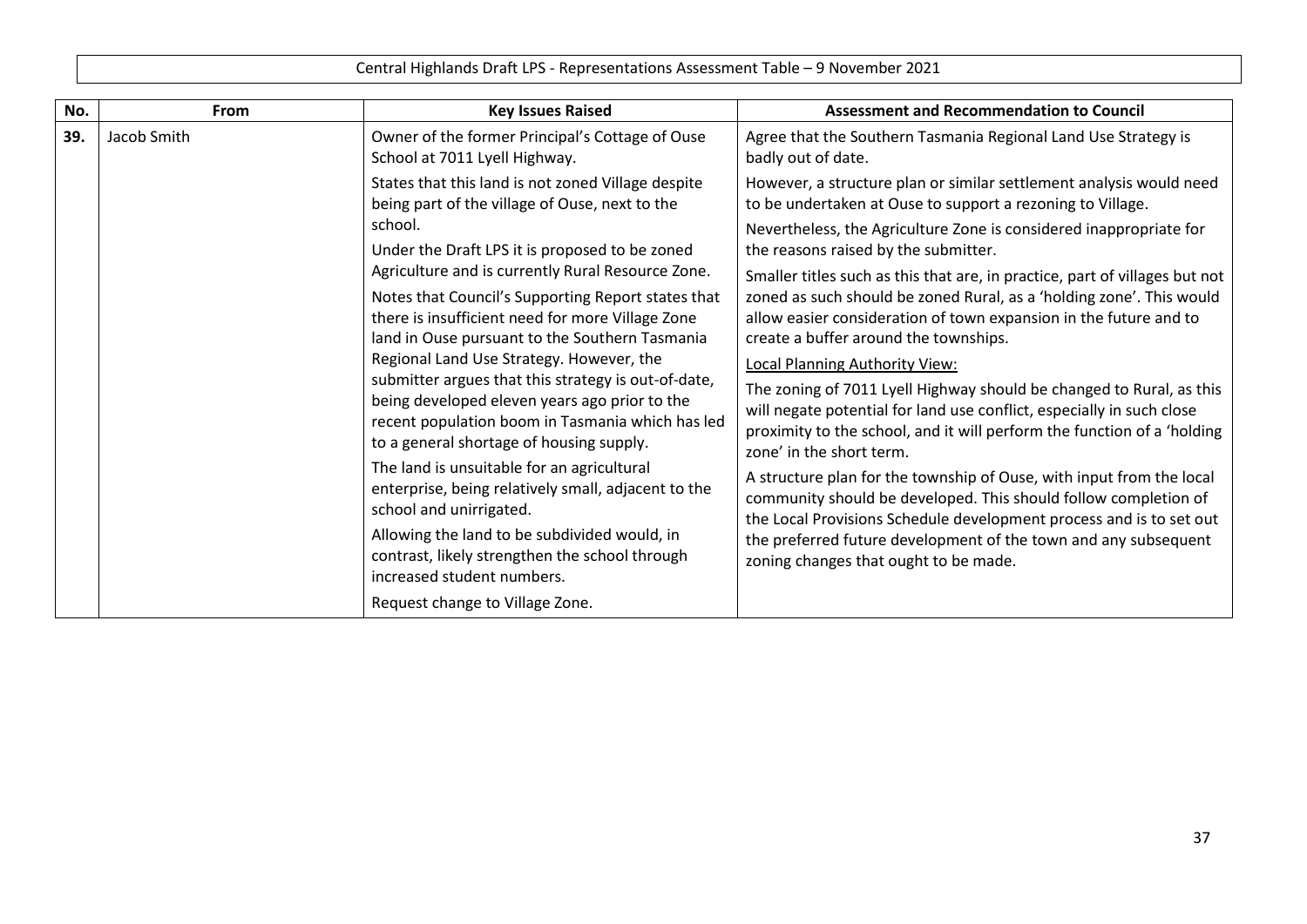| Central Highlands Draft LPS - Representations Assessment Table - 9 November 2021 |
|----------------------------------------------------------------------------------|
|----------------------------------------------------------------------------------|

| No. | From                                                             | <b>Key Issues Raised</b>                                                                                                                                                                       | <b>Assessment and Recommendation to Council</b>                                                                                                                                                                                                                                                                                                            |
|-----|------------------------------------------------------------------|------------------------------------------------------------------------------------------------------------------------------------------------------------------------------------------------|------------------------------------------------------------------------------------------------------------------------------------------------------------------------------------------------------------------------------------------------------------------------------------------------------------------------------------------------------------|
| 40. | Department of Primary Industries,<br>Parks, Water & Environment. | A. Does not support the zoning of the western half<br>of the Interlaken Canal as Utilities Zone. Requests<br>that it be Environmental Management Zone.                                         | A. Not agree:<br>Council has zoned the eastern half of the canal as Utilities Zone. This                                                                                                                                                                                                                                                                   |
|     | Tim Baker, Secretary                                             | States that the EMZ zones is necessary to protect<br>the RAMSAR wetland "from further encroachment<br>and/or hydrological impact by the canal and<br>associated works, now and in the future". | section is on an adjacent title outside the RAMSAR area.<br>In the Supporting Report, Council indicated its preference for the<br>entire canal to be zoned Utilities, reflecting the reality on the ground<br>and providing greater certainty that this key component of the Clyde<br>irrigation district can continue operating properly into the future. |
|     |                                                                  | B. Requests that a Public Reserve, PID 5475283, on<br>the Lyell Highway be changed from Rural Zone.<br>(Not stated which zone is requested).                                                   | <b>B.</b> Agree.<br>Public Reserves are generally appropriately zoned Environmental<br>Management Zone.                                                                                                                                                                                                                                                    |
|     |                                                                  | C. Request unallocated Crown Land at Brady's<br>Lagoon (PID 2541169) be changed from Agriculture<br>Zone to Environmental Management Zone, as it<br>contains threatened native vegetation.     | C. Agree.<br>Change to the Environmental Management Zone.<br>D. Noted.                                                                                                                                                                                                                                                                                     |
|     |                                                                  | D. Notes that all references to the National parks<br>and Reserves Land Regulations 2009 should be<br>updated to the national Parks and reserves                                               | A matter for the State Government to address within the State<br><b>Planning Provisions.</b>                                                                                                                                                                                                                                                               |
|     |                                                                  | management regulations 2019.                                                                                                                                                                   | Local Planning Authority View:<br>A. Council maintains its view that the whole canal should be zoned<br>Utilities, reflecting the reality on the ground.                                                                                                                                                                                                   |
|     |                                                                  |                                                                                                                                                                                                | B. The zoning of Public Reserve, PID 5475283, should be changed to<br>Environmental Management.                                                                                                                                                                                                                                                            |
|     |                                                                  |                                                                                                                                                                                                | C. The zoning of unallocated Crown Land at Brady's Lagoon (PID<br>2541169) should be changed to Environmental Management.                                                                                                                                                                                                                                  |
|     |                                                                  |                                                                                                                                                                                                | D. Noted.                                                                                                                                                                                                                                                                                                                                                  |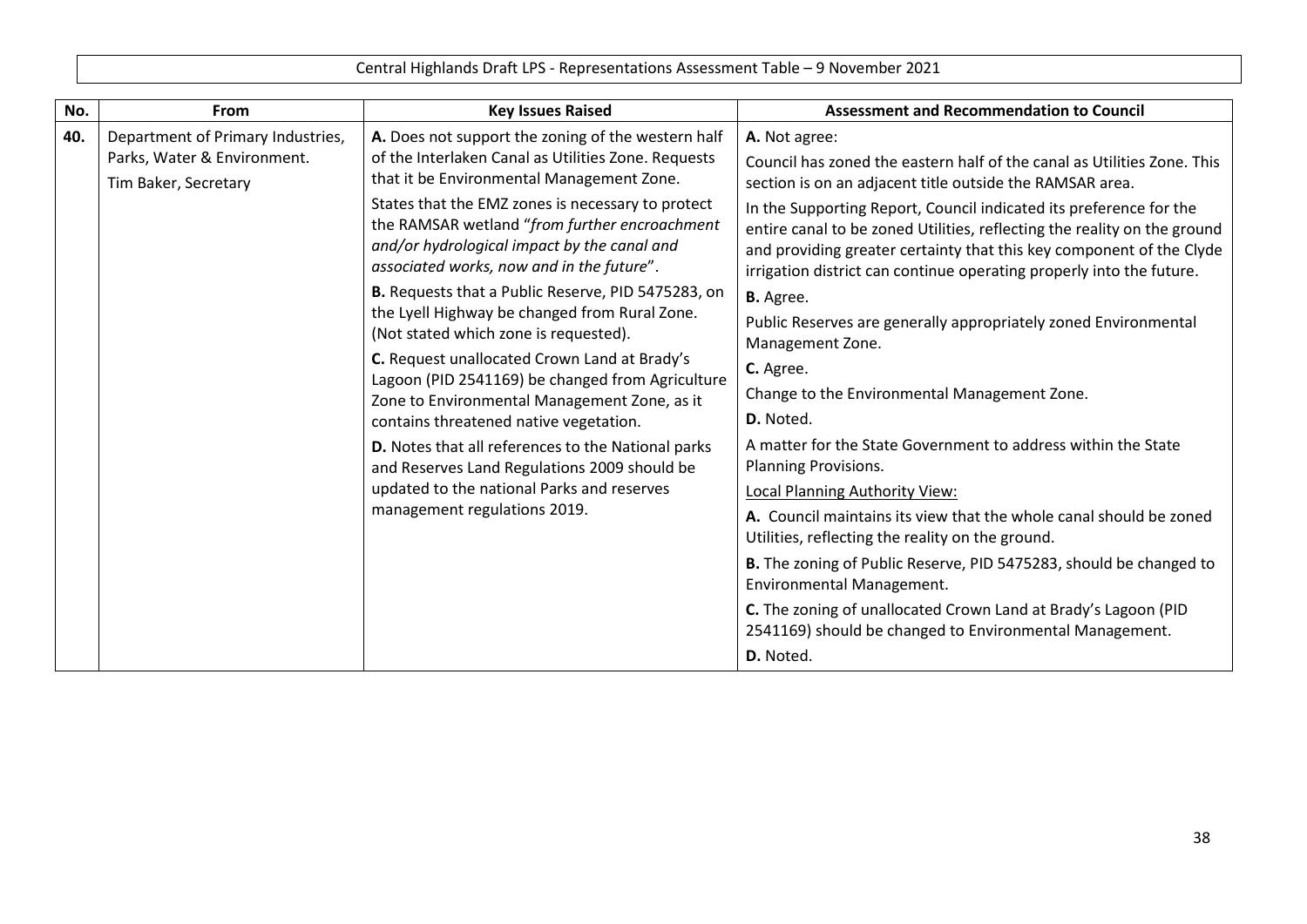| Central Highlands Draft LPS - Representations Assessment Table - 9 November 2021 |  |  |
|----------------------------------------------------------------------------------|--|--|
|----------------------------------------------------------------------------------|--|--|

| No. | From                                                                                                                                              | <b>Key Issues Raised</b>                                                                                                                                                                                                                                                                           | <b>Assessment and Recommendation to Council</b>                                                                                                                                                                                                                                                                                                                                                                    |
|-----|---------------------------------------------------------------------------------------------------------------------------------------------------|----------------------------------------------------------------------------------------------------------------------------------------------------------------------------------------------------------------------------------------------------------------------------------------------------|--------------------------------------------------------------------------------------------------------------------------------------------------------------------------------------------------------------------------------------------------------------------------------------------------------------------------------------------------------------------------------------------------------------------|
| 41. | Susanne and Dean Klower                                                                                                                           | Owns land at 735 Arthurs Lake Road, Arthurs Lake.                                                                                                                                                                                                                                                  | Agree.                                                                                                                                                                                                                                                                                                                                                                                                             |
|     | Received at 8:58pm, 22 October<br>2021. After the advertised deadline<br>of close of business 22 October<br>2021.<br>The Planning Commission have | Concerned with the proposed extent of rezoning to<br>the Agriculture Zoning in the area, and that this will<br>lead to loss of important values.<br>Cites the proposed wind farm at St Patricks Plains<br>as an example - on land proposed to be<br>Agriculture Zone yet contains many significant | This accords with Council's view that the Agriculture Zone has been<br>applied far too widely within Central Highlands, covering land that is<br>clearly not agricultural land of any significance. Significant areas of<br>land that are dominated by rural lifestyle blocks, forestry and/or<br>nature conservation have been inappropriately mapped as 'land<br>potentially suitable for the Agriculture Zone'. |
|     | advised it is up to Council to decide<br>if late submissions will be<br>accepted.                                                                 | natural values.                                                                                                                                                                                                                                                                                    | Recommend that the extent of the proposed Agriculture Zone be<br>substantially reviewed using the 'decision tree' document that the<br>Southern councils jointly developed.                                                                                                                                                                                                                                        |
|     |                                                                                                                                                   |                                                                                                                                                                                                                                                                                                    | In regard to the proposed windfarm, it is noted that as the Local<br>Planning Authority, Council must not pre-judge a possible<br>development application upon which it may need to statutorily sit in<br>judgment.                                                                                                                                                                                                |
|     |                                                                                                                                                   |                                                                                                                                                                                                                                                                                                    | <b>Local Planning Authority View:</b>                                                                                                                                                                                                                                                                                                                                                                              |
|     |                                                                                                                                                   |                                                                                                                                                                                                                                                                                                    | The late submission should be accepted.                                                                                                                                                                                                                                                                                                                                                                            |
|     |                                                                                                                                                   |                                                                                                                                                                                                                                                                                                    | The Agriculture Zone has been applied far to widely and covers<br>relatively poor quality land and land dominated by natural values<br>and forestry. The application of the Agriculture Zone should be<br>reviewed across the municipal area in accordance with the AK<br>Consulting Decision Tree adopted by all Southern Councils.                                                                               |
|     |                                                                                                                                                   |                                                                                                                                                                                                                                                                                                    | The establishment of a Scenic Protection Area under the Scenic<br>Protection Code in this area should be explored through a planning<br>scheme amendment process potentially pursuant to Section 35KB of<br>the Act.                                                                                                                                                                                               |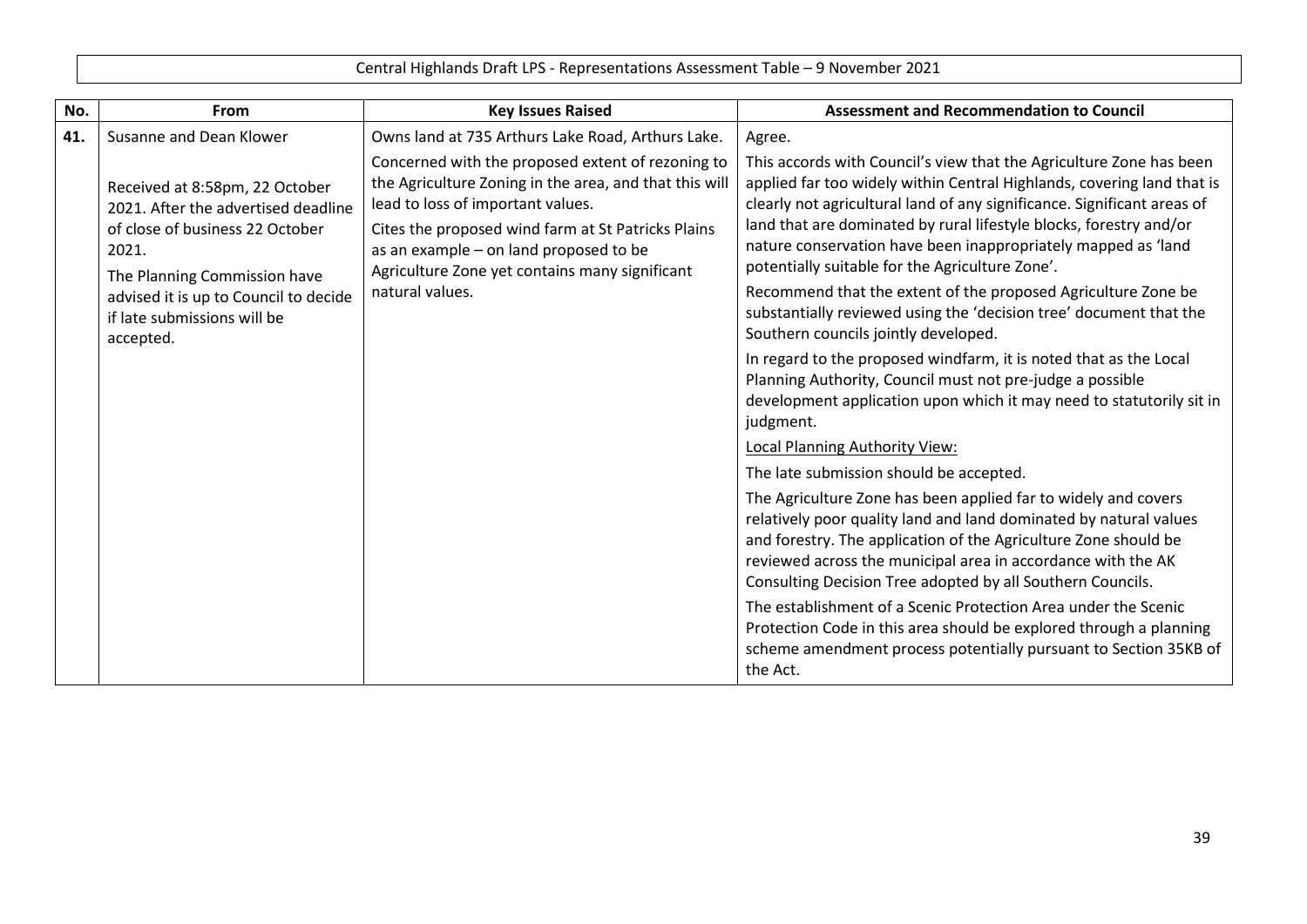| No. | <b>From</b>                                                                                                                                                                                                                                        | <b>Key Issues Raised</b>                                                                                                                         | <b>Assessment and Recommendation to Council</b>                                                                                                                                                                                                                                                                                                                                                                                                                                                                                                                                                                                                                                                                                                                                                                                                                                                    |
|-----|----------------------------------------------------------------------------------------------------------------------------------------------------------------------------------------------------------------------------------------------------|--------------------------------------------------------------------------------------------------------------------------------------------------|----------------------------------------------------------------------------------------------------------------------------------------------------------------------------------------------------------------------------------------------------------------------------------------------------------------------------------------------------------------------------------------------------------------------------------------------------------------------------------------------------------------------------------------------------------------------------------------------------------------------------------------------------------------------------------------------------------------------------------------------------------------------------------------------------------------------------------------------------------------------------------------------------|
| 42. | T.L Wood<br>Received at 5:27pm, 22 October<br>2021. After the advertised deadline<br>of close of business 22 October<br>2021.<br>The Planning Commission have<br>advised it is up to Council to decide<br>if late submissions will be<br>accepted. | Concerned with the proposed extent of rezoning to<br>the Agriculture Zoning in the area, and that this will<br>lead to loss of important values. | Agree.<br>This accords with Council's view that the Agriculture Zone has been<br>applied far too widely within Central Highlands, covering land that is<br>clearly not agricultural land of any significance. Significant areas of<br>land that are dominated by rural lifestyle blocks, forestry and/or<br>nature conservation have been inappropriately mapped as 'land<br>potentially suitable for the Agriculture Zone'.<br>Recommend that the extent of the proposed Agriculture Zone be<br>substantially reviewed using the 'decision tree' document that the<br>Southern councils jointly developed.<br>Local Planning Authority View:<br>The late submission should be accepted.<br>The Agriculture Zone has been applied far to widely and covers<br>relatively poor quality land and land dominated by natural values<br>and forestry. The application of the Agriculture Zone should be |
|     |                                                                                                                                                                                                                                                    |                                                                                                                                                  | reviewed across the municipal area in accordance with the AK<br>Consulting Decision Tree adopted by all Southern Councils.                                                                                                                                                                                                                                                                                                                                                                                                                                                                                                                                                                                                                                                                                                                                                                         |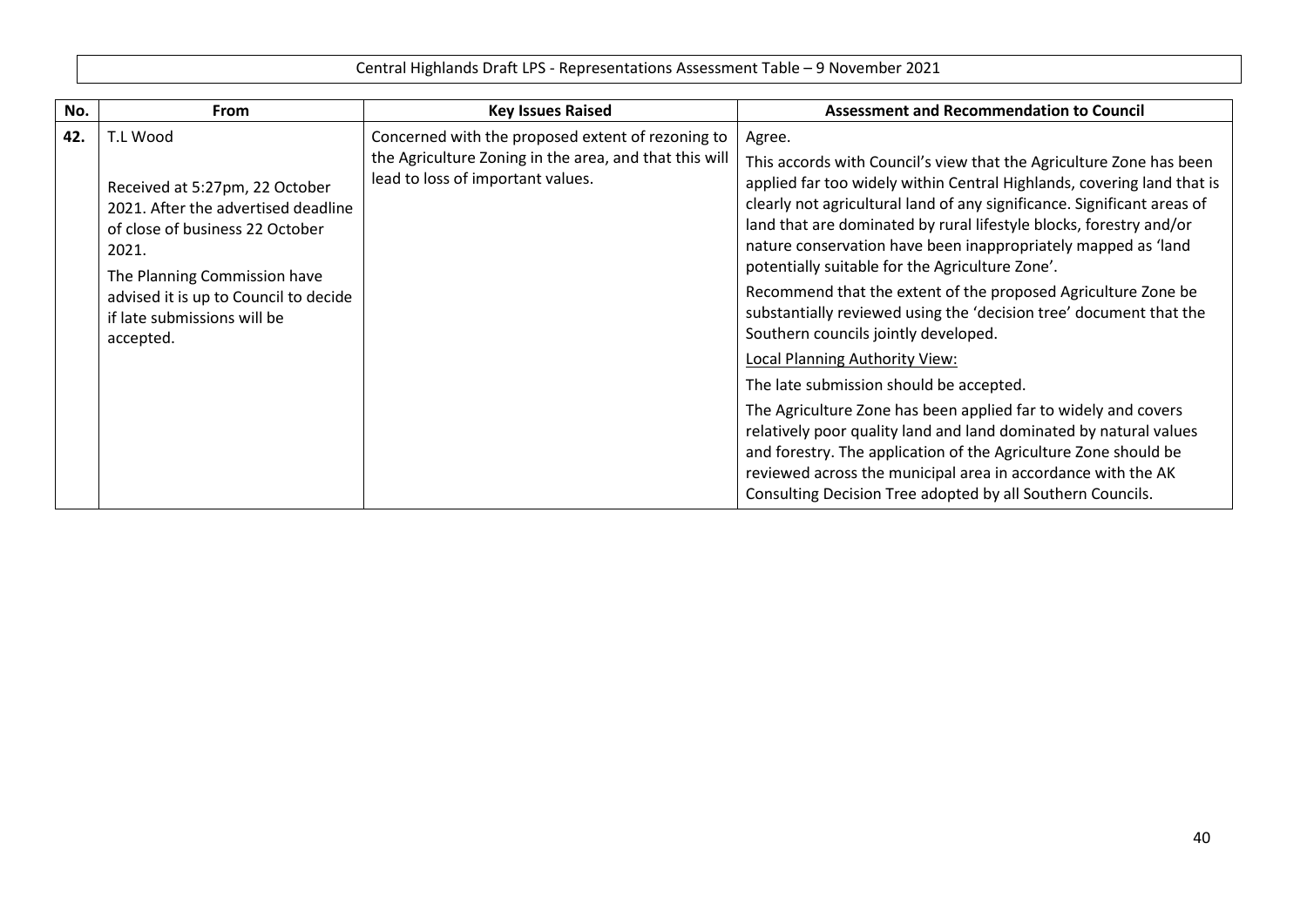| No. | From                                                                                                                                                                            | <b>Key Issues Raised</b>                                                                                                                                                                                                                                                                                              | <b>Assessment and Recommendation to Council</b>                                                                                                                                                                                                                                                                                                                                                                    |
|-----|---------------------------------------------------------------------------------------------------------------------------------------------------------------------------------|-----------------------------------------------------------------------------------------------------------------------------------------------------------------------------------------------------------------------------------------------------------------------------------------------------------------------|--------------------------------------------------------------------------------------------------------------------------------------------------------------------------------------------------------------------------------------------------------------------------------------------------------------------------------------------------------------------------------------------------------------------|
| 43. | <b>Odile Foster</b>                                                                                                                                                             | Owner of shack at Miena                                                                                                                                                                                                                                                                                               | Agree.                                                                                                                                                                                                                                                                                                                                                                                                             |
|     | Received on 23 October 2021.<br>After the advertised deadline of<br>close of business 22 October 2021.<br>The Planning Commission have<br>advised it is up to Council to decide | Concerned with the proposed extent of rezoning to<br>the Agriculture Zoning in the area, and that this will<br>lead to loss of important values.<br>Cites the proposed wind farm at St Patricks Plains<br>as an example - on land proposed to be<br>Agriculture Zone yet contains many significant<br>natural values. | This accords with Council's view that the Agriculture Zone has been<br>applied far too widely within Central Highlands, covering land that is<br>clearly not agricultural land of any significance. Significant areas of<br>land that are dominated by rural lifestyle blocks, forestry and/or<br>nature conservation have been inappropriately mapped as 'land<br>potentially suitable for the Agriculture Zone'. |
|     | if late submissions will be<br>accepted.                                                                                                                                        |                                                                                                                                                                                                                                                                                                                       | Recommend that the extent of the proposed Agriculture Zone be<br>substantially reviewed using the 'decision tree' document that the<br>Southern councils jointly developed.                                                                                                                                                                                                                                        |
|     |                                                                                                                                                                                 |                                                                                                                                                                                                                                                                                                                       | In regard to the proposed windfarm, it is noted that as the Local<br>Planning Authority, Council must not pre-judge a possible<br>development application upon which it may need to statutorily sit in<br>judgment.                                                                                                                                                                                                |
|     |                                                                                                                                                                                 |                                                                                                                                                                                                                                                                                                                       | <b>Local Planning Authority View:</b>                                                                                                                                                                                                                                                                                                                                                                              |
|     |                                                                                                                                                                                 |                                                                                                                                                                                                                                                                                                                       | The late submission should be accepted.                                                                                                                                                                                                                                                                                                                                                                            |
|     |                                                                                                                                                                                 |                                                                                                                                                                                                                                                                                                                       | The Agriculture Zone has been applied far to widely and covers<br>relatively poor quality land and land dominated by natural values<br>and forestry. The application of the Agriculture Zone should be<br>reviewed across the municipal area in accordance with the AK<br>Consulting Decision Tree adopted by all Southern Councils.                                                                               |
|     |                                                                                                                                                                                 |                                                                                                                                                                                                                                                                                                                       | The establishment of a Scenic Protection Area under the Scenic<br>Protection Code in this area should be explored through a planning<br>scheme amendment process potentially pursuant to Section 35KB of<br>the Act.                                                                                                                                                                                               |